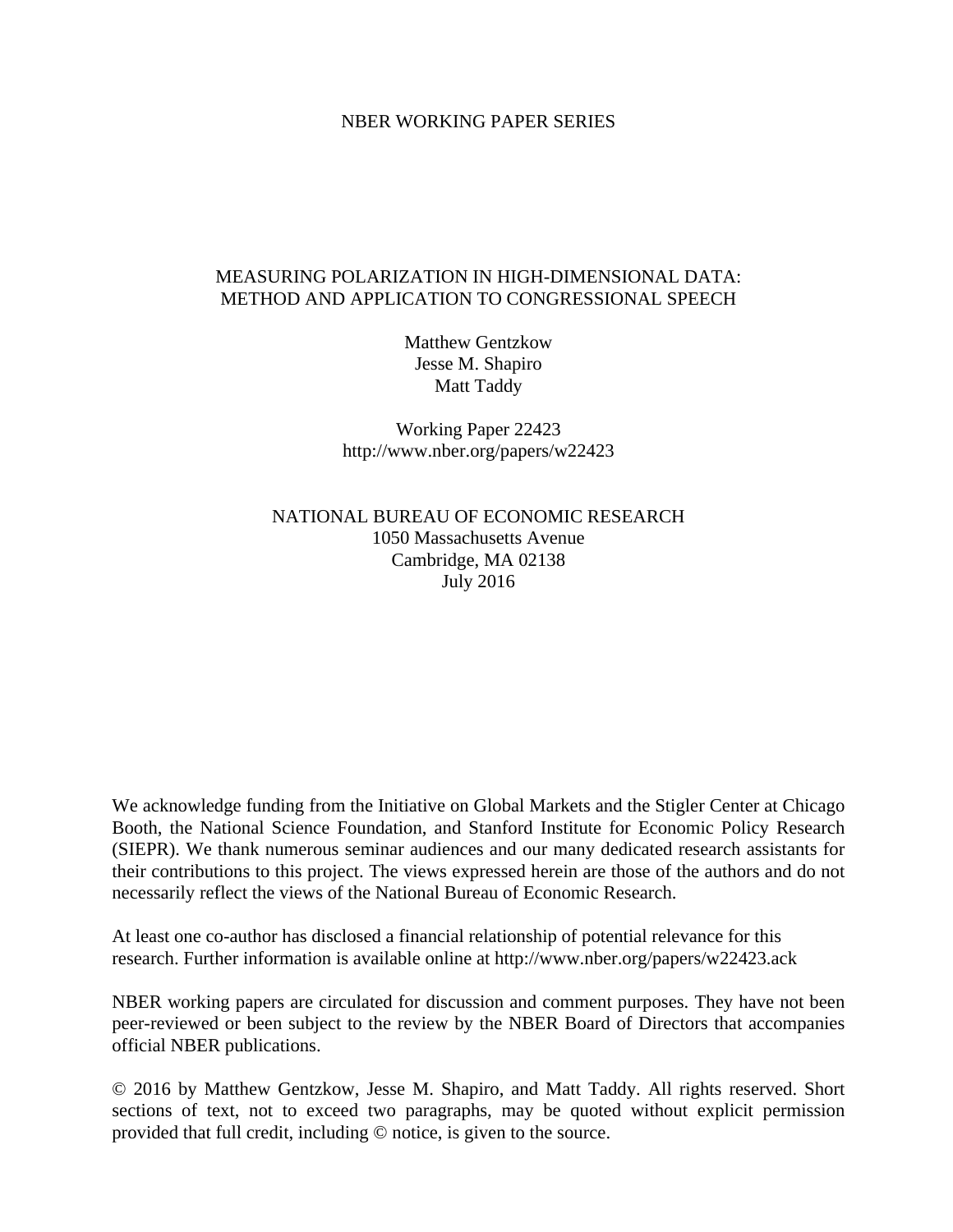Measuring Polarization in High-Dimensional Data: Method and Application to Congressional Speech Matthew Gentzkow, Jesse M. Shapiro, and Matt Taddy NBER Working Paper No. 22423 July 2016 JEL No. D72

## **ABSTRACT**

We study trends in the partisanship of Congressional speech from 1873 to 2009. We define partisanship to be the ease with which an observer could infer a congressperson's party from a fixed amount of speech, and we estimate it using a structural choice model and methods from machine learning. The estimates reveal that partisanship is far greater today than at any point in the past. Partisanship was low and roughly constant from 1873 to the early 1990s, then increased dramatically in subsequent years. Evidence suggests innovation in political persuasion beginning with the *Contract with America*, possibly reinforced by changes in the media environment, as a likely cause. Naive estimates of partisanship are subject to a severe finite-sample bias and imply substantially different conclusions.

Matthew Gentzkow Department of Economics Stanford University 579 Serra Mall Stanford, CA 94305 and NBER gentzkow@stanford.edu

Jesse M. Shapiro Economics Department Box B Brown University Providence, RI 02912 and NBER jesse\_shapiro\_1@brown.edu Matt Taddy Microsoft Research New England 1 Memorial Drive Cambridge MA 02142 and University of Chicago Booth School of Business taddy@microsoft.com

A online appendix is available at http://www.nber.org/data-appendix/w22423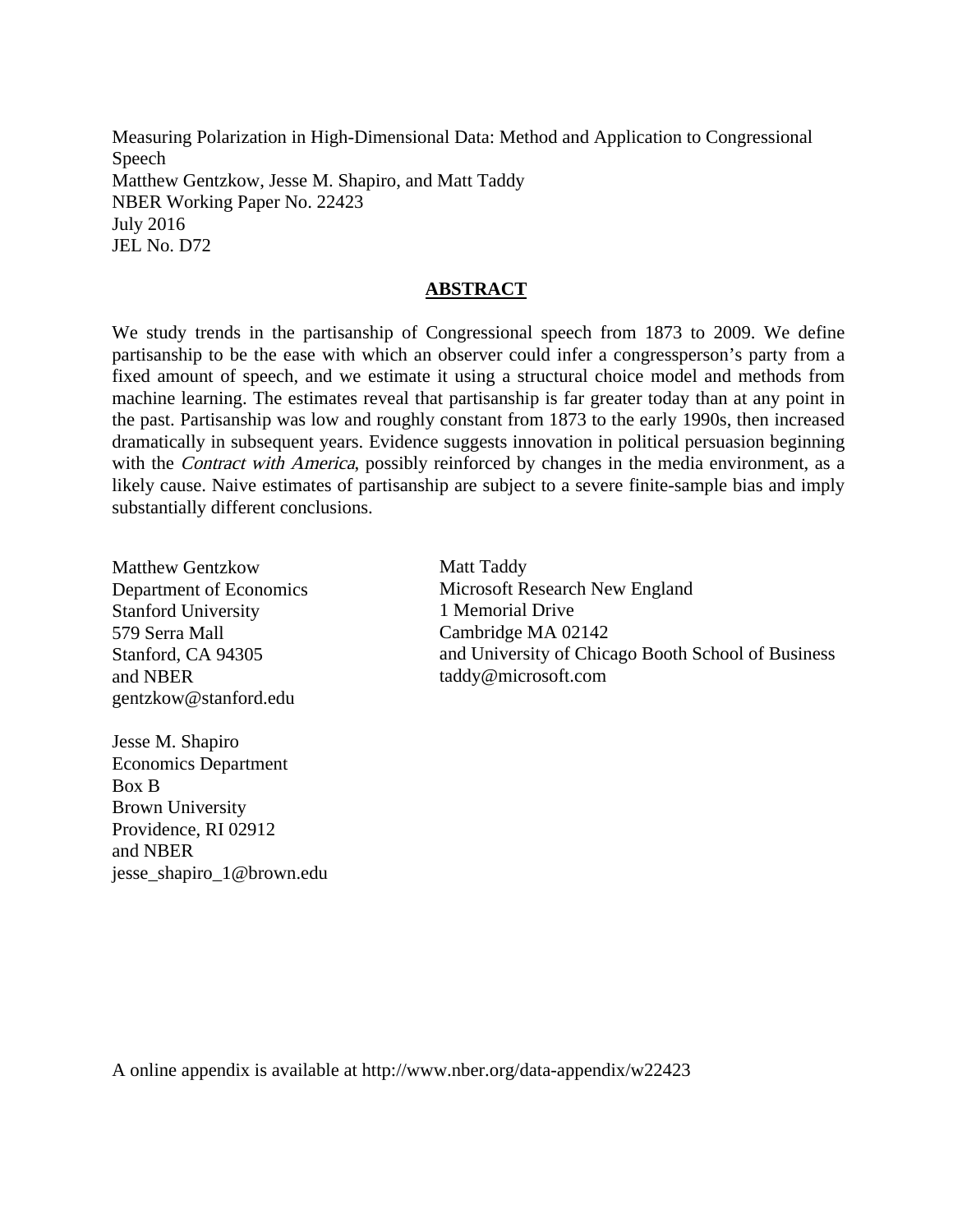# 1 Introduction

America's two political parties speak different languages. Democrats talk about "estate taxes," "undocumented workers," and "tax breaks for the wealthy," while Republicans refer to "death taxes," "illegal aliens," and "tax reform." The 2010 Affordable Care Act was "comprehensive health reform" to Democrats and a "Washington takeover of health care" to Republicans. Within hours of the 2016 killing of 49 people in a nightclub in Orlando, Democrats were calling the event a "mass shooting"—linking it to the broader problem of gun violence—while Republicans were calling it an act of "radical Islamic terrorism"—linking it to concerns about national security and immigration.<sup>1</sup> Partisan language diffuses into media coverage (Gentzkow and Shapiro 2010; Martin and Yurukoglu 2016) and other domains of public discourse (Greenstein and Zhu 2012; Jensen et al. 2012). Experiments and surveys show that partisan framing can have large effects on public opinion (Nelson et al. 1997; Graetz and Shapiro 2006; Chong and Druckman 2007), and language is one of the most basic determinants of group identity (Kinzler et al. 2007).

Is today's partisan language a new phenomenon? In one sense, the answer is clearly no: one can easily find examples of partisan terms in America's distant past.<sup>2</sup> Yet the magnitude of the differences, the deliberate strategic choices that seem to underlie them, and the expanding role of consultants, focus groups, and polls (Bai 2005; Luntz 2006; Issenberg 2012) suggest that what we see today might represent a consequential change (Lakoff 2003). If the language of politics is more partisan today than in the past, it could be contributing to deeper polarization and cross-party animus, both in Congress and in the broader public.

In this paper, we apply tools from structural estimation and machine learning to study the partisanship of language in the US Congress from 1873 to 2009. We specify a discrete-choice model of speech in which political actors choose phrases to influence an audience. We define the overall partisanship of speech in a given period to be the ease with which an observer could guess

<sup>&</sup>lt;sup>1</sup>The use of individual phrases such as "estate taxes" and "undocumented workers" is based on our analysis of congressional speech data below. For discussion of the Affordable Care Act, see Luntz (2009) and Democratic National Committee (2016). For discussion of the Orlando shooting, see Andrews and Buchanan (2016).

 $2$ In the 1946 essay "Politics and the English Language," George Orwell discusses the widespread use of political euphemisms (Orwell 1946). Northerners referred to the American Civil War as the "War of the Rebellion" or the "Great Rebellion," while southerners called it the "War for Southern Independence" or, in later years, the "War of Northern Aggression" (McCardell 2004). The bulk of the land occupied by Israel during the Six-Day War in 1967 is commonly called the "West Bank," but some groups within Israel prefer the name "Judea and Samaria," which evokes historical Biblical connections (Newman 1985). The rebels fighting the Sandinista government in Nicaragua were commonly called "Contras," but were referred to as "freedom fighters" by Ronald Reagan and Republican politicians who supported them (Peace 2010).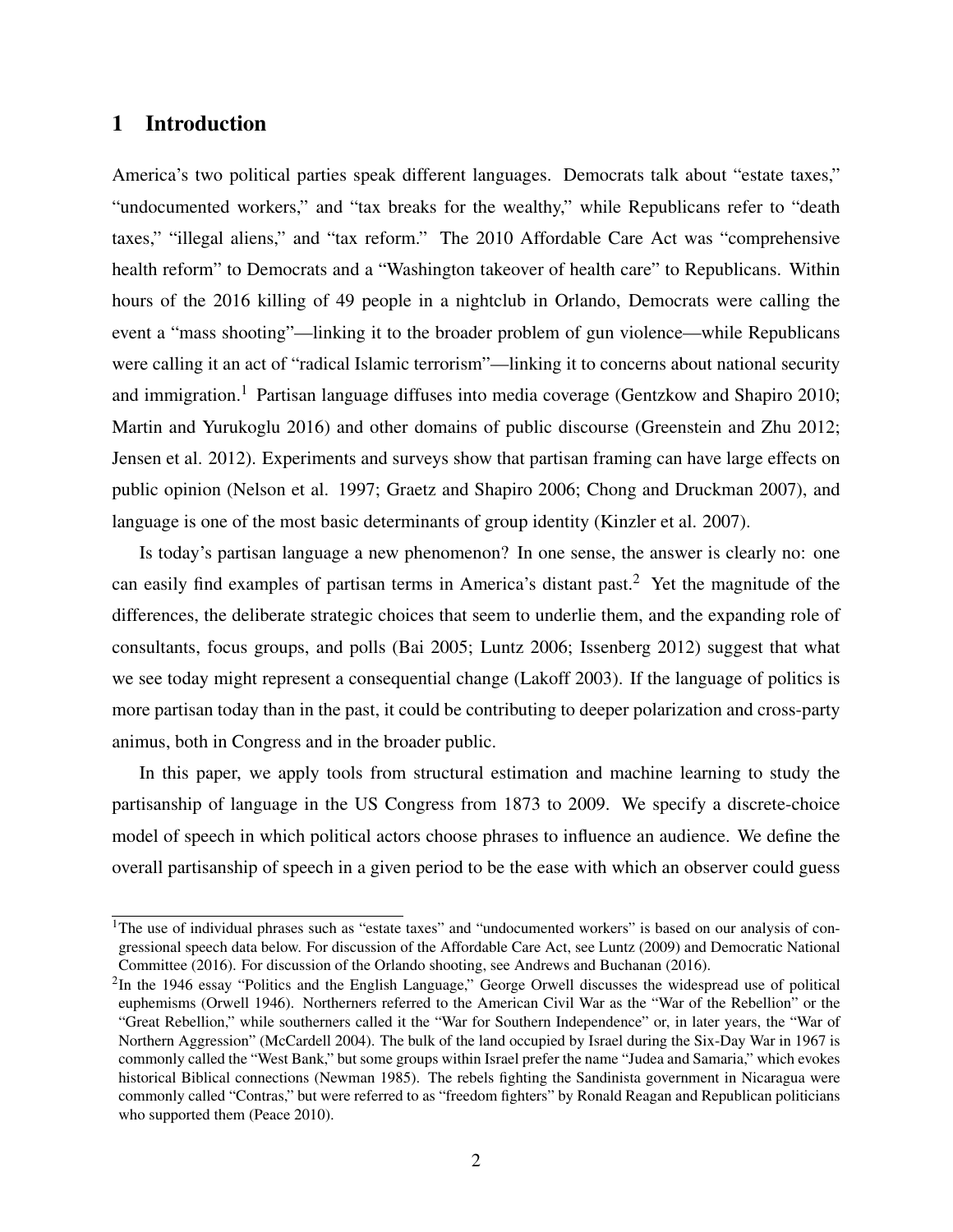a speaker's party based solely on the speaker's choice of words. We estimate the model using the text of speeches from the *United States Congressional Record*.

To compute an accurate estimate of partisanship, we must grapple with two methodological challenges. First, natural plug-in estimators of our model suffer from severe finite-sample bias. The bias arises because the number of phrases a speaker could choose is large relative to the total amount of speech we observe, meaning many phrases are said mostly by one party or the other purely by chance. Second, although our discrete-choice model takes a standard multinomial logit form, the large number of choices and parameters makes standard approaches to estimation computationally infeasible. We address these challenges by using an *L*<sup>1</sup> or lasso-type penalty on key model parameters to control bias, and a Poisson approximation to the multinomial logit likelihood to permit distributed computing.

We find that the partisanship of language has exploded in recent decades, reaching an unprecedented level. From 1873 to the early 1990s, partisanship was roughly constant and fairly small in magnitude: in the 43rd session of Congress (1873-75), the probability of correctly guessing a speaker's party based on a one-minute speech was 54 percent; by the 101st session (1989-1990) this figure had increased to 55 percent. Beginning with the congressional election of 1994, partisanship turned sharply upward, with the probability of guessing correctly based on a one-minute speech climbing to 83 percent by the 110th session (2007-09). Methods that do not correct for finite-sample bias—including both the maximum likelihood estimator of our model and estimates reported by Jensen et al. (2012)—imply instead that partisanship is no higher today than in the past, and that the recent upward trend is not unusual by historical standards.

We unpack the recent increase in partisanship along a number of dimensions. The most partisan phrases in each period—defined as those phrases whose removal from the vocabulary would most reduce partisanship—align well with the issues emphasized in party platforms and, in recent years, include well-known partisan phrases like those mentioned above. Manually classifying phrases into substantive topics shows that the increase in partisanship is due more to changes in the language used to discuss a given topic (e.g., "estate tax" vs. "death tax") than to changes in the topics parties emphasize (e.g., Republicans focusing more on taxes and Democrats focusing more on labor issues). The topics that show the sharpest increase in recent years include taxes, immigration, crime, health care, and the scope of government. Separating out phrases that first appear in the vocabulary after 1980, we find that such "neologisms" exhibit a particularly dramatic rise in partisanship, though they are not the sole driver of partisanship in the main series. Comparing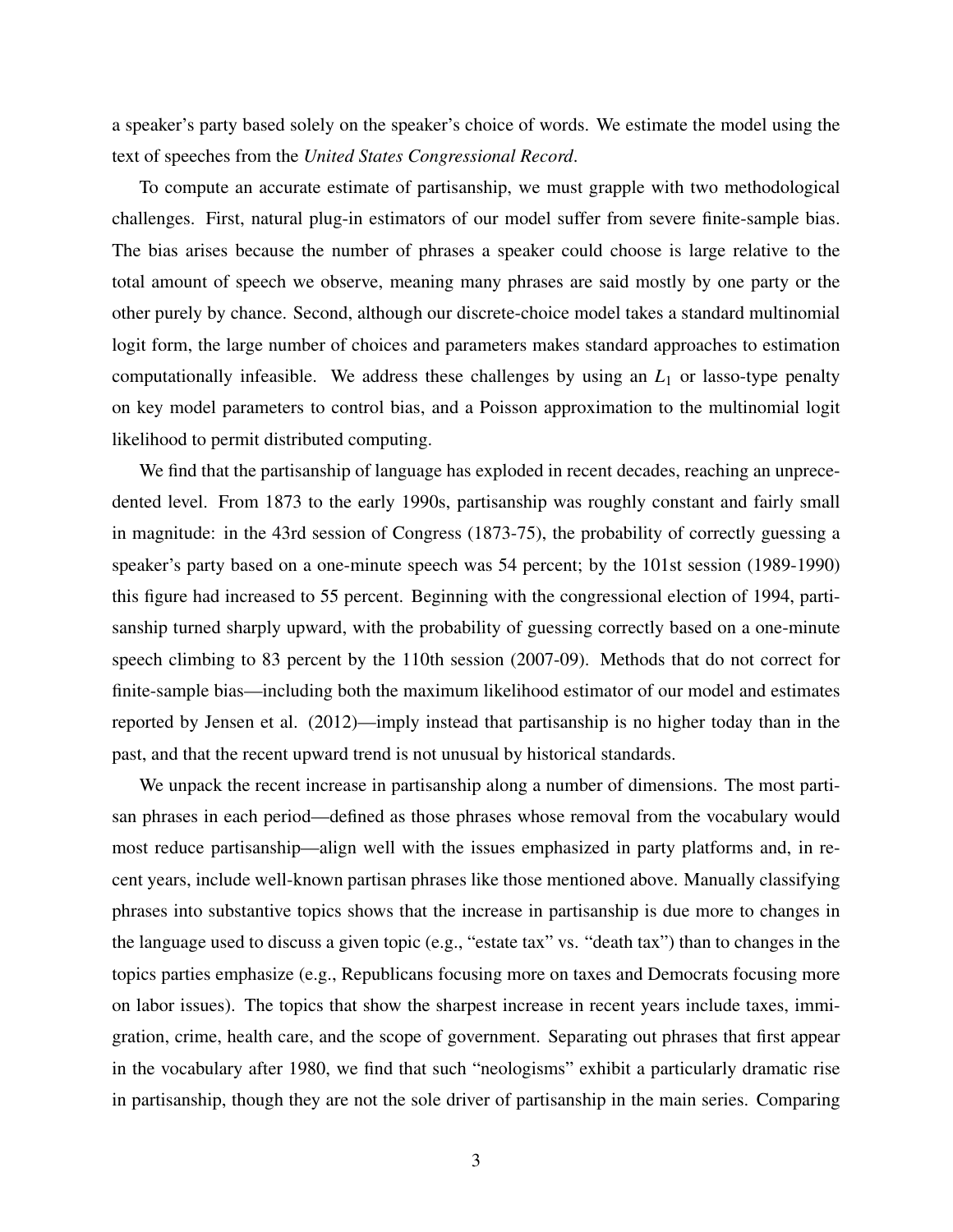our measure to a standard measure of polarization based on roll-call votes, we find that the two are correlated in the cross section but exhibit very different dynamics in the time series.

While we cannot say definitively why partisanship of language increased when it did, the evidence points to innovation in political persuasion as a proximate cause. The 1994 inflection point in our series coincides precisely with the Republican takeover of Congress led by Newt Gingrich, under a platform called the *Contract with America*. This election is widely considered a watershed moment in political marketing, as consultants such as Frank Luntz applied novel focus group technologies to identify effective language and disseminate it broadly to candidates (Luntz 2004; Bai 2005; Lakoff 2004). Consistent with this, we show that phrases from the text of the *Contract with America* see a spike in usage in 1994, and then exhibit a particularly strong upward trend in partisanship. As a related factor, the years leading up to this inflection point had seen important changes in the media environment: the introduction of television cameras as a permanent presence in the chamber, the live broadcast of proceedings on the C-SPAN cable channels, and the rise of partisan cable and the twenty-four hour cable news cycle. Prior work suggests that these media changes strengthened the incentive to engineer language and impose party discipline on floor speeches, and made the new attention to language more effective than it would have been in earlier years (Frantzich and Sullivan 1996).

The methods we develop here can be applied to a broad class of problems in which the goal is to characterize the polarization or segregation of choices in high-dimensional data. Examples include measuring residential segregation across small geographies, polarization of web browsing or social media behavior, and between-group differences in consumption. Whenever the number of possible choices is large relative to the number of actual choices observed, naive estimates will tend to suffer from finite-sample bias similar to the one we have documented for speech, and our penalized estimator can provide an accurate and computationally feasible solution.

Our analysis relates most closely to recent work by Jensen et al. (2012). They use text from the *Congressional Record* to characterize the partisanship of language from the late nineteenth century to the present, applying a plug-in estimator of partisanship based on the observed correlation of phrases with party labels. They conclude that partisanship has been rising recently but was even higher in the past. We apply a new method that addresses finite-sample bias and leads to substantially different conclusions.

Methodologically, our work is most related to the literature on residential segregation, which is surveyed in Reardon and Firebaugh (2002). The finite-sample bias we highlight has been noted in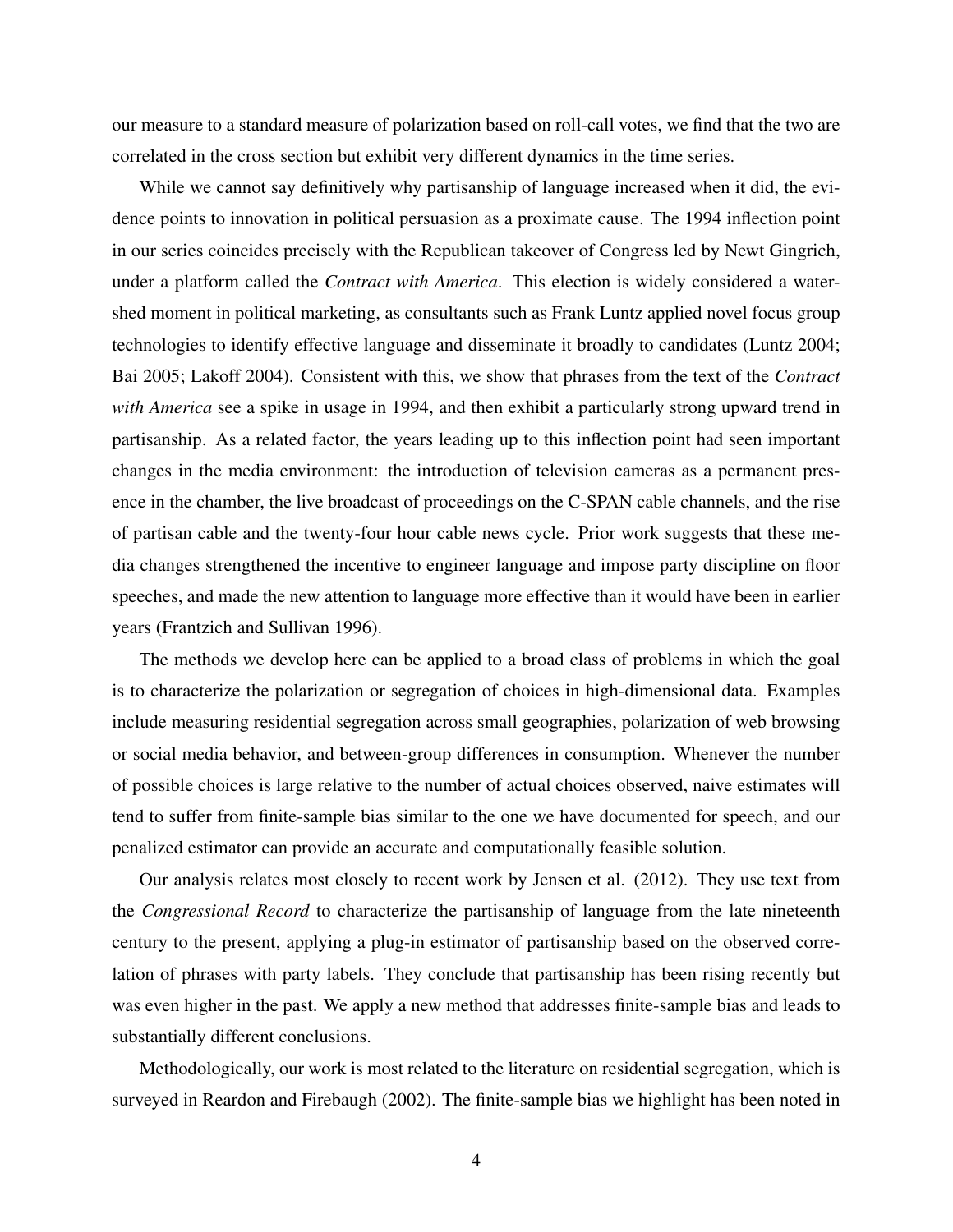that context by Cortese et al. (1976) and Carrington and Troske (1997). Recent work has derived axiomatic foundations for segregation measures (Echenique and Fryer 2007; Frankel and Volij 2011), asking which measures of segregation satisfy certain intuitive properties.<sup>3</sup> Our approach is, instead, to specify a generative model of the data and to measure segregation using objects that have a well-defined meaning in the context of the model.<sup>4</sup> To our knowledge, ours is the first paper to estimate group differences based on preference parameters in a structural model.<sup>5</sup> It is also the first to use a penalization scheme to address the finite-sample bias arising in segregation measurement, which has previously been addressed by benchmarking against random allocation (Carrington and Troske 1997), applying asymptotic or bootstrap bias corrections (Allen et al. 2015), and estimating mixture models (Rathelot 2012). Within the literature on measuring document partisanship (e.g., Laver et al. 2003; Gentzkow and Shapiro 2010; Kim et al. 2015), our approach is closest to that of Taddy (2013), but unlike Taddy (2013), we allow for a rich set of covariates and we target faithful estimation of partisanship rather than classification performance.<sup>6</sup>

Substantively, our findings speak to a broader literature on trends in political polarization. A large body of work builds on the ideal point model of Poole and Rosenthal (1985) to analyze polarization in congressional roll-call votes, finding that inter-party differences fell from the late nineteenth to the mid-twentieth century, and have increased steadily since (McCarty et al. 2015). We show that the dynamics of polarization in language are very different, suggesting that language is a distinct dimension of party differentiation.<sup>7</sup>

The next sections introduce our data, model, and approach to estimation. We then present our main estimates, along with evidence that unpacks the recent increase in partisanship. In the following section, we discuss possible explanations for this change. We conclude by considering the wider implications of increasing partisanship and discussing other applications of our method.

 $3$ See also Mele (2013) and Ballester and Vorsatz (2014). Our measure is also related to measures of cohesiveness in preferences of social groups, as in Alcalde-Unzu and Vorsatz (2013).

<sup>&</sup>lt;sup>4</sup>In this respect, our paper builds on Ellison and Glaeser (1997), who use a model-based approach to measure agglomeration spillovers in US manufacturing.

 $5$ Mele (2015) shows how to estimate preferences in a random-graph model of network formation and measures the degree of homophily in preferences. Bayer et al. (2002) use an equilibrium model of a housing market to study the effect of changes in preferences on patterns of residential segregation. Fossett (2011) uses an agent-based model to study the effect of agent preferences on the degree of segregation.

 $6$ More broadly, our paper relates to work in statistics on authorship determination (Mosteller and Wallace 1963), work in economics that uses text to measure the sentiment of a document (e.g., Antweiler and Frank 2004; Tetlock 2007), and work that classifies documents according to similarity of text (Blei and Lafferty 2007; Grimmer 2010).

 $7A$  related literature considers polarization among American voters, with most measures offering little support for the widespread view that voters are more polarized today than in the past (Fiorina et al. 2005; Fiorina and Abrams 2008; Glaeser and Ward 2006). An exception is measures of inter-party dislike or distrust, which do show a sharp increase in recent years (Iyengar et al. 2012).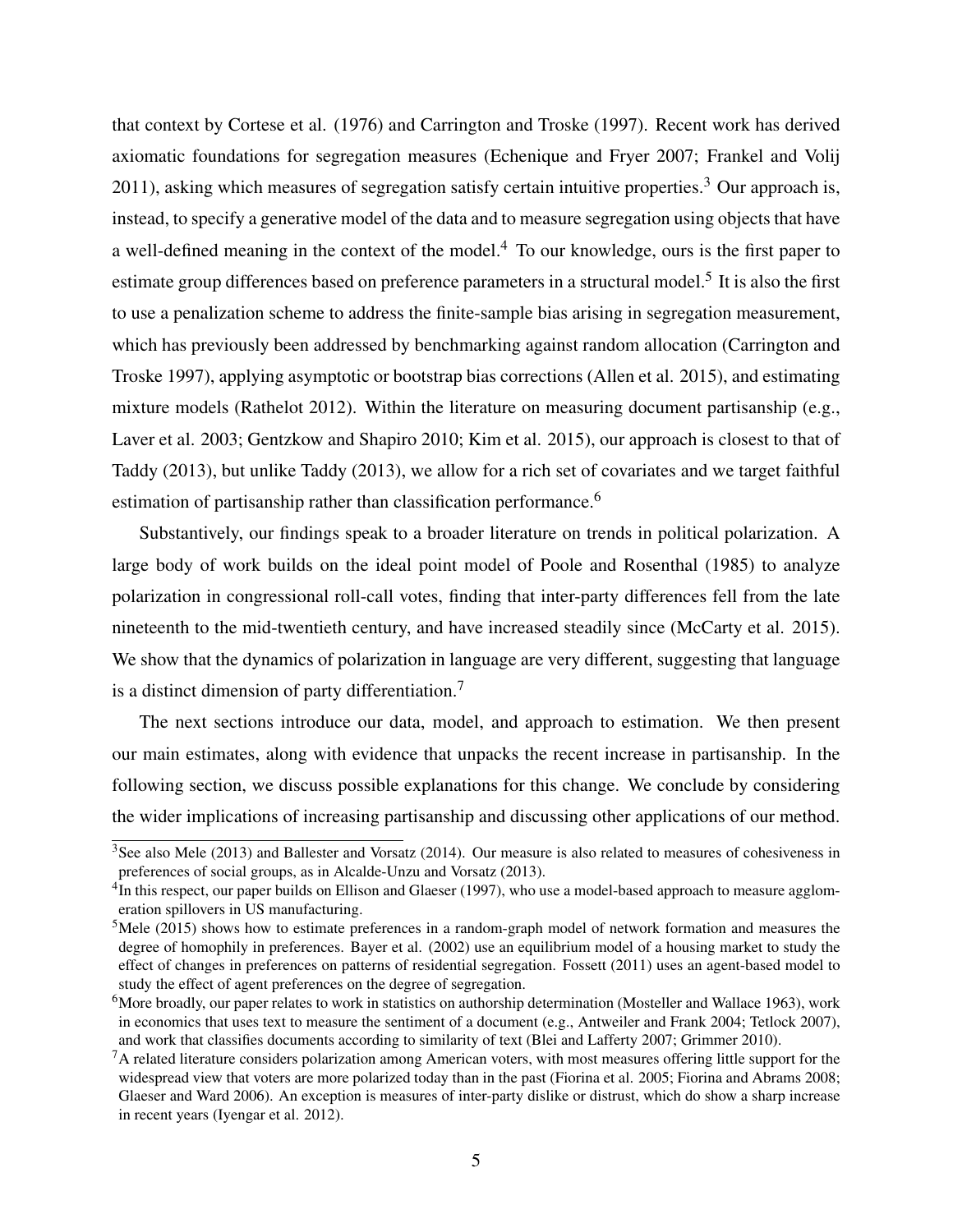# 2 Congressional speech data

Our primary data source is the complete non-extension text of the proceedings of the *United States Congressional Record* from the 43rd to 110th Congresses. The 43rd Congress was the first congressional session to be covered in its entirety by the *Congressional Record*.

The *Record* is printed by the U.S. Government Publishing Office (GPO). It was preceded by a publication called the *Congressional Globe*, which was printed privately through a contract with Congress from 1855 through 1872, initially on a weekly basis and then daily following an 1865 law (Amer 1993). The *Globe*, in turn, evolved from a series of predecessor publications, beginning in 1824 with the *Register of Debates,* which was in precis rather than verbatim format (Amer 1993).

We obtained the text for the 43rd to 104th Congresses (hereafter, "sessions") from Lexis-Nexis (LN), who performed optical character recognition on scanned print volumes. For the 104th to 110th sessions, we obtained the text from the website of the GPO  $(2011)$ .<sup>8</sup> Throughout the paper, we estimate partisanship (and other objects) in the 104th session separately for each data source, and add the resulting difference to the entire GPO series so that the two series agree in the overlapping session. Our plots use dashed lines to indicate the portions of a series that have been adjusted in this way.

We use an automated script to parse the raw text into individual speeches. The script identifies when a new speech begins by looking for a declaration of the speaker's identity (e.g., "Mr. ALLEN of Illinois."). We obtain speaker attributes (e.g., party) by matching speakers to members of Congress in the Database of Congressional Historical Statistics (Swift et al. 2009) or the Voteview Roll Call Data (McCarty et al. 2009).<sup>9</sup> We include only Republicans and Democrats in our analysis.

We follow Gentzkow and Shapiro (2010) in pre-processing the text to increase the ratio of signal to noise. First, we remove stopwords and reduce words to their stems using the tools defined in Porter (2009). Second, we group words into two-word phrases. Third, we remove phrases that are likely to be procedural according to the definition in appendix [A.](#page-32-0) Fourth, we remove phrases

<sup>&</sup>lt;sup>8</sup>We obtained information on the dates associated with each congressional session from United States Senate (2013).

 $9$ The Voteview data include metadata from Martis (1989). We obtain state-level geographic data from United States Census Bureau (1990) and Ruggles et al. (2008). We use a speaker's name, chamber, state, district and gender to match the speaker to a corresponding member of Congress, manually resolving spelling mistakes and other sources of error when possible. We exclude speeches by speakers that we cannot successfully match to a unique member of Congress, as well as speeches made by speakers identified by office rather than name (e.g., the Speaker of the House). The online appendix presents statistics on the share of speeches successfully matched to a member of Congress in each session.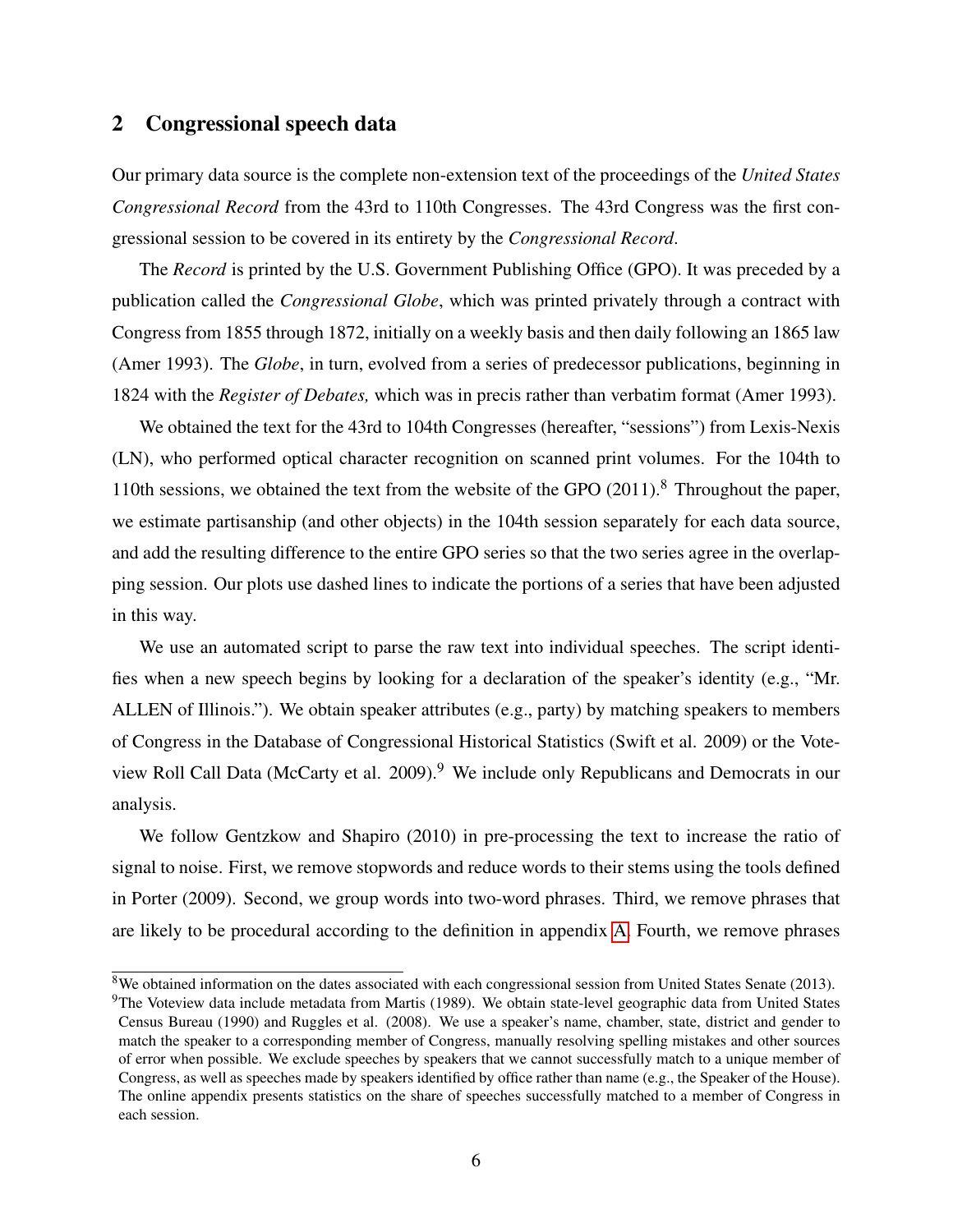that include the name of a congressperson or state, or that consist of numbers, symbols, or a few other objects with low semantic meaning. Fifth, we restrict attention to phrases spoken at least 10 times in at least one session, at least 100 times across all sessions, and in at least 10 unique speaker-sessions.

The resulting vocabulary contains 529,980 unique two-word phrases spoken a total of 297 million times by 7,254 unique speakers. We analyze data at the level of the speaker-session, of which there are 33,373.<sup>10</sup> The online appendix reports additional summary statistics for our estimation sample.

We manually classify a subset of phrases into 22 non-mutually exclusive topics as follows. We begin with a set of partisan phrases which we group into 22 topics (e.g., taxes, defense, etc.).<sup>11</sup> For each topic, we create a set of keywords consisting of relevant words contained in one of the categorized phrases, plus a set of additional manually included words. Finally, we identify all phrases in the vocabulary that include one of the topic keywords, that are used more frequently than a given, topic-specific occurrence threshold, and that are not obvious false matches. The online appendix lists, for each topic, the keywords, the occurrence threshold, and a random sample of included and excluded phrases.

## 3 Model and measure of partisanship

#### 3.1 Probability model

Let  $c_{it}$  be the *J*-vector of phrase counts for speaker *i* in session *t*, with  $m_{it} = \sum_j c_{itj}$  denoting the total amount of speech by speaker *i* in session *t*. Let  $P(i) \in \{R, D\}$  denote the party affiliation of speaker *i*, and let  $D_t = \{i : P(i) = D, m_{it} > 0\}$  and  $R_t = \{i : P(i) = R, m_{it} > 0\}$  denote the set of Democrats and Republicans, respectively, active in session *t*. Let x*it* be a *K*−vector of (possibly time-varying) speaker characteristics.

We assume that:

<span id="page-7-0"></span>
$$
\mathbf{c}_{it} \sim \text{MN}\left(m_{it}, \mathbf{q}_t^{P(i)}\left(\mathbf{x}_{it}\right)\right),\tag{1}
$$

where  $\mathbf{q}_t^P(\mathbf{x}_{it}) \in (0,1)$  for all *P*, *i*, and *t*. The speech-generating process is fully characterized by the verbosity  $m_{it}$  and the probability  $\mathbf{q}_t^P(\cdot)$  of speaking each phrase.

 $10$ In the rare cases in which a speaker switched chambers in a single session (usually from the House to the Senate), we treat the text from each chamber as a distinct speaker-session.

<sup>&</sup>lt;sup>11</sup>These partisan phrases are drawn from an earlier version of this paper (Gentzkow et al. 2015).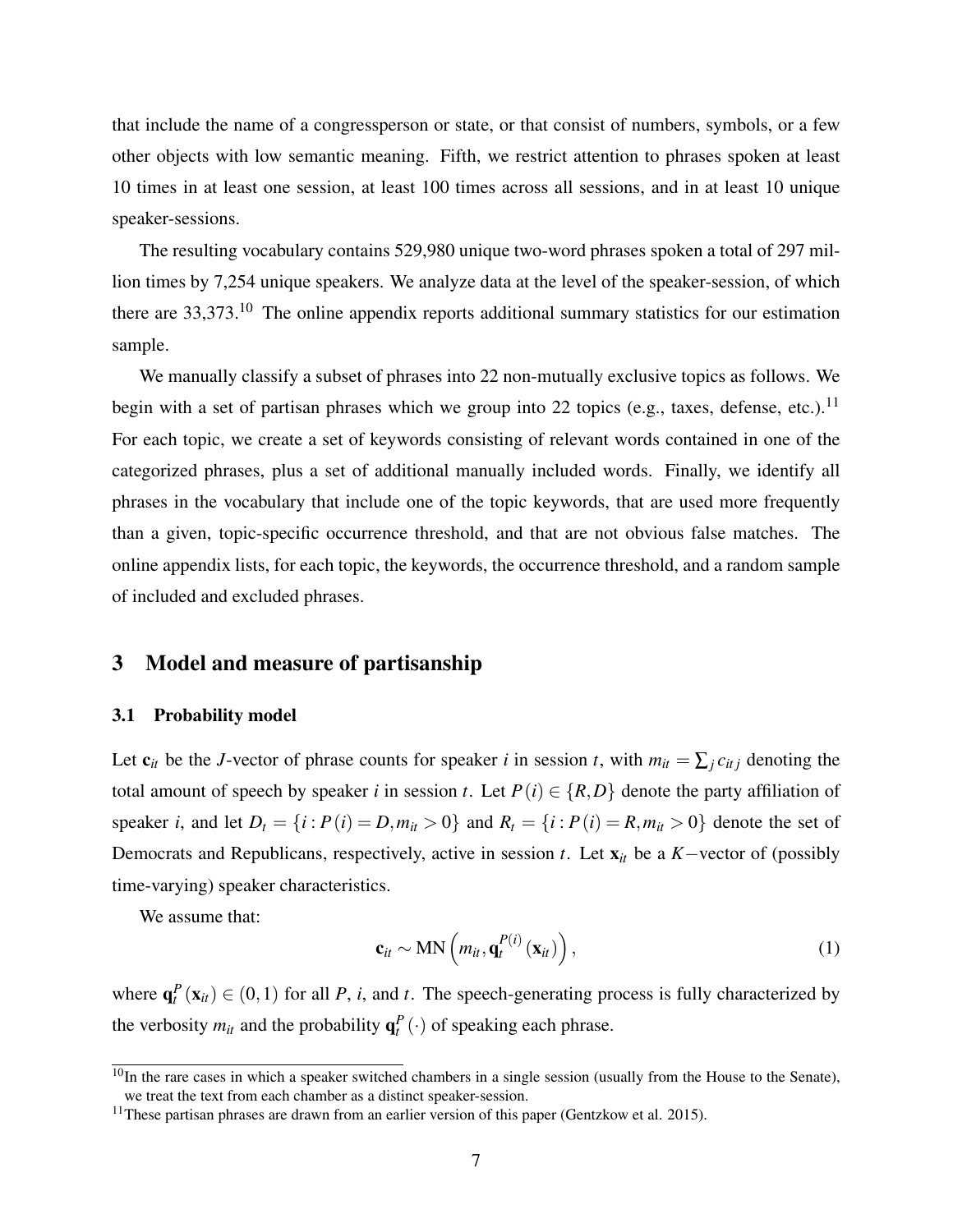#### <span id="page-8-1"></span>3.2 Choice model

As a micro-foundation for equation [\(1\)](#page-7-0), suppose that at the end of session *t* speaker *i* receives a payoff:

$$
u_{it} = \begin{cases} \delta y_t + (1 - \delta) \left( \boldsymbol{\alpha}'_t + \mathbf{x}'_{it} \boldsymbol{\gamma}_t \right) \mathbf{c}_{it}, & i \in R_t \\ -\delta y_t + (1 - \delta) \left( \boldsymbol{\alpha}'_t + \mathbf{x}'_{it} \boldsymbol{\gamma}_t \right) \mathbf{c}_{it}, & i \in D_t \end{cases}
$$
(2)

where

<span id="page-8-0"></span>
$$
y_t = \boldsymbol{\varphi}_t' \sum_i \mathbf{c}_{it} \tag{3}
$$

indexes public opinion. Here,  $\varphi_t$  is a *J*−vector mapping speech into public opinion,  $\delta$  is a scalar denoting the relative importance of public opinion in speakers' utility,  $\alpha_t$  is a *J*-vector denoting the baseline popularity of each phrase at time *t*, and  $\gamma_t$  is a  $K \times J$  matrix mapping speaker characteristics into the utility of using each phrase.

Each speaker chooses each phrase she speaks to maximize *uit* up to a choice-specific i.i.d. type 1 extreme value shock, so that:

$$
q_{jt}^{P(i)}(\mathbf{x}_{it}) = e^{u_{ijt}} / \sum_{l} e^{u_{ilt}}
$$
  
\n
$$
u_{ijt} = \delta (2 \cdot \mathbf{1}_{i \in R_t} - 1) \varphi_{jt} + (1 - \delta) \left( \alpha_{jt} + \mathbf{x}_{it}' \gamma_{jt} \right).
$$
\n(4)

Note that if  $\mathbf{x}_{it}$  is a constant  $(\mathbf{x}_{it} := \mathbf{x}_t)$ , any interior phrase probabilities  $\mathbf{q}_t^P(\cdot)$  are consistent with equation [\(4\)](#page-8-0). In this sense, the choice model in this subsection only restricts the model in equation [\(1\)](#page-7-0) by pinning down how phrase probabilities depend on speaker characteristics. Note also that, according to equation [\(4\)](#page-8-0), if a phrase (or set of phrases) is excluded from the choice set, the relative frequencies of the remaining phrases are unchanged. We exploit this fact in sections [5](#page-13-0) and [6](#page-21-0) to compute average partisanship for interesting subsets of the full vocabulary.

#### 3.3 Measure of partisanship

For given characteristics x, the problem of measuring partisanship can be restated as one of measuring the divergence between  $\mathbf{q}_t^R(\mathbf{x})$  and  $\mathbf{q}_t^D(\mathbf{x})$ . When these vectors are close, Republicans and Democrats speak similarly and we would say that partisanship is low. When they are far from each other, languages diverge and we would say that partisanship is high.

We choose a particular measure of this divergence that has a clear interpretation in the context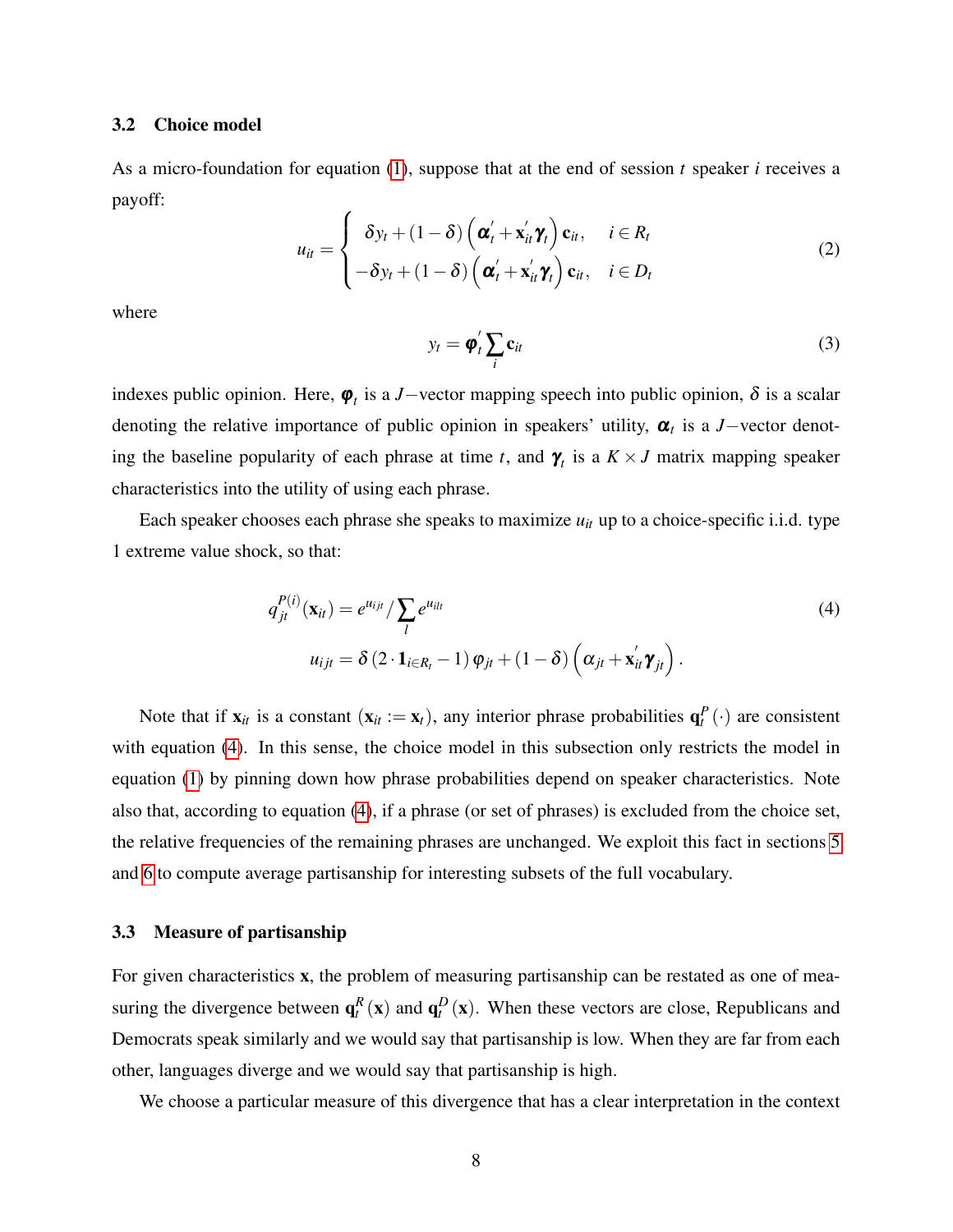of our model: the posterior probability that an observer with a neutral prior expects to assign to a speaker's true party after hearing the speaker speak a single phrase.

**Definition.** The *partisanship* of speech at **x** is:

<span id="page-9-0"></span>
$$
\pi_t(\mathbf{x}) = \frac{1}{2}\mathbf{q}_t^R(\mathbf{x}) \cdot \boldsymbol{\rho}_t(\mathbf{x}) + \frac{1}{2}\mathbf{q}_t^D(\mathbf{x}) \cdot (1 - \boldsymbol{\rho}_t(\mathbf{x})),
$$
\n(5)

where

$$
\rho_{jt}(\mathbf{x}) = \frac{q_{jt}^R(\mathbf{x})}{q_{jt}^R(\mathbf{x}) + q_{jt}^D(\mathbf{x})}.
$$
\n(6)

*Average partisanship* in session *t* is:

<span id="page-9-1"></span>
$$
\overline{\pi}_t = \frac{1}{|R_t \cup D_t|} \sum_{i \in R_t \cup D_t} \pi_t(\mathbf{x}_{it}). \tag{7}
$$

To understand these definitions, note that that  $\rho_{it}(x)$  is the posterior belief that an observer with a neutral prior assigns to a speaker being Republican if the speaker chooses phrase *j* in session *t* and has characteristics **x**. Partisanship  $\pi_t$  (**x**) averages  $\rho_{it}$  (**x**) over the possible parties and phrases: if the speaker is a Republican (which occurs with probability  $\frac{1}{2}$ ), the probability of a given phrase *j* is  $q_{jt}^R(x)$  and the probability assigned to the true party after hearing *j* is  $\rho_{jt}(x)$ ; if the speaker is a Democrat, these probabilities are  $q_{jt}^D(\mathbf{x})$  and  $1 - \rho_{jt}(\mathbf{x})$ , respectively. Average partisanship  $\overline{\pi}_t$ , which is our target for estimation, averages  $\pi_t(\mathbf{x}_{it})$  over the characteristics  $\mathbf{x}_{it}$  of speakers active in session *t*.

Partisanship is closely related to isolation, a common measure of residential segregation (White 1986; Cutler et al. 1999). To see this, redefine the model so that *j* indexes neighborhoods and  $m_{it} = 1$  for all *i* and *t*. Isolation is the difference in the share Republican of the average Republican's neighborhood and the average Democrat's neighborhood. In an infinite population with an equal number of Republicans and Democrats, all with characteristics **x**, this is:

$$
Isolationt(\mathbf{x}) = \mathbf{q}_t^R(\mathbf{x}) \cdot \boldsymbol{\rho}_t(\mathbf{x}) - \mathbf{q}_t^D(\mathbf{x}) \cdot \boldsymbol{\rho}_t(\mathbf{x})
$$
  
=  $2\pi_t(\mathbf{x}) - 1$ . (8)

Thus, isolation is an affine transformation of partisanship.

Frankel and Volij (2011) characterize a large set of segregation indices based on a set of ordinal axioms. Ignoring covariates x, our measure satisfies six of these axioms: Non-triviality, Continuity,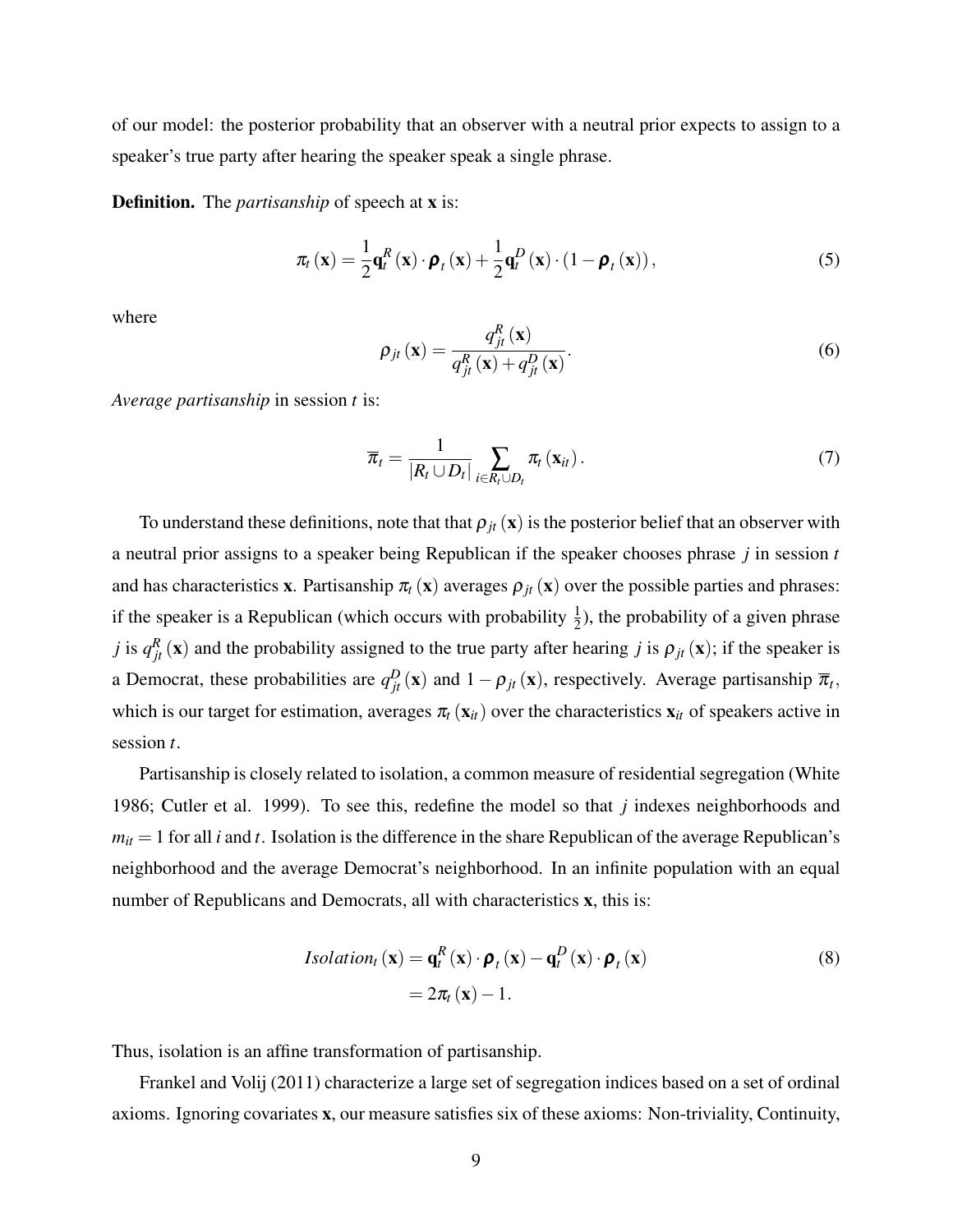Scale Invariance, Symmetry, Composition Invariance, and the School Division Property. It fails to satisfy one axiom: Independence.<sup>12</sup>

## 4 Estimation

#### <span id="page-10-1"></span>4.1 Plug-in estimators

Ignoring covariates x, a straightforward way to estimate partisanship is to plug in empirical ana-logues for the terms that appear in equation [\(5\)](#page-9-0). This approach yields the maximum likelihood estimator (MLE) of our model.

More precisely, let  $\hat{\mathbf{q}}_{it} = \mathbf{c}_{it}/m_{it}$  be the empirical phrase frequencies for speaker *i*. Let  $\hat{\mathbf{q}}_t^P =$  $\sum_{i \in P_t} \mathbf{c}_{it} / \sum_{i \in P_t} m_{it}$  be the empirical phrase frequencies for party P, and let  $\hat{\rho}_{jt} = \hat{q}_{jt}^R / (\hat{q}_{jt}^R + \hat{q}_{jt}^D)$ . Then the MLE of  $\overline{\pi}_t$  when  $\mathbf{x}_{it} := \mathbf{x}_t$  is:<sup>13</sup>

$$
\hat{\pi}_t^{MLE} = \frac{1}{2} \left( \hat{\mathbf{q}}_t^R \right) \cdot \hat{\boldsymbol{\rho}}_t + \frac{1}{2} \left( \hat{\mathbf{q}}_t^D \right) \cdot \left( 1 - \hat{\boldsymbol{\rho}}_t \right). \tag{9}
$$

Standard results imply that this estimator is consistent and efficient in the limit as the amount of speech grows, fixing the number of phrases.

The MLE can, however, be severely biased in finite samples. As  $\hat{\pi}^{MLE}_{t}$  is a convex function of  $\hat{\mathbf{q}}_t^R$  and  $\hat{\mathbf{q}}_t^D$ , Jensen's inequality implies that it has a positive bias. To build intuition for the form of the bias, use the fact that  $E\left(\hat{\mathbf{q}}_t^R, \hat{\mathbf{q}}_t^D\right) = \left(\mathbf{q}_t^R, \mathbf{q}_t^D\right)$  to decompose the bias of a generic term  $\left(\hat{\mathbf{q}}_t^R\right) \cdot \hat{\boldsymbol{\rho}}_t$ as:

<span id="page-10-0"></span>
$$
E((\hat{\mathbf{q}}_t^R)\cdot\hat{\boldsymbol{\rho}}_t-(\mathbf{q}_t^R)\cdot\boldsymbol{\rho}_t)=(\mathbf{q}_t^R)\cdot E(\hat{\boldsymbol{\rho}}_t-\boldsymbol{\rho}_t)+Cov((\hat{\mathbf{q}}_t^R-\mathbf{q}_t^R),(\hat{\boldsymbol{\rho}}_t-\boldsymbol{\rho}_t)).
$$
 (10)

The first term is nonzero because  $\hat{\rho}_t$  is a nonlinear transformation of  $(\hat{q}_t^R, \hat{q}_t^D)$ .<sup>14</sup> The second term is nonzero because the sampling error in  $\hat{\rho}_t$  is mechanically related to the sampling error in  $(\hat{\mathbf{q}}_t^R, \hat{\mathbf{q}}_t^D).$ 

A similar bias arises for plug-in estimators of polarization measures other than partisanship,

 $\frac{12}{12}$ In our context, Independence would require that the ranking in terms of partisanship of two years *t* and *s* remain unchanged if we add a new set of phrases  $J^*$  to the vocabulary whose probabilities are the same in both years  $(q_{jt}^P =$  $q_{js}^P \forall P, j \in J^*$ ). Frankel and Volij (2011) list one other axiom, Group Division Property, which is only applicable for indices where the number of groups (i.e., parties in our case) is allowed to vary.

<sup>&</sup>lt;sup>13</sup>A requirement for this interpretation is that we exclude from the choice set any phrases that are not spoken in a given session.

<sup>&</sup>lt;sup>14</sup>Suppose that there are two speakers, one Democrat and one Republican, each with  $m_{it} = 1$ . There are two phrases. The Republican says phrase two with certainty and the Democrat says phrase two with probability 0.01. Then  $E(\hat{\rho}_{2t}) = 0.01(\frac{1}{2}) + 0.99(1) = 0.995 > \rho_{2t} = 1/1.01 \approx 0.990.$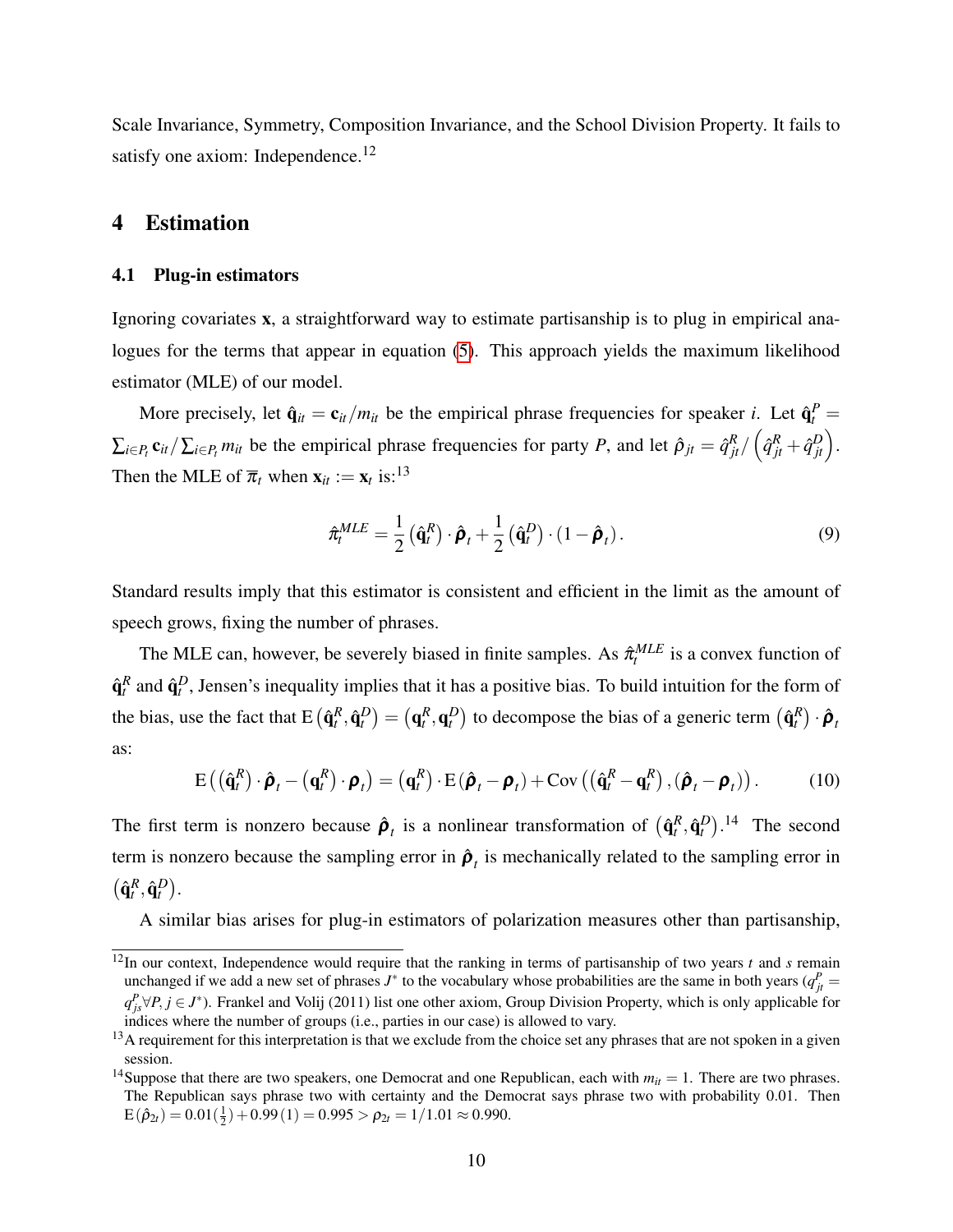because sampling variability means that  $\hat{\bf q}_t^R$  and  $\hat{\bf q}_t^D$  will tend to differ by more than  ${\bf q}_t^R$  and  ${\bf q}_t^D$ . This is especially transparent if we use a norm such as Euclidian distance as a metric: Jensen's inequality implies that for any norm  $||\cdot||$ ,  $E||\hat{\mathbf{q}}_t^R - \hat{\mathbf{q}}_t^D|| \ge ||\mathbf{q}_t^R - \mathbf{q}_t^D||$ . Similar issues arise for the measure of Jensen et al. (2012), which is given by  $\frac{1}{m_t} \sum_j m_{jt} |corr(c_{ijt}, \mathbf{1}_{i \in R_t})|$ . If speech is independent of party  $(q_t^R = q_t^D)$ , then the population value of *corr*  $(c_{ijt}, 1_{i \in R_t})$ , conditional on total verbosity  $m_i$ , is zero. But in any finite sample the correlation will be nonzero with positive probability, so the measure may imply some amount of polarization even when speech is unrelated to party.

One appealing approach to addressing finite-sample bias in  $\hat{\pi}_{t}^{MLE}$  is to use different samples to estimate  $\hat{\mathbf{q}}_t^P$  and  $\hat{\boldsymbol{\rho}}_t$ , making the errors in the former orthogonal to the errors in the latter and so eliminating the second bias term in equation [\(10\)](#page-10-0). This leads naturally to a leave-out estimator:

$$
\hat{\pi}_t^{LO} = \frac{1}{2} \frac{1}{|R_t|} \sum_{i \in R_t} \hat{\mathbf{q}}_{i,t} \cdot \hat{\boldsymbol{\rho}}_{-i,t} + \frac{1}{2} \frac{1}{|D_t|} \sum_{i \in D_t} \hat{\mathbf{q}}_{i,t} \cdot (1 - \hat{\boldsymbol{\rho}}_{-i,t}),
$$
(11)

where  $\hat{\boldsymbol{\rho}}_{-i,t}$  is the analogue of  $\hat{\boldsymbol{\rho}}_t$  computed from the empirical frequencies  $\hat{\mathbf{q}}_{-i,t}^P$  of all speakers other than  $i^{15}$ . This estimator is consistent in the limit as the amount of speech grows, fixing the number of phrases. It is still biased for  $\overline{\pi}_t$  (because  $\hat{\rho}_{-i,t}$  is biased for  $\rho_t$ ), but we show below that the bias appears small in practice.

#### <span id="page-11-1"></span>4.2 Penalized estimator

Our preferred estimation method draws on the structure of the choice model in section [3.2,](#page-8-1) allowing us to include speaker characteristics  $\mathbf{x}_{it}$  and to control bias through penalization. Rewrite  $u_{ijt}$  as:<sup>16</sup>

<span id="page-11-0"></span>
$$
u_{ijt} = \tilde{\alpha}_{jt} + \mathbf{x}_{it}' \tilde{\boldsymbol{\gamma}}_{jt} + \tilde{\varphi}_{jt} \mathbf{1}_{i \in R_t}.
$$
\n(12)

The  $\tilde{\alpha}_{jt}$  are phrase-time-specific intercepts and the  $\tilde{\varphi}_{jt}$  are phrase-time-specific party loadings. In our baseline specification, x*it* consists of indicators for state, chamber, gender, Census region, and whether the party is in the majority. The coefficients  $\tilde{\gamma}_{jt}$  on these attributes are static in time (i.e.,  $\tilde{\gamma}_{itk} := \tilde{\gamma}_{ik}$  except for those on Census region, which are allowed to vary across sessions. We also explore specifications in which  $x_{it}$  includes unobserved speaker-level preference shocks.

<sup>&</sup>lt;sup>15</sup>Implicitly, in each session *t* we exclude any phrase that is spoken only by a single speaker.

<sup>&</sup>lt;sup>16</sup>This parametrization is observationally equivalent to equation [\(4\)](#page-8-0), with  $\tilde{\varphi}_{jt} = 2\delta\varphi_{jt}$ ,  $\tilde{\gamma}_{jt} = \gamma_{jt}(1-\delta)$ ,  $\tilde{\alpha}_{jt} =$  $(1-\delta)\alpha_{it} - \delta\varphi_{it}$ .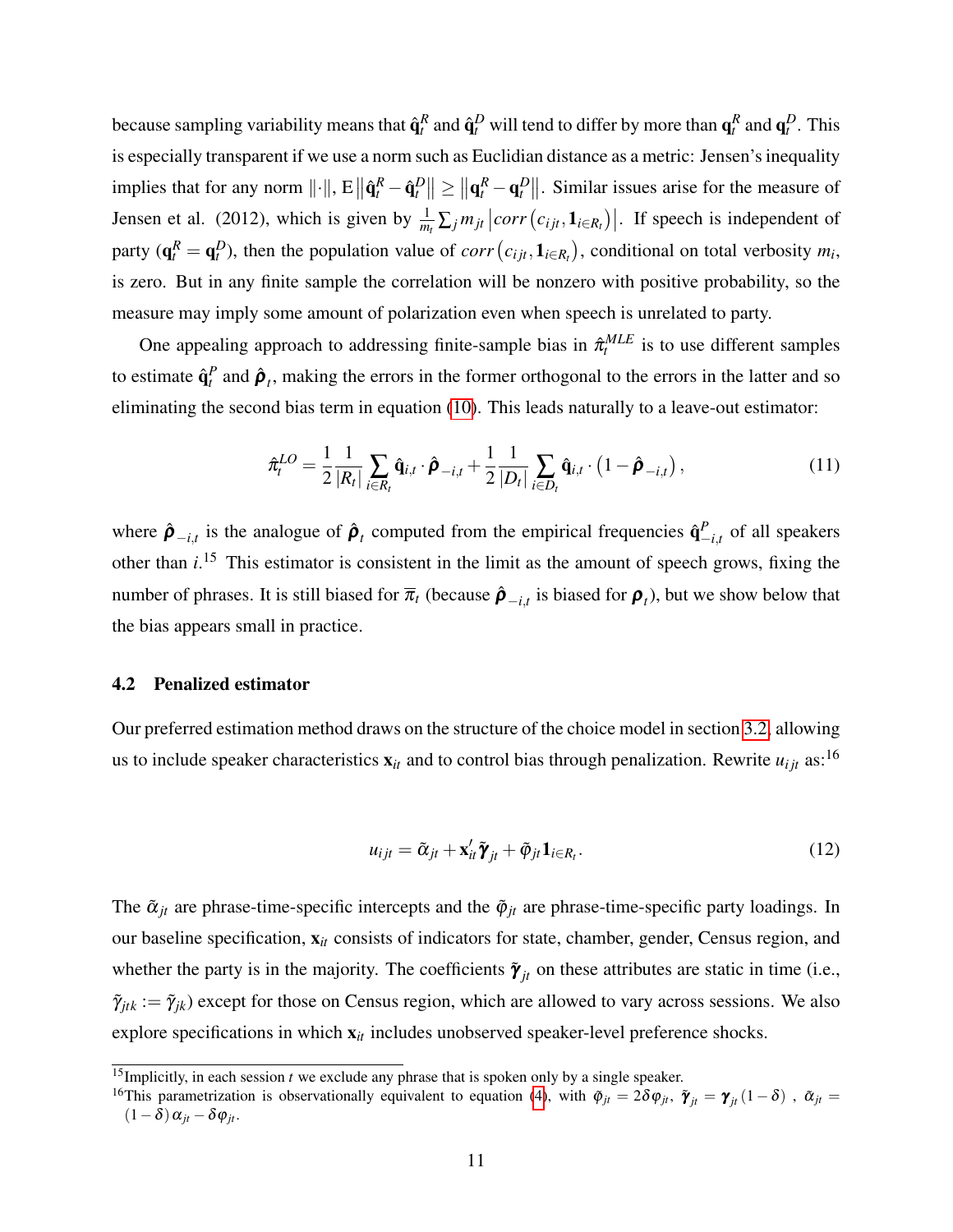We estimate the parameters  $\{\boldsymbol{\tilde{\alpha}}_t, \boldsymbol{\tilde{\gamma}}_t, \boldsymbol{\tilde{\varphi}}_t\}_{t=1}^T$  $t_{t=1}$  of equation [\(12\)](#page-11-0) by minimization of the following penalized objective function:

<span id="page-12-0"></span>
$$
\sum_{j} \left\{ \sum_{t} \sum_{i} \left[ m_{it} \exp(\tilde{\alpha}_{jt} + \mathbf{x}_{it}' \tilde{\pmb{\gamma}}_{jt} + \tilde{\varphi}_{jt} \mathbf{1}_{i \in R_t}) - c_{ijt} (\tilde{\alpha}_{jt} + \mathbf{x}_{it}' \tilde{\pmb{\gamma}}_{jt} + \tilde{\varphi}_{jt} \mathbf{1}_{i \in R_t}) \right] + \lambda_j \left| \tilde{\varphi}_{jt} \right| \right\}, \qquad (13)
$$

where the summation of the term in square brackets is an approximation to the negative loglikelihood of our model. We form an estimate  $\hat{\pi}_t^*$  of  $\overline{\pi}_t$  by substituting estimated parameters into the probability objects in equation [\(7\)](#page-9-1).

The minimand in equation [\(13\)](#page-12-0) encodes two key decisions. First, we approximate the likelihood of our multinomial logit model with the likelihood of a Poisson model (Palmgren 1981; Baker 1994; Taddy 2015), where  $c_{ijt} \sim \text{Pois}(\exp[\mu_{it} + \mu_{ijt}])$ , and we use the plug-in estimate  $\hat{\mu}_{it} = \log m_{it}$  of  $\mu_{it}$ . Because the Poisson and the multinomial logit share the same conditional likelihood Pr( $c_{it}$  |  $m_{it}$ ), their MLEs coincide when  $\hat{\mu}_{it}$  is the MLE. Although our plug-in is not the MLE, Taddy (2015) shows that our approach often performs well in related settings. In the online appendix, we show that our estimator performs well on data simulated from the multinomial logit model.

We adopt the Poisson approximation because, fixing  $\hat{\mu}_{it}$ , the likelihood of the Poisson is separable across phrases. This feature allows us to use distributed computing to estimate the model parameters (Taddy 2015). Without the Poisson approximation, computation of our estimator would be infeasible due to the cost of repeatedly calculating the denominator of the logit choice probabilities.

The second key decision is the use of an  $L_1$  penalty  $\lambda_j |\tilde{\varphi}_{jt}|$ , which imposes sparsity on the party loadings and shrinks them toward 0 (Tibshirani 1996). We determine the penalties  $\lambda$  by regularization path estimation, first finding  $\lambda_j^1$  large enough so that  $\tilde{\varphi}_{jt}$  is estimated to be 0, and then incrementally decreasing  $\lambda_{jt}^2, ..., \lambda_{jt}^G$  and updating parameter estimates accordingly.<sup>17</sup> We then choose the value of  $\lambda_j$  that minimizes a Bayesian Information Criterion.<sup>18</sup> We do not penalize the

 $17$ An attractive computational property of this approach is that the coefficient estimates change smoothly along the path of penalties, so each segment's solution acts as a hot-start for the next segment and the optimizations are fast to solve.

<sup>&</sup>lt;sup>18</sup>The Bayesian Information Criterion we use is  $\sum_{i,t} \log \text{Po}(c_{ijt}; \exp[\hat{\mu}_i + u_{ijt}]) + (n/(n-df-1)) df \log n$ , where  $n =$  $\sum_{t}(|D_t|+|R_t|)$  is the number of speaker-sessions and *df* is a degrees-of-freedom term that (following Zou et al. 2007) is given by the number of parameters estimated with nonzero values (excluding the  $\hat{\mu}_{it}$ , as outlined in Taddy 2015). The adjustment  $n/(n - df - 1)$  corrects for the potential for overfit given the high dimensionality of the problem (Flynn et al. 2013, Taddy forthcoming).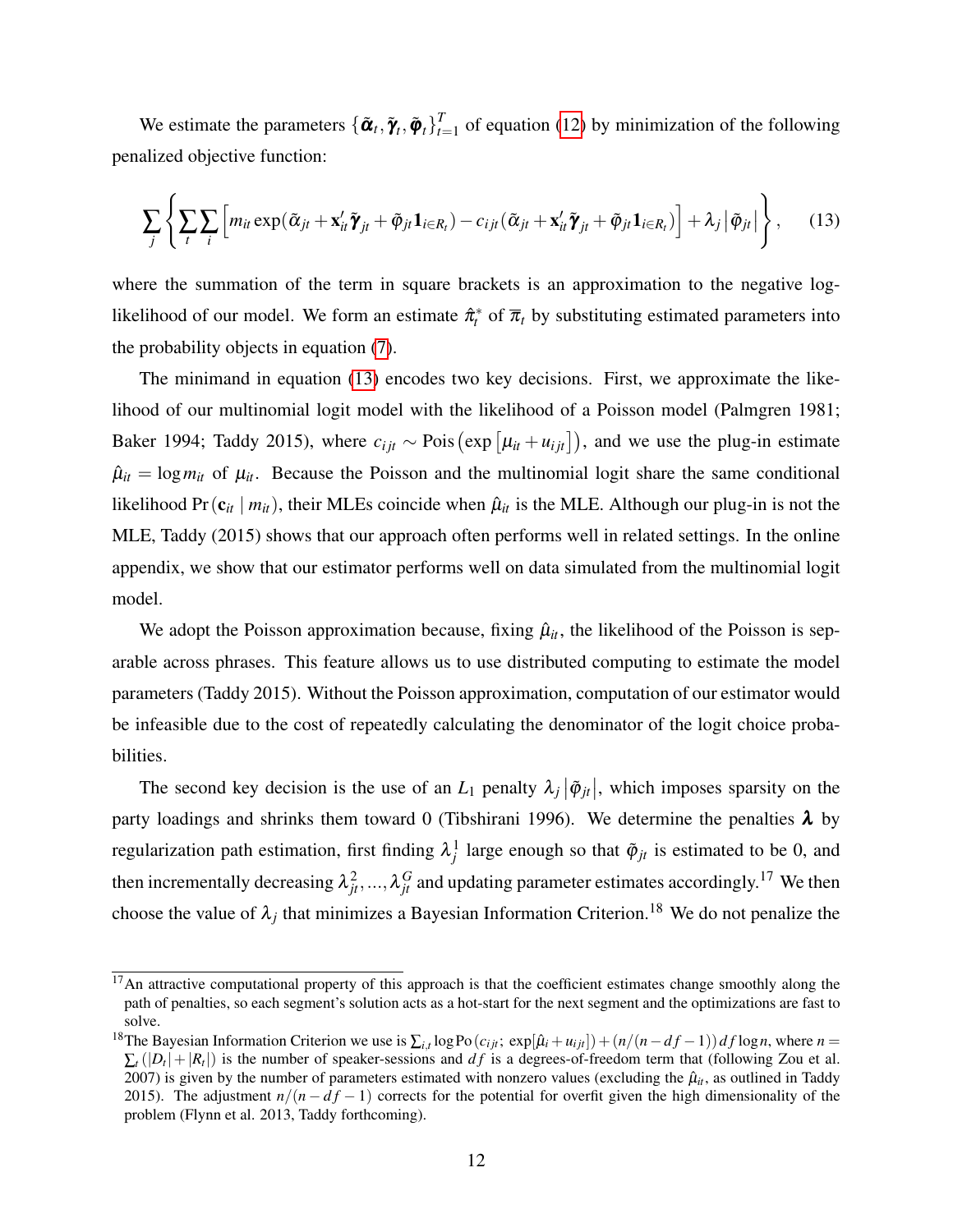phrase-specific intercepts  $\tilde{\alpha}_{jt}$  or the covariate coefficients  $\tilde{\gamma}_{jt}$ .<sup>19</sup>

If the penalty shrinks sufficiently quickly with the sample size, then under standard regularity conditions our estimator is root-n consistent like the MLE (Fan and Li 2001). However, as we will see, our estimator is far less biased than the MLE. Moreover, for fixed penalty  $\lambda$ , our estimator can be interpreted as the unique posterior mode of a Bayesian model with a diffuse Laplace prior on the coefficients  $\tilde{\gamma}$ , an informative Laplace prior on the party loadings  $\tilde{\varphi}$ , and an uninformative prior on the intercepts  $\tilde{\alpha}$ . In this sense, our parameter estimates are optimal in finite samples against a "0-1" loss function (Murphy 2012).

## <span id="page-13-0"></span>5 Results

#### 5.1 Trends in partisanship

We now turn to our main results on trends in the partisanship of speech over time. As a diagnostic for finite-sample bias, we present, for each measure, a placebo series where we reassign parties to speakers at random and then re-estimate the measure on the resulting data. In this "random" series,  $\mathbf{q}_t^R = \mathbf{q}_t^D$  by construction, so the true value of  $\pi_t$  is equal to  $\frac{1}{2}$  in all years. We thus expect the random series for an unbiased estimator of  $\pi$ <sub>t</sub> to have value  $\frac{1}{2}$  in each session *t*, and we can measure the bias of an estimator by its deviation from  $\frac{1}{2}$ .

Figure [1](#page-35-0) presents results for two plug-in estimators: the maximum likelihood estimator  $\hat{\pi}_t^{MLE}$ of our model, and the measure reported by Jensen et al. (2012) computed using their publicly available data. In panel A, we see that the random series for  $\hat{\pi}^{MLE}$  is far from  $\frac{1}{2}$ , indicating that the bias in the MLE is severe in practice. Variation over time in the magnitude of the bias dominates the series, leading the random series and the real series to be highly correlated. Taking the MLE at face value, we would conclude that language was much more partisan in the past and that the upward trend in recent years is small by historical standards.

Because bias is a finite-sample property, it is natural to expect that the severity of the bias in  $\hat{\pi}_t^{MLE}$  in a given session *t* depends on the amount of speech, i.e., on the verbosity  $\mathbf{m}_t$  of speakers

<sup>&</sup>lt;sup>19</sup>For reasons detailed in Haberman (1973) and summarized in Silva and Tenreyro (2010), it is not straightforward to establish the existence of a single maximizing argument  $\hat{\gamma}_{jt}$  in each Poisson regression. A sufficient condition for existence is that the controls design (i.e., the part of the regression involving  $\mathbf{x}_{it}$ ) is full rank on the subset of observations where  $c_{ij}$   $>$  0; however, this is overly conservative and will remove variables which do have a measurable (even large) effect on the likelihood. Instead, we build a controls design that is full rank on the entire dataset and has no columns that are all zero when  $c_{ij}$   $t > 0$ . To avoid remaining nonexistence-related issues, we then add a very small  $(10^{-6}) L_1$  penalty on the  $\tilde{\gamma}_{jt}$  to ensure numerical convergence.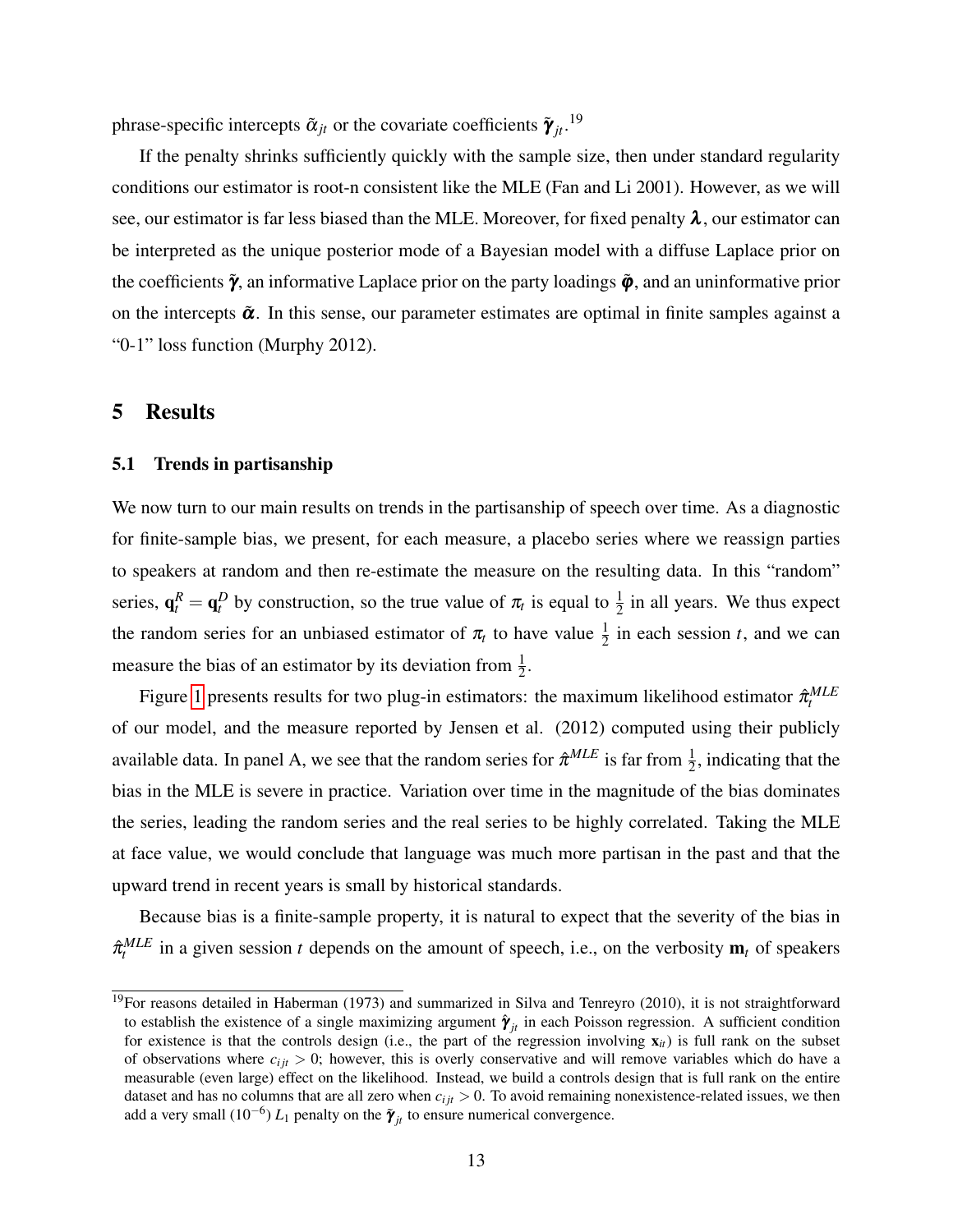in that session. The online appendix shows that this is indeed the case: a first-order approximation to the bias in  $\hat{\pi}^{MLE}_t$  as a function of verbosity follows a similar path to the random series in panel A of figure [1,](#page-35-0) and the dynamics of  $\hat{\pi}_{t}^{MLE}$  are similar to those in the real series when we allow verbosity to follow its empirical distribution but fix phrase frequencies  $(\mathbf{q}_t^R, \mathbf{q}_t^D)$  at those observed in a particular session t'. The online appendix also shows that excluding infrequently used phrases is not a satisfactory solution to the bias in  $\hat{\pi}^{MLE}$ : while the severity of the bias falls as we exclude less frequently spoken phrases, there remains a severe and time-varying bias even when we exclude 99 percent of phrases from our calculations.

In panel B of figure [1,](#page-35-0) we see that the Jensen et al. (2012) measure behaves similarly to the MLE. The plot for the real series replicates the published version. The random series is again far from  $\frac{1}{2}$ , and the real and random series both trend downward in the first part of the sample period. Jensen et al. (2012) conclude that polarization has been increasing recently, but that it was as high or higher in the late-nineteenth century. The results in panel B suggest that the second part of this conclusion could be an artifact of finite-sample bias. $^{20}$ 

Figure [2](#page-36-0) shows the leave-out estimator  $\hat{\pi}_t^{LO}$ . The random series suggests that the leave-out correction largely purges the estimator of bias: the series is close to  $\frac{1}{2}$  throughout the period. The real series suggests that partisanship is roughly constant for much of the sample period, then rises rapidly beginning in the 1990s.

Figure [3](#page-37-0) presents our main result: the time series of partisanship from our preferred penalized estimator described in section [4.2.](#page-11-1) Panel A shows the full series, and panel B zooms in on the most recent years, indicating some events of interest. These estimates have two important advantages relative to  $\hat{\pi}_t^{LO}$ : they control for observables  $\mathbf{x}_{it}$ , and they use penalization to control bias and reduce variance. The results show that this approach essentially eliminates bias, and dramatically reduces the amount of noise in the series.<sup>21</sup> Looking at the data through this sharper lens reveals that partisanship was low and roughly constant until the early 1990s, then exploded, reaching unprecedented heights in the recent years of our sample. The appendix figure shows two variants of our baseline model, one in which we exclude covariates and one in which we allow speakerspecific random effects. These series look broadly similar to the baseline but show a smaller

<sup>&</sup>lt;sup>20</sup>In the online appendix, we show that the dynamics of  $\hat{\pi}_t^{MLE}$  in Jensen et al.'s (2012) data are similar to those in our own data, which is reassuring as Jensen et al. (2012) obtain the *Congressional Record* from a different source, use different processing algorithms, and use a vocabulary of three-word phrases rather than two-word phrases.

 $21$ In the online appendix, we show results from a specification in which we do not penalize the party loadings (i.e., set  $\lambda \approx 0$ ). The random and real series look similar to those for  $\hat{\pi}^{MLE}_t$ , with large apparent bias and high variance over time. This confirms that the penalties are the crucial elements for controlling bias and reducing variance.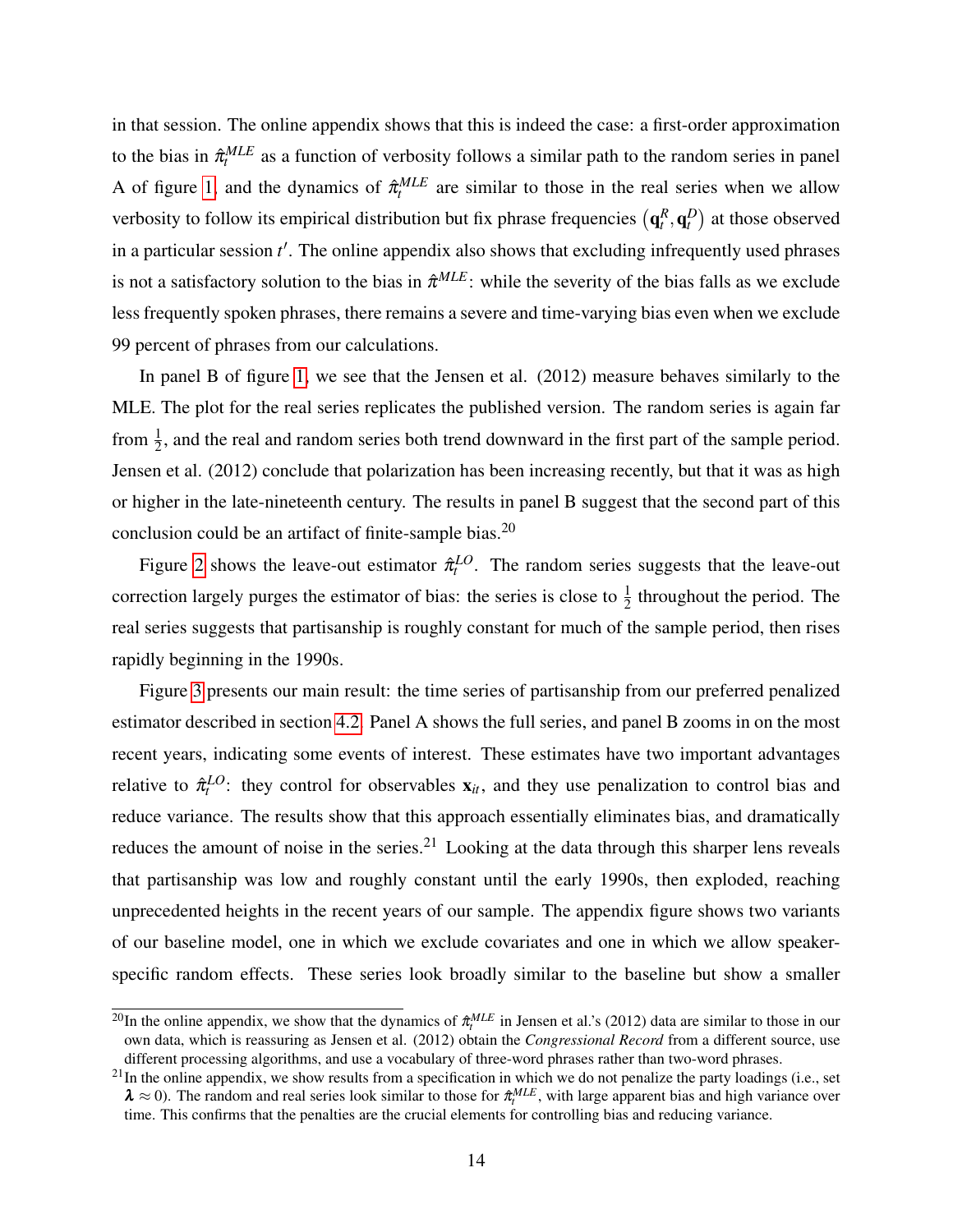increase in partisanship in recent years.

The recent increase in partisanship implied by our baseline estimates is large. Recall that average partisanship is the posterior that a neutral observer expects to assign to a speaker's true party after hearing a single phrase. Figure [4](#page-38-0) extends this concept to show the expected posterior for speeches of various lengths. An average one-minute speech in our data contains around 33 phrases (after pre-processing). In 1874, an observer hearing such a speech would be expected to have a posterior of around .54 on the speaker's true party. In 1990, this value remained almost equivalent at around .55. In 2008, the value was .83.

In figure [5,](#page-39-0) we compare our speech-based measure of partisanship to the standard measure of ideological polarization based on roll-call votes (McCarty et al. 2015). The latter is based on an ideal-point model that places both speakers and legislation in a latent space; polarization is the distance between the average Republican and the average Democrat along the first dimension. Panel A shows that the dynamics of these two series are very different: though both indicate a large increase in recent years, the roll-call series is about as high in the late nineteenth and early twentieth century as it is today, and its current upward trend begins around 1950 rather than 1990. We conclude from this that speech and roll-call votes should not be seen as two different manifestations of a single underlying ideological dimension. Rather, speech appears to respond to a distinct set of incentives and constraints. Panel B shows that a measure of the Republican-ness of an individual's speech from our model and the individual NOMINATE scores from the roll-call voting data are nevertheless strongly correlated in the cross-section. Across all sessions, the correlation between speech and roll-call based partisanship measures is .331 ( $p = .000$ ). After controlling for party, the correlation is .053 and remains highly statistically significant  $(p = .000).^{22}$  Thus, members who vote more conservatively also use more conservative language on average, even though the time-series dynamics of voting and speech diverge.

### 5.2 Partisan phrases

Our model provides a natural way to define the partisanship of an individual phrase: the extent to which removing the phrase from the vocabulary would reduce the ability of an observer to predict a speaker's party. We implement this concept by calculating the change in estimated average

<sup>&</sup>lt;sup>22</sup>These correlations are .371 ( $p = .000$ ) and .077 ( $p = .000$ ), respectively, when we use data only on speakers who speak an average of at least 1000 phrases across the sessions in which they speak.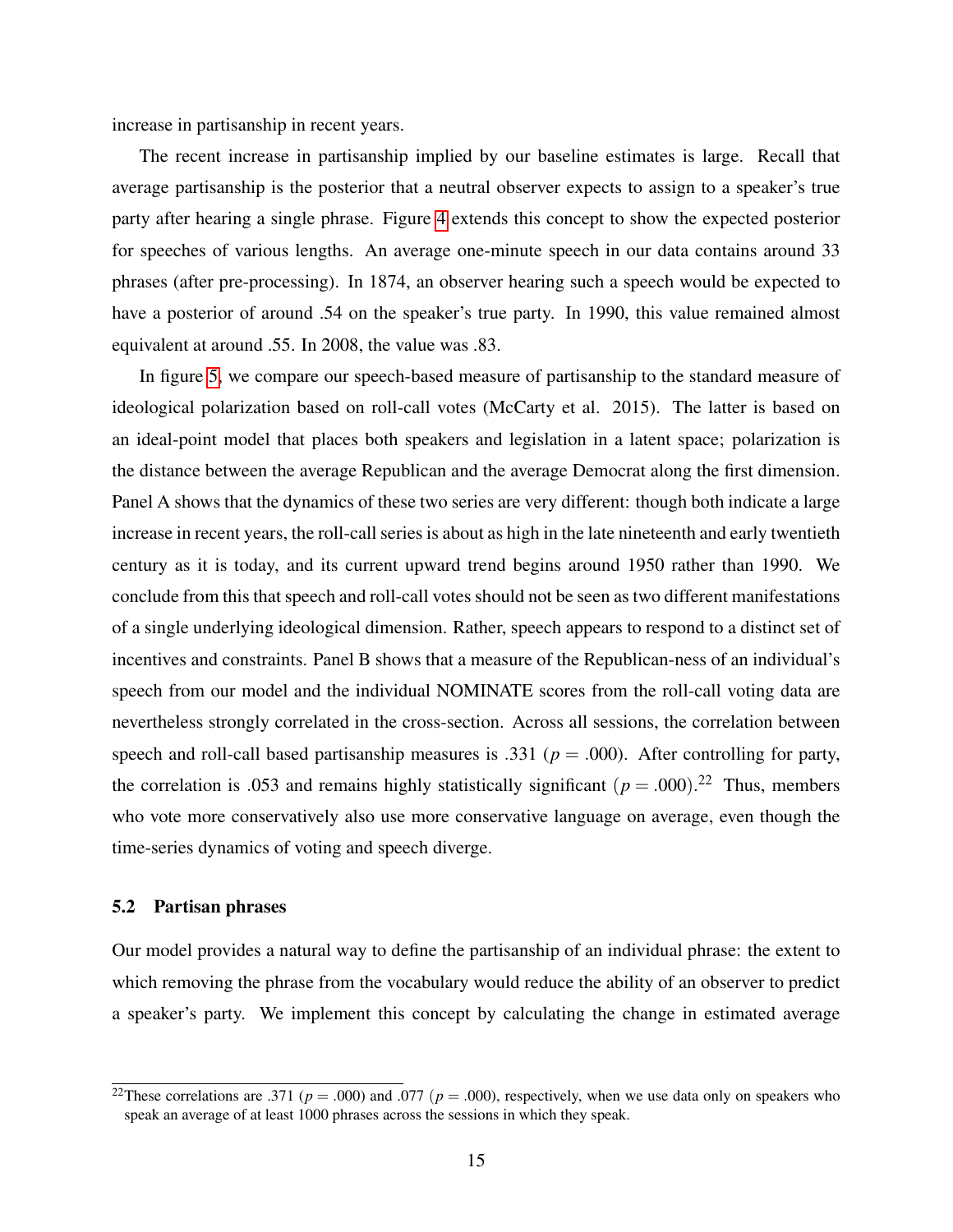partisanship if we remove a phrase from the choice set.<sup>23</sup>

Table [1](#page-34-0) lists the ten most partisan phrases in every tenth session of Congress according to this definition. (The online appendix shows the list for all sessions.) These lists illustrate the underlying variation driving our measure, and give a sense of how partisan speech has changed over time. We now argue that the top phrases align closely with the policy positions of the parties, confirming that our measure is indeed picking up partisanship rather than some other dimension correlated with it or spurious noise. Our discussion draws mainly on the original congressional text and on the national party platforms (from Peters and Woolley 2016). We cite proceedings in Congress using the format "CR Date," with a hyperlink to ProQuest Congressional, a gated service to which many universities subscribe.

In the 50th session (1887-88), many tariff-related phrases ("increase duti," "high protect," "tariff tax") are highly Democratic. Party cleavage on this issue is consistent with the 1888 Democratic Party platform, which endorses tariff reduction in its first sentence, and with the Republican platform of the same year, which says the party is "uncompromisingly in favor of the American system of protection." The highly Republican phrase "fisheri treati" relates to a then-controversial international agreement regarding fishing in Canadian waters.<sup>24</sup> Controversies over the appropriation of land grants are reflected in the partisanship of terms like "public domain" and "navig compani."<sup>25</sup>

The Republican Party platform of 1908 devotes a section to the need for "generous provision" for veterans, and indeed Republicans make much of phrases related to veteran compensation ("infranti war," "indian war," "mount volunt," "spain pay," "war pay") in the 60th session (1907-08).  $^{26}$ 

 $\overline{^{23}}$ Let

$$
\pi_t^R(\mathbf{x}) = \mathbf{q}_t^R(\mathbf{x}) \cdot \boldsymbol{\rho}_t(\mathbf{x})
$$

$$
\pi_t^D(\mathbf{x}) = \mathbf{q}_t^D(\mathbf{x}) \cdot (1 - \boldsymbol{\rho}_t(\mathbf{x})).
$$

Then the partisanship  $\zeta_{jt}$  of phrase *j* in session *t* is defined as the average across the speakers in session *t* of

$$
\frac{1}{2}\left(\frac{q_{jt}^R\left(\mathbf{x}_{it}\right)}{1-q_{jt}^R\left(\mathbf{x}_{it}\right)}\right)\left(\rho_{jt}\left(\mathbf{x}_{it}\right)-\pi_t^R\left(\mathbf{x}_{it}\right)\right)+\frac{1}{2}\left(\frac{q_{jt}^D\left(\mathbf{x}_{it}\right)}{1-q_{jt}^D\left(\mathbf{x}_{it}\right)}\right)\left(\left(1-\rho_{jt}\left(\mathbf{x}_{it}\right)\right)-\pi_t^D\left(\mathbf{x}_{it}\right)\right).
$$

Note that this definition holds the posterior  $\rho_{j't}(\mathbf{x})$  for phrases  $j' \neq j$  constant when removing phrase *j*. Allowing the posterior to adjust is computationally more expensive but produces essentially identical results: in three sessions for which we computed both measures, the 25 most partisan phrases agreed between the two measures in all but  $1\%$ of cases.

<sup>24</sup>The Republican platform says, "we arraign the present Democratic Administration for its weak and unpatriotic treatment of the fisheries question" and fulminates at length about the need to assert US fishing rights.

 $^{25}$ In [CR December 5, 1888](http://congressional.proquest.com/congressional/docview/t19.d20.cr-1888-1205) members of Congress discuss the Supreme Court's decision in Wolcott vs. Des Moines [Navigation] Company.

 $^{26}$ [CR May 12, 1908](http://congressional.proquest.com:80/congressional/docview/t19.d20.cr-1908-0312) includes an extensive amendment specifying pension benefits to accrue to individuals, for exam-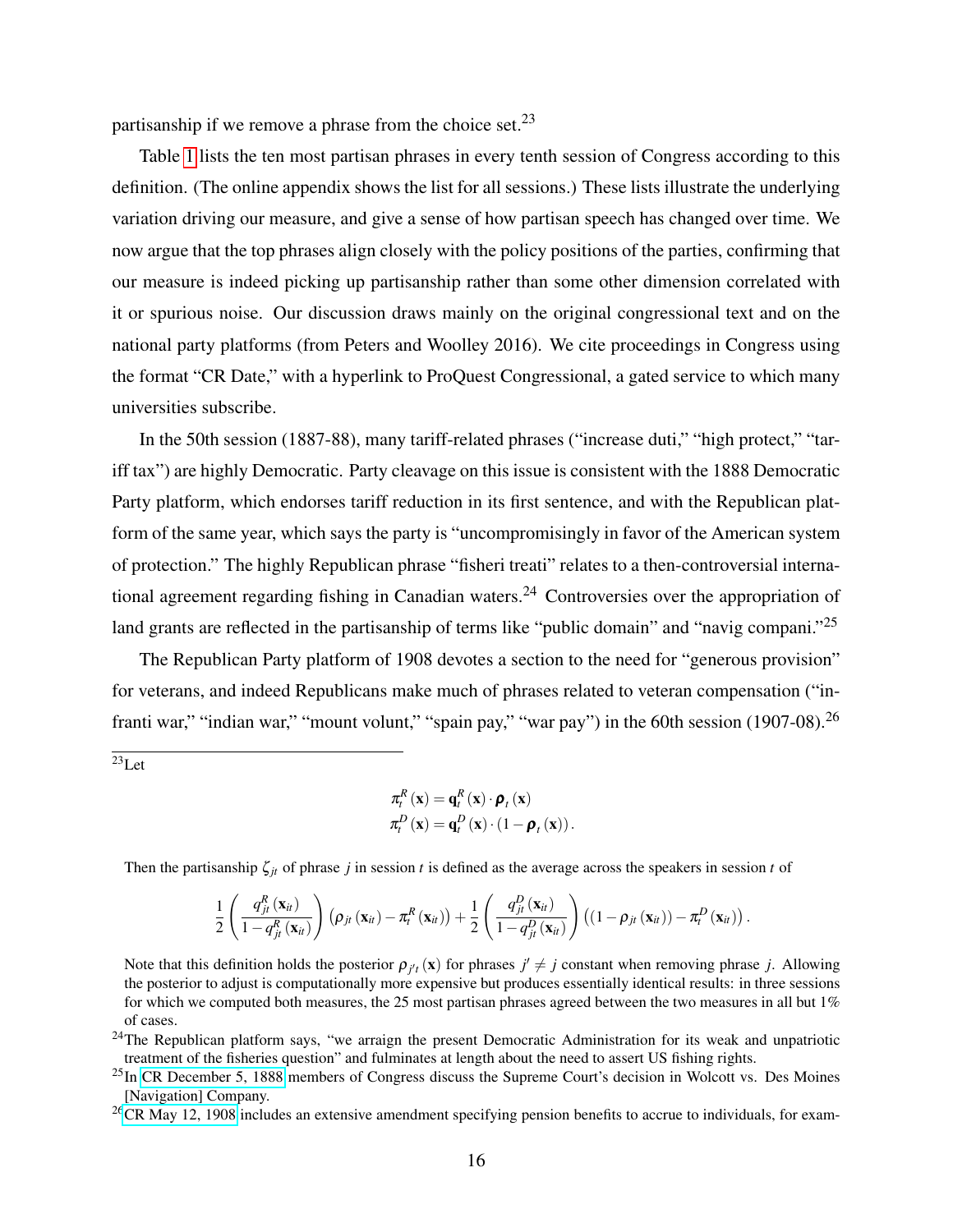The Democratic Party platform of that same year has as its key theme to "free the Government from the grip of those who have made it a business asset of the favor-seeking corporations." Several Democratic phrases of the 60th session relate to this theme, for example "bureau corp," a reference to the Bureau of Corporations, the predecessor to the Federal Trade Commission, and "powder trust," a reference to appropriations to private manufacturers of gunpowder.<sup>27</sup> The Democratic platform also emphasizes trade and shipping issues, declaring support for the Panama Canal ("republ panama," "level canal," "lock canal"), and "demanding" the repeal of tariffs on several commodities including "print paper," and supporting the "upbuilding of the American merchant marine without...bounties from the public treasury" ("ship subsidi").<sup>28</sup>

Veterans' benefits, now including those related to the Great War, continued to play an important role in US policy in the 70th session (1927-1928), with both parties devoting whole sections of their platforms to the subject. Republicans supported a measure that became "The Emergency Officers' Retirement Act of 1928" (Public Law 506), seeking to equalize retirement benefits for certain categories of veterans. Language related to this act ("pay period," "rate advantage," "construct service," "war regular," "fourth pay") marks out Republicans in Congress [\(CR January 4,](http://congressional.proquest.com/congressional/docview/t19.d20.cr-1929-0104) [1929\)](http://congressional.proquest.com/congressional/docview/t19.d20.cr-1929-0104). Language related to commercial and military aviation ("air corp," "air mail") also pervades Republican speech, and indeed the Republican platform discusses development of commercial aviation at some length. Both parties devote attention in their platforms to the newly developing radio market and associated regulation; Democratic partisan phrases like "radio commiss" and "wave length" reflect discussions about regulating this market.

The 80th session (1947-1948) convened in the wake of the Second Wold War and saw precursors of many modern partisan fissures. Many Republican-leaning phrases relate to the war and war financing ("coast guard," "stop communism," "lend leas," "zone germani," "british loan," "unit kingdom"). The 1948 Democratic Party Platform advocates amending the Fair Labor Standards Act to raise the minimum wage from 40 to 75 cents an hour ("labor standard," "standard act," "cent hour"). By contrast, the Republican platform of the same year does not even mention the Fair Labor Standards Act or the minimum wage. Likewise, the Democratic platform supports the school

ple: "The name of Annie A. Robbins, late nurse, Medical Department, United States Army, war with Spain, and pay her a pension at the rate of \$12 per month." [CR February 11, 1908](http://congressional.proquest.com/congressional/docview/t19.d20.cr-1908-0211) includes discussion of legislation to provide "bounty land" to those who fought in certain "Indian Wars."

 $^{27}$ In [CR January 21, 1909,](http://congressional.proquest.com:80/congressional/docview/t19.d20.cr-1909-0121) William Cox (D-IN) complains that "the entire United States is now being held up by a great hydra-headed monster, known in ordinary parlance as a 'powder trust'."

<sup>&</sup>lt;sup>28</sup>On this latter point, in [CR May 23, 1908,](http://congressional.proquest.com/congressional/docview/t19.d20.cr-1908-0523) William Sulzer (D-NY) says "Now, Mr. Speaker, the Republicans in Congress have been advocating ever since I have been here the restoration of the American merchant marine by ship subsidies, by gratuities, that rob all the people in order to foster a special industry."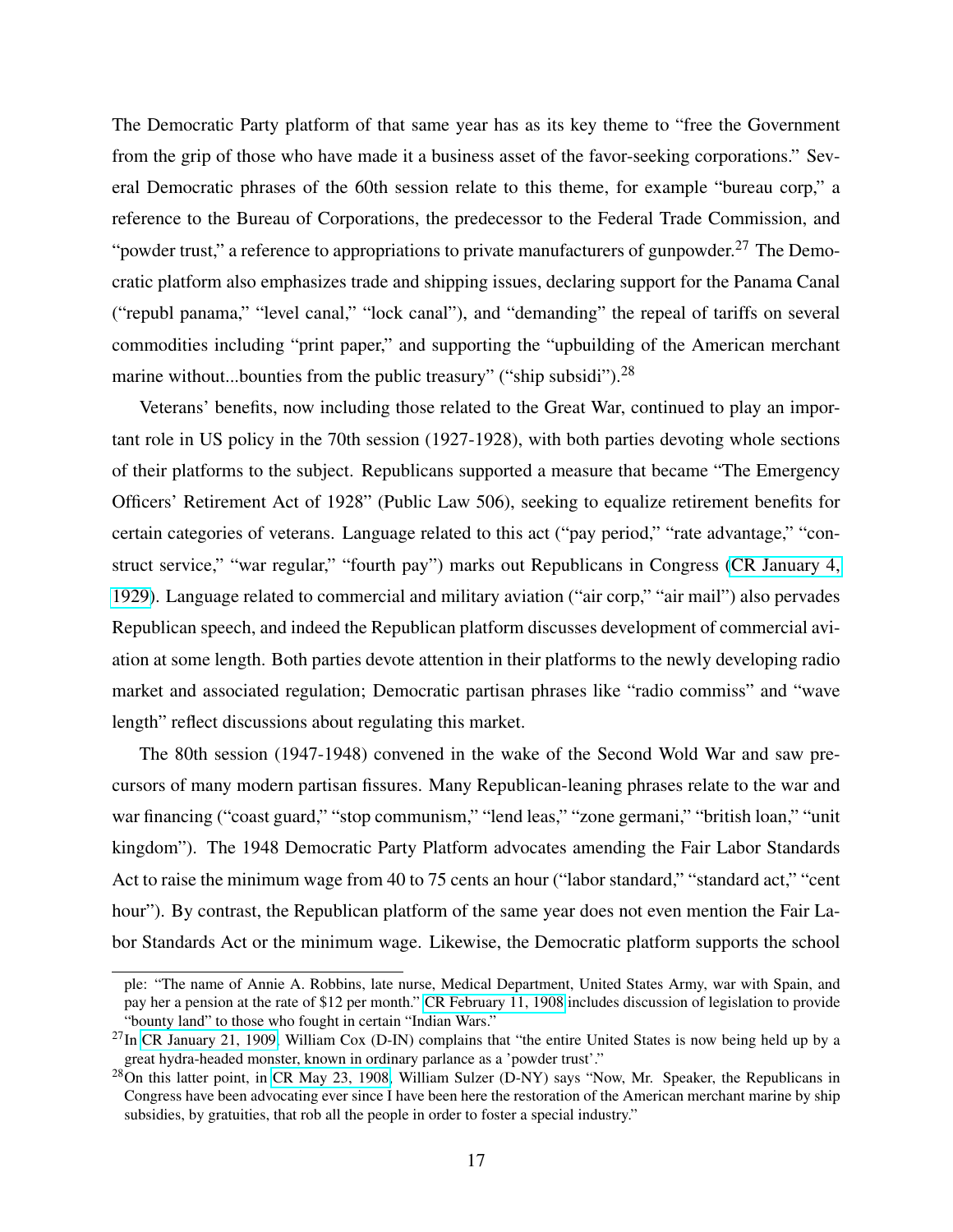lunch program ("school lunch"), of which the Republican platform makes no mention. Both party platforms discuss support for agriculture, reflected in phrases like "depart agricultur" (Republican) and "soil conserv" (Democratic).

The school lunch program ("lunch program, "wholesom meat," "school lunch") remains a signature theme of Democratic speech in the 90th session (1967-68), as do elements of the expanding modern welfare state such as the Food Stamp Program ("food stamp," "stamp program"). The Democrats stand out for vocally supporting the president ("support president," "commend presid"). The Republicans are marked by support for the Human Investment Act ("human invest," "invest act"), which provided tax credits to employers for training and hiring certain kinds of workers. Although both parties' 1968 platforms emphasize transportation issues, transportation-related phrases are only associated with Republicans ("aid highway," "highway program"). In this period, Congress discussed the UN Conventions on Forced Labor and the Political Rights of Women (e.g., [CR February 8, 1968\)](http://congressional.proquest.com/congressional/docview/t19.d20.cr-1968-0208), both of which connect to frequent Democratic terms ("forc labor," "polit right").

Partisan language in the 100th session (1987-88) centers around familiar Cold War themes. Both parties focus on the Iran-Contra scandal and the related conflict in Nicragua. Democrats refer to the insurgents as "Contras" ("contra aid," "contra war," "support contra") and their opponents the Sandinistas as simply the "nicaraguan govern[ment]." Republicans instead call the insurgents "freedom fighter[s]" (e.g., [CR March 17, 1988\)](http://congressional.proquest.com:80/congressional/docview/t17.d18.9e42effae734da0b) and emphasize that the Sandinistas are communists ("communist govern"). The Democrats criticize the Strategic Defense Initiative ("star war"), and the Republicans emphasize the need for national defense ("incom ballist," e.g., [CR May 12,](http://congressional.proquest.com:80/congressional/docview/t19.d20.cr-1987-0512) [1987\)](http://congressional.proquest.com:80/congressional/docview/t19.d20.cr-1987-0512). Republicans' most partisan phrases have more of a domestic focus than those of Democrats, covering labor relations ("double breast"),<sup>29</sup> tax policy ("heifer tax"), and abortion policy ("abort") industri," "abort demand").<sup>30</sup> Republicans are also identified in this session with some procedural language ("demand second," "withdraw reserve," "reserv object").<sup>31</sup>

Language in the 110th session (2007-2008) follows clear partisan divides. Republicans focus on taxes ("tax increas," "higher tax"), immigration ("illeg immigr," "illeg alien"), and energy policy

<sup>&</sup>lt;sup>29</sup>The phrase "double breast" refers to "double-breasted" corporate forms in which a company has two components, one a union firm and one an open shop. The 100th session considered legislation to eliminate double-breasting in the construction industry (Lamy 1988).

<sup>30</sup>See [CR July 25, 1988](http://congressional.proquest.com:80/congressional/docview/t19.d20.cr-1988-0725?accountid=9758) and [CR October 21, 1987.](http://congressional.proquest.com:80/congressional/docview/t19.d20.cr-1987-1021?accountid=9758)

<sup>&</sup>lt;sup>31</sup>For "I demand a second," see [CR October 3, 1988.]((http://congressional.proquest.com:80/congressional/docview/t19.d20.cr-1988-1003) For "I withdraw my reservation of objection," see [CR October](http://congressional.proquest.com:80/congressional/docview/t19.d20.cr-1988-1021) [21, 1988.](http://congressional.proquest.com:80/congressional/docview/t19.d20.cr-1988-1021)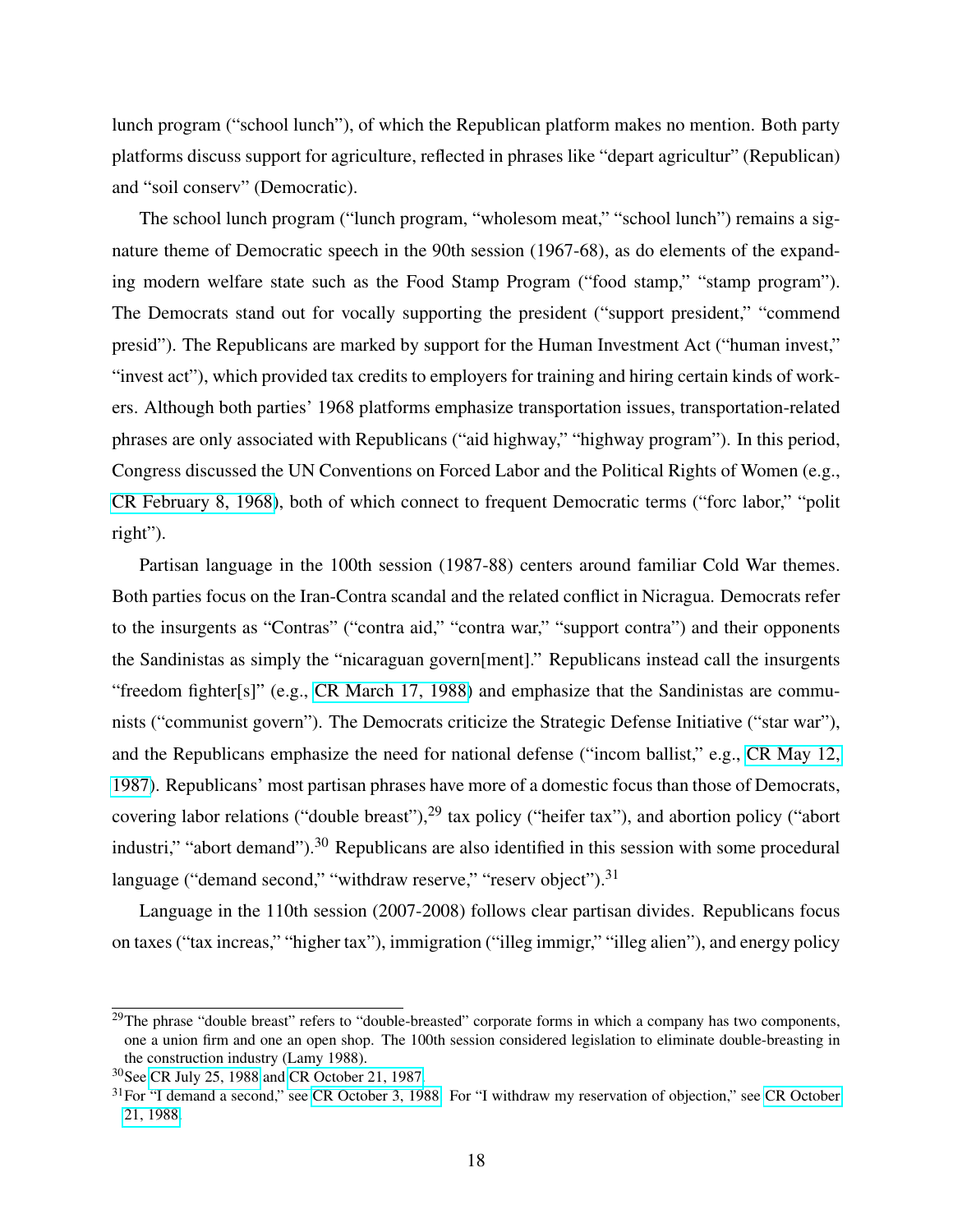("age oil," "american energi," "increas american").<sup>32</sup> Democrats focus on the aftermath of the wars in Iraq and Afghanistan ("afghanistan veteran," "respons redeploy," "contract hallibutron," "redeploy iraq").<sup>33</sup>

#### 5.3 Decomposing the trends

In this section, we explore several implications of the estimated model, focusing on the drivers of the large increase in partisanship in recent decades.

Figure [6](#page-40-0) shows that the recent increase in partisanship is driven by phrases that account for about 10 percent of speech. The figure plots quantiles of the estimated average value of  $\rho_{it}(\mathbf{x}_{it})$  in each session, weighted by frequency of phrase use. These quantiles thus show the distribution of the informativeness of phrases about the party of a speaker. The plot shows a fanning out of the distribution in the quantiles at or above 0.95 and at or below 0.05. The sharp change in 1994 is especially pronounced in the extreme tail (quantiles 0.999 or 0.001) of the distribution.

We next consider how much of the increase in partisanship is driven by the introduction of newly coined phrases. We define these "neologisms" to be phrases that are first spoken in our data after 1980.<sup>34</sup> Figure [7](#page-41-0) plots our baseline average partisanship alongside two adjusted series: one in which the choice set includes only these neologisms, and one in which it excludes them. The first series reveals that neologisms are extremely partisan, showing a much larger increase than the baseline measure. At the same time, the second series shows that a large increase in partisanship remains even when we exclude neologisms from the choice set. This counterfactual is imperfect as our model does not account for the fact that the introduction of a given phrase (e.g., "death tax") may change the usage of another phrase (e.g., "estate tax"), meaning the series excluding neologisms is not completely purged of their effect.

Our final set of results presents a decomposition of partisanship using our 22 manually defined topics. Our baseline measure of partisanship captures changes both in the topics speakers choose to discuss and in the phrases they use to discuss them. Whether a speech about taxes includes the phrases "tax relief" or "tax breaks" will help an observer to guess the speaker's party; so, too, will

<sup>&</sup>lt;sup>32</sup>One member of Congress, Joe Wilson (R-SC), ended many speeches with "In conclusion, God bless our troops, and we will never forget September 11," hence the unusual pattern of the phrase "conclus god." "Ms. Ginni" refers to Ginni Brown-Waite (R-FL), a reference that our algorithm to exclude names of congresspeople failed to catch.

<sup>&</sup>lt;sup>33</sup>The phrase "engag unfortun" is used repeatedly by Evan Bayh in the context of remembering members of the Armed Forces, as in "When I think about this just cause in which we are engaged, and the unfortunate pain that comes with the loss of our heroes..." (e.g., [CR September 4, 2007\)](http://congressional.proquest.com/congressional/docview/t17.d18.c1dfdd5560002043).

<sup>&</sup>lt;sup>34</sup>The online appendix shows that results are very similar when we instead define a neologism to be a phrase such that at least 99% of the occurrences of the phrase are after 1980.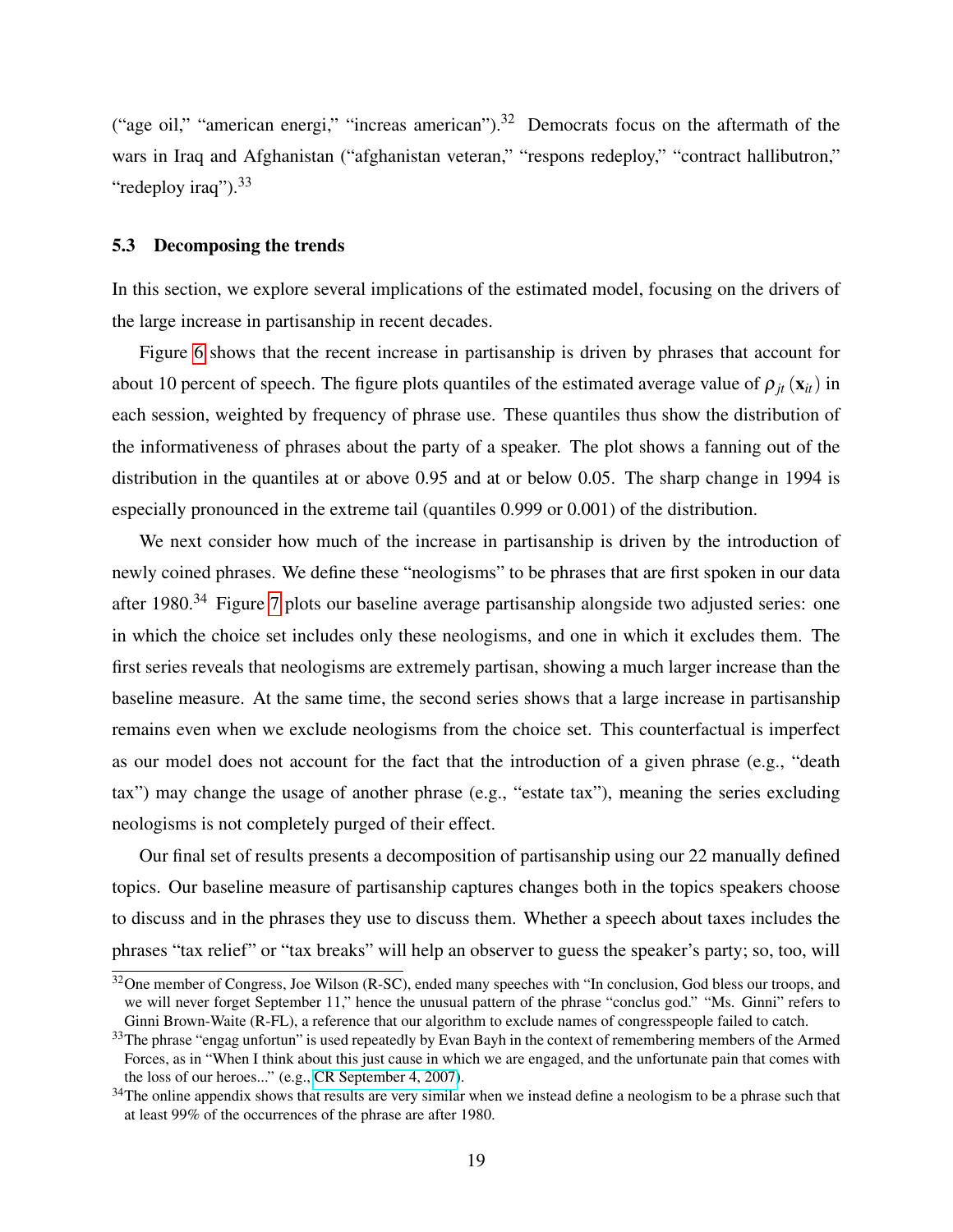whether the speaker chooses to talk about taxes or about the environment. To separate these, we define between-topic partisanship to be the expected posterior a neutral observer expects to assign to a speaker's true party when the observer knows only the topic a speaker chooses, not the particular phrases chosen within the topic. Partisanship within a specific topic is the expected posterior when the choice set consists only of phrases in that topic. The overall within-topic partisanship in a given session is the average of partisanship across all topics, weighting each topic by its frequency of occurrence.

Figure [8](#page-42-0) shows that the rise in partisanship is driven mainly by divergence in how the parties talk about a given substantive topic, rather than by divergence in which topics they talk about. According to our estimates, choice of topic encodes much less information about a speaker's party than does choice of phrases within a topic.

Figure [9](#page-43-0) shows estimated partisanship for phrases within each of the 22 topics. Partisanship has increased within many topics in recent years, with the largest increases in the tax and immigration topics. Other topics with large increases include budget and fiscal issues, crime, health, and government. Not all topics have increased recently however. Alcohol, for example, was fairly partisan in the Prohibition Era but is not especially partisan today. Figure [9](#page-43-0) also shows that the partisanship of a topic is not strongly related in general to the frequency with which the topic is discussed. For example, the world wars are associated with a surge in frequency of discussion of defense, but not with an increase in the partisanship of that topic.

To illustrate the underlying variation at the phrase level, the top panel of figure [10](#page-44-0) shows the evolution of the informativeness of various tax-related phrases. The plot shows that these phrases become consistently more informative about a speaker's party over time. Some phrases, such as "tax break" and "tax spend," were partisan in the 1980s but became more so in the 1990s. Others, such as "death tax," only emerge as partisan in the 1990s. The bottom panel aggregates the Republican and Democratic phrases, showing a sharp fanning out after 1990.

In summary, in the mid-1990s members of Congress began to use speech in a way that was tightly tied to their political party. This trend was initially concentrated in a relatively small number of phrases, then expanded to affect a broader set. It involved both the opening of fissures on existing language, and the invention of new and highly partisan terms. And it occurred within rather than between topics, particularly within those focused on key areas of domestic policy.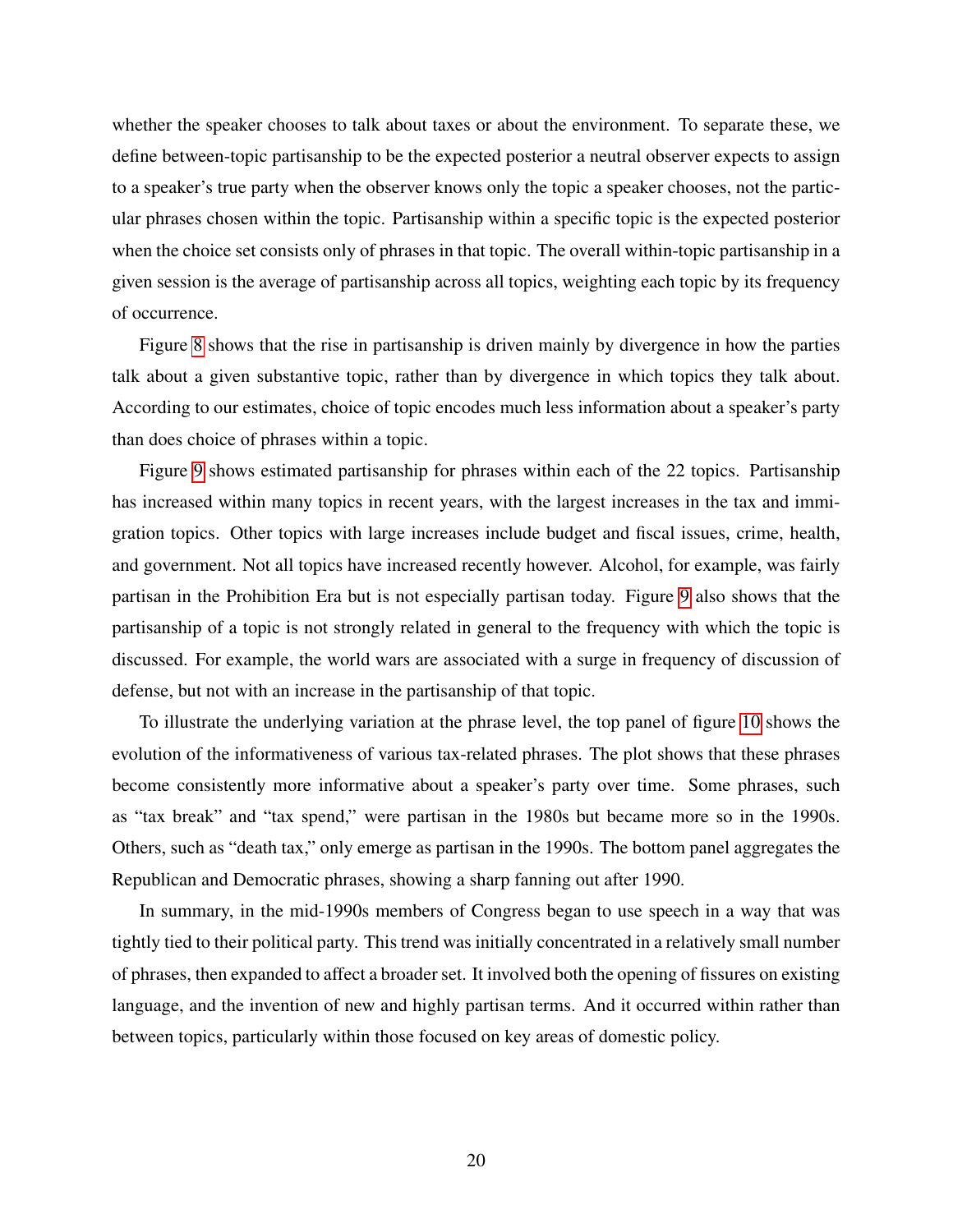## <span id="page-21-0"></span>6 Discussion

What caused the dramatic increase in the partisanship of speech? We cannot provide a definitive answer, but the timing of the change shown in panel B of figure [3](#page-37-0) suggests two possible hypotheses: innovation in political persuasion coinciding with the 1994 Republican takeover of the House of Representatives, and changes in the media environment including the introduction of live broadcasts of congressional proceedings on the C-SPAN cable network.

The inflection point in the partisanship series occurs in the 104th session (1995-1996), the first following the 1994 election. This election was a watershed event in the history of the US Congress. It brought a Republican majority to the House for the first time in more than forty years, and was the largest net partisan gain since 1948. It "set off a political earthquake that [would] send aftershocks rumbling through national politics for years to come" (Jacobson 1996). The Republicans were led by future Speaker of the House Newt Gingrich, who succeeded in uniting the party around a platform called the *Contract with America.* It specified the actions Republicans would take upon assuming control, focusing the contest around a set of national domestic issues including taxes, crime, and government efficiency.

Innovation in language and persuasion was, by many accounts, at the center of this victory. Assisted by the consultant Frank Luntz—who was hired by Gingrich to help craft the *Contract with America,* and became famous in significant part because of his role in the 1994 campaign—the Republicans used focus groups and polling to identify rhetoric that resonated with voters (Bai  $2005$ ).<sup>35</sup> Important technological advances included the use of instant feedback "dials" that allowed focus group participants to respond to the content they were hearing in real time.<sup>36</sup> Asked in an interview whether "language can change a paradigm," Luntz replied:

I don't believe it – I know it. I've seen it with my own eyes.... I watched in 1994 when the group of Republicans got together and said: "We're going to do this completely differently than it's ever been done before...." Every politician and every political party issues a platform, but only these people signed a contract (Luntz 2004).

Among the specific persuasive innovations credited to Luntz are the use of "death tax" in place of "estate tax" and of "climate change" in place of "global warming" (Luntz 2004). A 2006

 $35$ By his own description, Luntz specializes in "testing language and finding words that will help his clients... turn public opinion on an issue or a candidate" (Luntz 2004).

 $36$ Luntz said, "[The dial technology is] like an X-ray that gets inside [the subject's] head... it picks out every single word, every single phrase [that the subject hears], and you know what works and what doesn't" (Luntz 2004).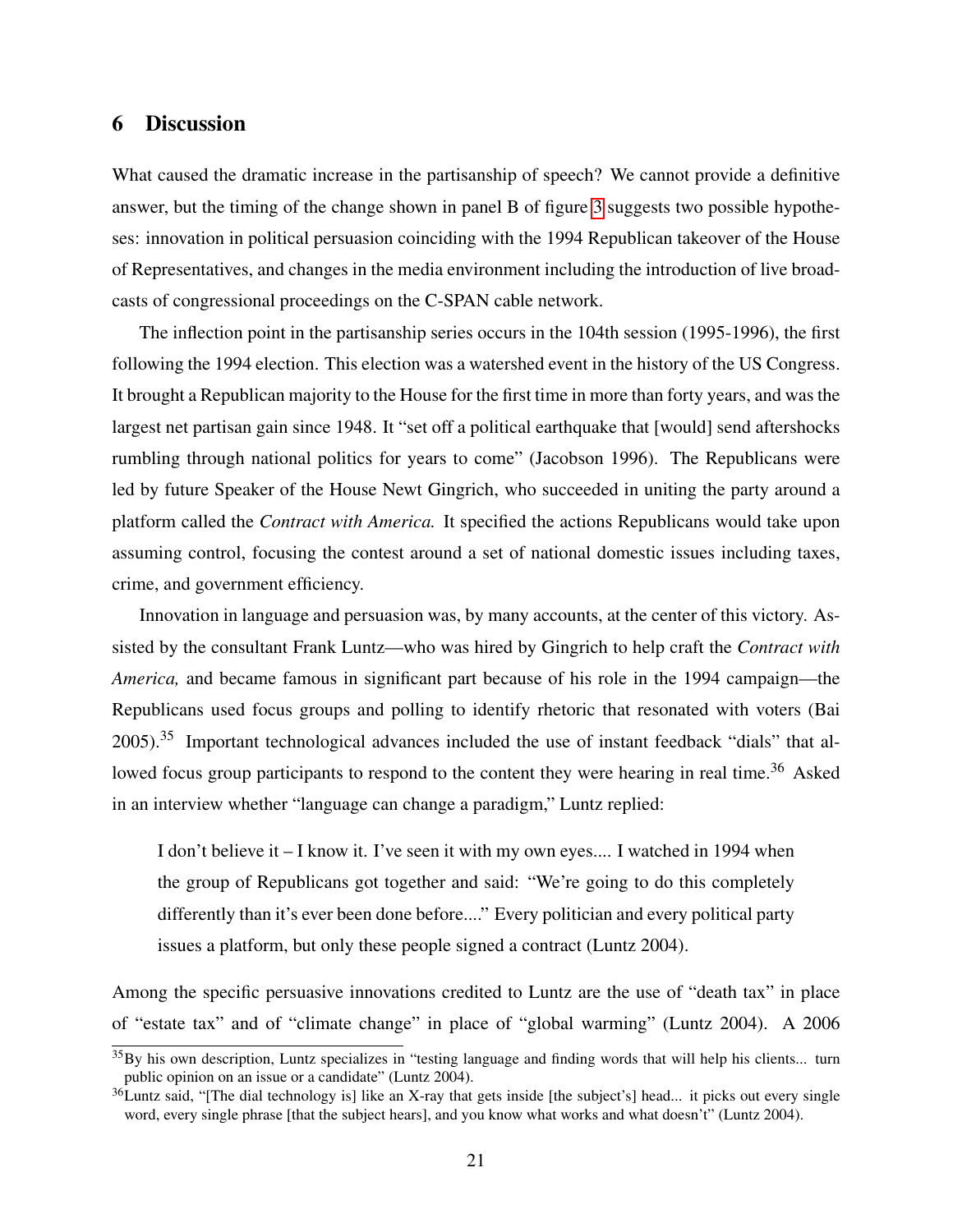memorandum written by Luntz and distributed to Republican congressional candidates provides detailed advice on language to use on topics including taxes, budgets, social security, and trade (Luntz 2006).

We can use our data to look directly at the importance of the *Contract with America* in shaping congressional speech. We extract all phrases that appear in the text of the *Contract* and treat them as a single "topic," computing both their frequency and their partisanship in each session. Figure [11](#page-45-0) reports the results. As expected, the frequency of these phrases spikes in the 104th session (1995-1996). Their partisanship rises sharply in that year and continues to increase even as their frequency declines.<sup>37</sup>

In the years after 1994, Democrats sought to replicate what they perceived to have been a highly successful Republican strategy. George Lakoff, a linguist who advised many Democratic candidates, writes: "Republican framing superiority had played a major role in their takeover of Congress in 1994. I and others had hoped that... a widespread understanding of how framing worked would allow Democrats to reverse the trend" (Lakoff 2014). Strategic imitation and continued diffusion of the Republicans' linguistic innovation is consistent with the continuing increase in partisanship we see up to the end of our data in 2009.

The new attention to crafting language coincided with attempts to impose greater party discipline in speech. In the 101st session (1989-1991), the Democrats established the "Democratic Message Board" which would "defin[e] a cohesive national Democratic perspective" (quoted from party documents in Harris 2013). The "Republican Theme Team" formed in the 102nd session (1991-1993) sought likewise to "develop ideas and phrases to be used by all Republicans" (Michel 1993 and quoted in Harris 2013).

Changes in the media environment may also have contributed to the increase in partisanship.<sup>38</sup> Prior to the late 1970s, television cameras were only allowed on the floor of Congress for special hearings or other events. With the introduction of the C-SPAN cable network to the House in 1979, and the C-SPAN2 cable network to the Senate in 1986, every speech was recorded and broadcast live. While live viewership of these networks has always been limited, they created a video record of speeches that could be used for subsequent press coverage and in candidates' own advertising. This plausibly increased the return to carefully crafted language, both by widening the

 $37$ According to the metric defined in table [1,](#page-34-0) the most Republican phrases in the 104th session (1995-1996) that appear in the *Contract* are "tax relief," "save account," "term limit," "item veto," "care insur," "term care," "fiscal respons," "tax increas," "vote term," and "legal reform." We accessed the text of the *Contract* at http://wps.prenhall.com/wps/media/objects/434/445252/DocumentsLibrary/docs/contract.htm on May 18, 2016.

<sup>38</sup>Our discussion of C-SPAN is based on Frantzich and Sullivan (1996).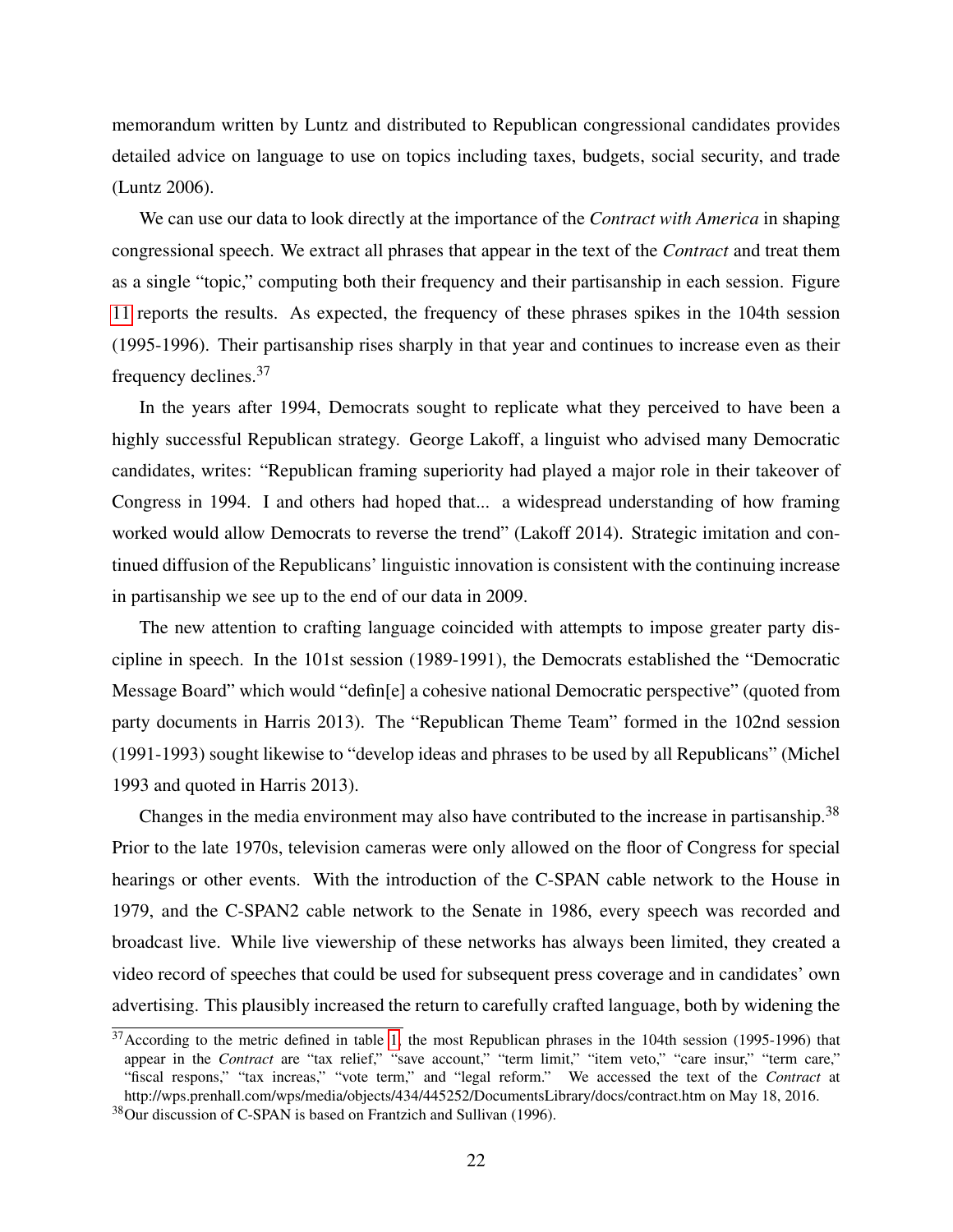reach of successful sound bites, and by dialing up the cost of careless mistakes. The subsequent introduction of the Fox News cable network and the increasing partisanship of cable news more generally (Martin and Yurukoglu 2016) may have further increased this return.

The timing shown in figure [3](#page-37-0) is inconsistent with the C-SPAN networks being the proximate cause of increased partisanship. But it seems likely that they provided an important complement to linguistic innovation in the 1990s. Gingrich particularly encouraged the use of "special order" speeches outside of the usual legislative debate protocol, which allowed congresspeople to speak directly for the benefit of the television cameras. The importance of television in this period is underscored by Frantzich and Sullivan (1996): "When asked whether he would be the Republican leader without C-SPAN, Ginigrich... [replied] 'No'... C-SPAN provided a group of media-savvy House conservatives in the mid-1980s with a method of... winning a prime-time audience."

## 7 Conclusion

A consistent theme of much prior literature is that political polarization today—both in Congress and among voters—is not that different from what existed in the past (McCarty et al. 2015; Fiorina and Abrams 2008; Glaeser and Ward 2006). We find that language is a striking exception: Democrats and Republicans now speak different languages to a far greater degree than ever before. The fact that partisan language diffuses widely through media and public discourse (Gentzkow and Shapiro 2010; Martin and Yurukoglu 2016; Greenstein and Zhu 2012; Jensen et al. 2012) implies that this could be true not only for congresspeople but for the American electorate more broadly.

Does growing partisanship of language matter? Although measuring the effects of language is beyond the scope of this paper, existing evidence suggests that these effects could be profound. Laboratory experiments show that varying the way political issues are "framed" can have large effects on public opinion across a wide range of domains including free speech (Nelson et al. 1997), immigration (Druckman et al. 2013), climate change (Whitmarsh 2009), and taxation (Birney et al. 2006; Graetz and Shapiro 2006). Politicians routinely hire consultants to help them craft messages for election campaigns (Johnson 2015) and policy debates (Lathrop 2003), an investment that only makes sense if language matters. Field studies reveal effects of language on outcomes including marriage (Caminal and Di Paolo 2015), political preferences (Clots-Figueras and Masella 2013), and savings and risk choices (Chen 2013).

Language is also one of the most fundamental cues of group identity, with differences in lan-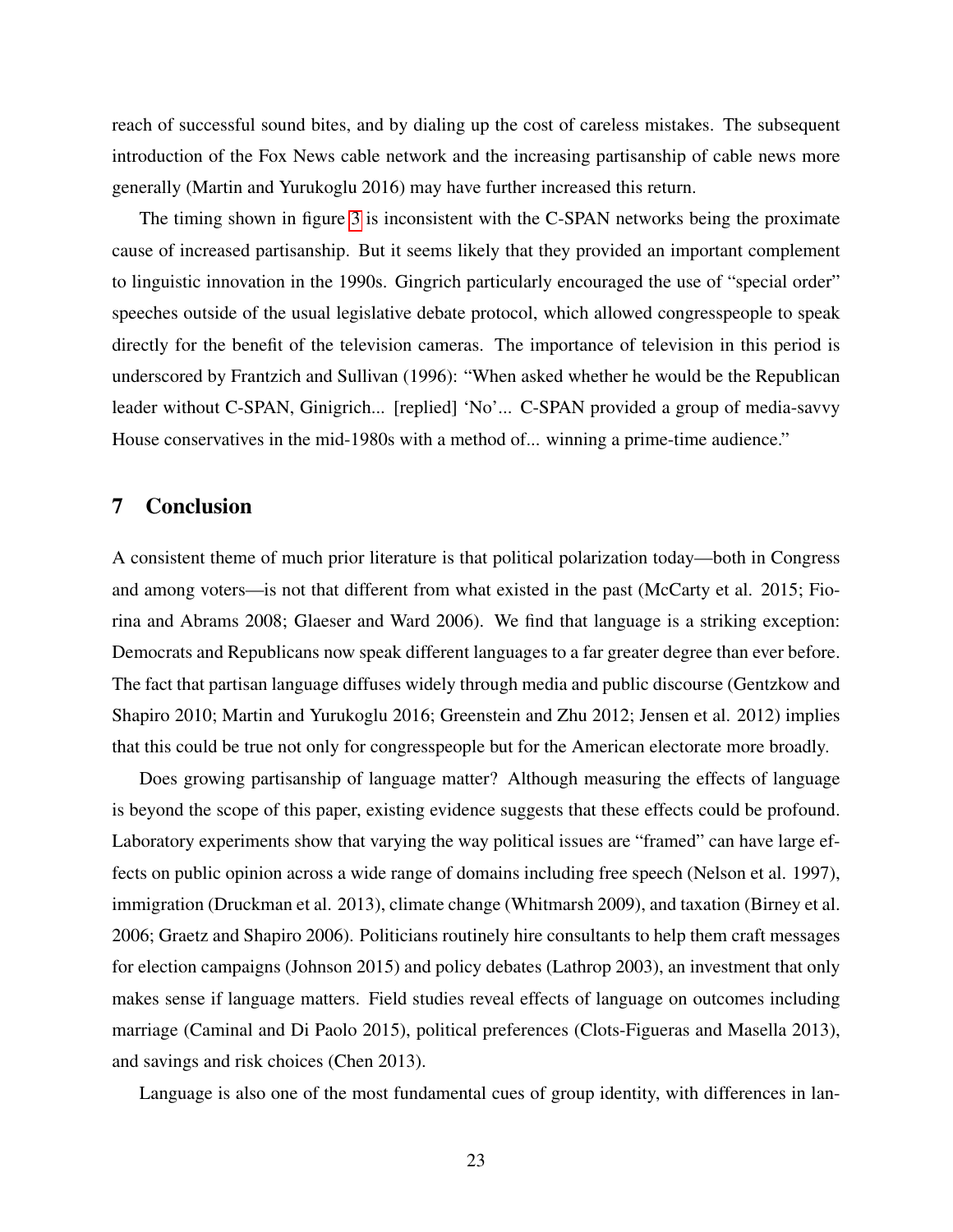guage or accent producing own-group preferences even in infants and young children (Kinzler et al. 2007). Imposing a common language was a key factor in the creation of a common French identity (Weber 1976), and Catalan-language education has been effective in strengthening a distinct Catalan identity within Spain (Clots-Figueras and Masella 2013). That the two political camps in the US increasingly speak different languages may contribute to the striking increase in inter-party hostility evident in recent years (Iyengar et al. 2012).

Beyond our substantive findings, we introduce a method that can be applied to the many settings in which researchers wish to characterize differences in behavior between groups and the space of possible choices is high-dimensional. One such domain is residential segregation. Abrams and Fiorina (2012) argue that to evaluate recent claims that Americans are increasingly segregating according to their political views ideally requires sub-county data. Even large surveys will have few respondents in any given zipcode or Census tract, so the finite-sample issues that our methodology confronts are likely to arise in such data. Another potential application is to media consumption online. Gentzkow and Shapiro (2011) show that Internet news media are only slightly more segregated by political ideology than traditional media. They provide only limited evidence on how segregation online has evolved over time, and their data is at the domain level. Studying trends over time and accounting for sub-domain behavior would almost certainly require confronting the finite-sample issues that we highlight here.

More broadly, measuring trends in group differences, especially racial or gender differences, is a core topic in quantitative social science. Finite-sample issues are pervasive in such measurement problems, which range from studies of racial differences in first names (Fryer and Levitt 2004) to studies of racial and gender segregation in the workplace (Carrington and Troske 1997; Bayard et al. 2003; Hellerstein and Neumark 2008). This paper introduces a new method that is grounded in a choice model and designed to control finite-sample bias through penalization.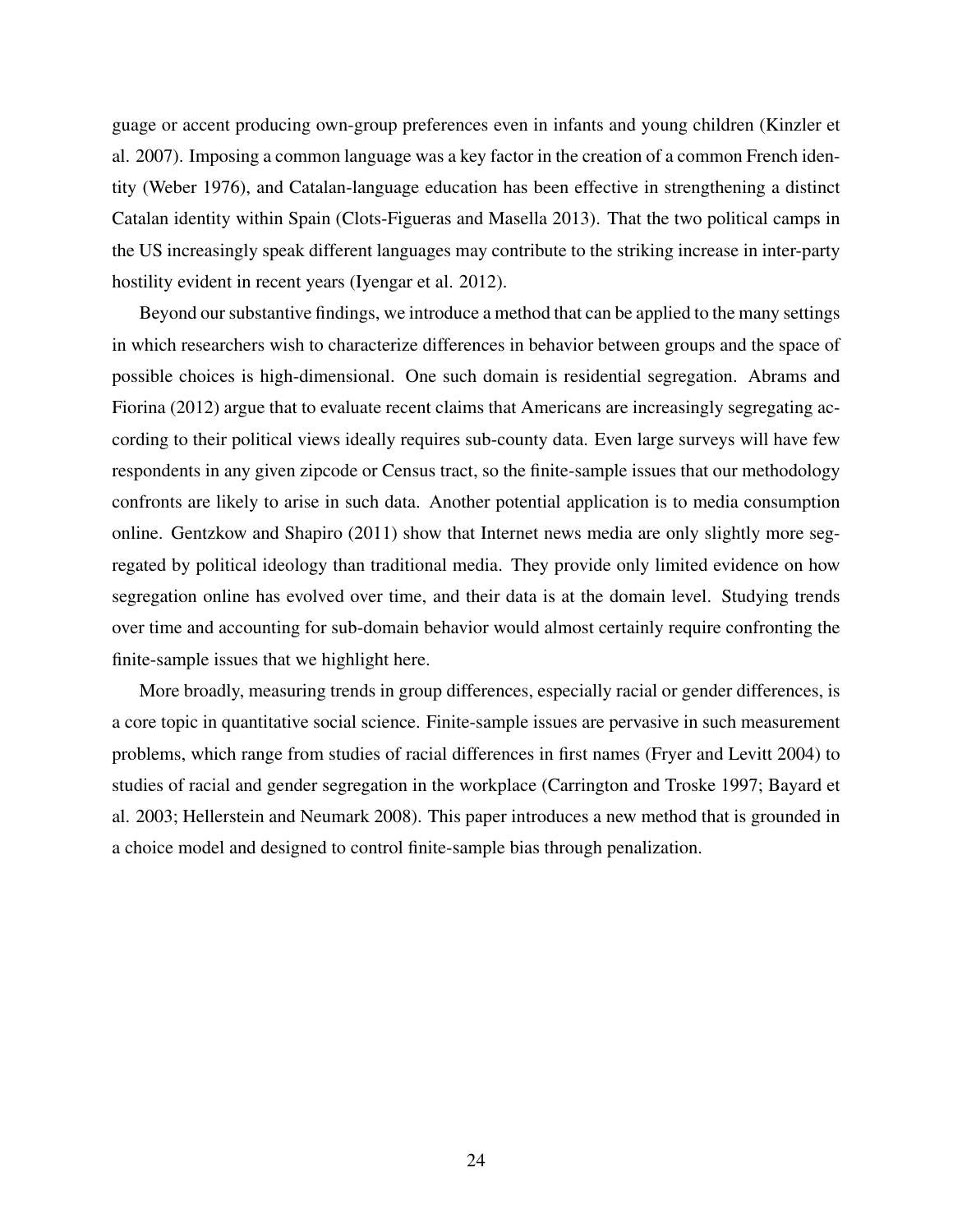# References

- Abrams, Samuel J. and Morris P. Fiorina. 2012. "The big sort" that wasn't: A skeptical reexamination. *PS: Political Science & Politics* 45(2): 203–222.
- Alcalde-Unzu, Jorge and Marc Vorsatz. 2013. Measuring the cohesiveness of preferences: An axiomatic analysis. *Social Choice and Welfare* 41(4): 965–988.
- Allen, Rebecca, Simon Burgess, Russel Davidson, and Frank Windmeijer. 2015. More reliable inference for the dissimilarity index of segregation. *Econometrics Journal* 18(1): 40–66.
- Amer, Mildred L. 1993. The congressional record; content, history, and issues. Washington DC: Congressional Research Service. CRS Report No. 93-60 GOV.
- Andrews, Wilson and Larry Buchanan. 2016. Mass shooting or terrorist attack? Depends on your party. *New York Times*, June 13, 2016. Accessed at <[http://www.nytimes.com/interactive/2016/06/13/us/politics/politicians-respond-to-orlando-n](http://www.nytimes.com/interactive/2016/06/13/us/politics/politicians-respond-to-orlando-nightclub-attack.html?_r=1)ightclub[attack.html?](http://www.nytimes.com/interactive/2016/06/13/us/politics/politicians-respond-to-orlando-nightclub-attack.html?_r=1) $r=1>$  on June 24, 2016.
- Antweiler, Werner and Murray Z. Frank. 2004. Is all that talk just noise? The information content of internet stock message boards. *Journal of Finance* 59(3): 1259–1294.
- Bai, Matt. 2005. The framing wars. *New York Times*, July 17, 2005. Accessed at  $\lt$ [http://www.nytimes.com/2005/07/17/magazine/the-framing-wars.html?](http://www.nytimes.com/2005/07/17/magazine/the-framing-wars.html?_r=0)  $r=0$  on June 16, 2016.
- Baker, Stuart G. 1994. The multinomial-Poisson transformation. *The Statistician*: 495-504.
- Ballester, Coralio and Marc Vorsatz. 2014. Random walk-based segregation measures. *Review of Economics and Statistics* 96(3): 383–401.
- Bayard, Kimberly, Judith Hellerstein, David Neumark, and Kenneth Troske. 2003. New evidence on sex segregation and sex differences in wages and matched employee-employer data. *Journal of Labor Economics* 21(4): 887–922.
- Bayer, Patrick, Robert McMillan, and Kim Rueben. 2002. An equilibrium model of sorting in an urban housing market: A study of the causes and consequences of residential segregation. NBER Working Paper No. 10865.
- Birney, Mayling, Michael J. Graetz, and Ian Shapiro. 2006. Public opinion and the push to repeal the estate tax. *National Tax Journal* 59(3): 439-461.
- Blei, David M., and John D. Lafferty. 2007. A correlated topic model of science. *The Annals of Applied Statistics*: 17-35.
- Caminal, Ramon and Antonio Di Paolo. 2015. Your language or mine? Barcelona GSE Working Paper No. 852.
- Carrington, William J. and Kenneth R. Troske. 1997. On measuring segregation in samples with small units. *Journal of Business & Economic Statistics* 15(4): 402–409.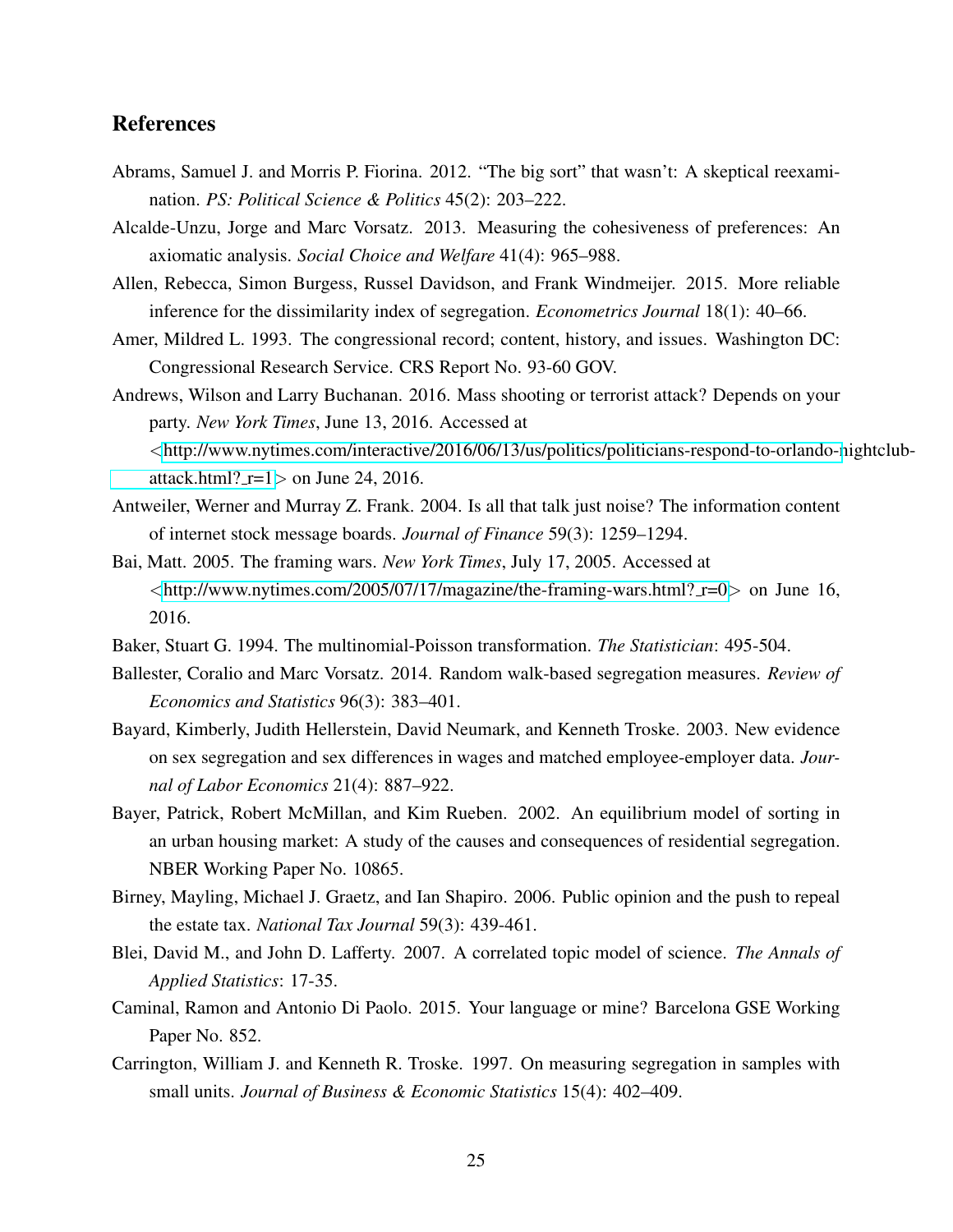- Chen, M. Keith. 2013. The effect of language on economic behavior: Evidence from savings rates, health behaviors, and retirement assets. *The American Economic Review* 103(2): 690-731.
- Chong, Dennis and James N. Druckman. 2007. Framing public opinion in competitive democracies. *American Political Science Review* 101(4): 637–655.
- Clots-Figueras, Irma, and Paolo Masella. 2013. Education, language and identity. *The Economic Journal* 123(570): F332-F357.
- Congressional Record 43-104. Available from LexisNexis® Congressional. Accessed in April, 2009.
- Cortese, Charles F., R. Frank Falk, and Jack K. Cohen. 1976. Further considerations on the methodological analysis of segregation indices. *American Sociological Review* 41(4): 630–637.
- Cutler, David M., Edward L. Glaeser, and Jacob L. Vigdor. 1999. The rise and decline of the American ghetto. *Journal of Political Economy* 107(3): 455–506.

Democratic National Committee. 2016. Health Care. Accessed at <<https://www.democrats.org/issues/health-care>> on June 24, 2016.

- Druckman, James N., Erik Peterson, and Rune Slothuus. 2013. How elite partisan polarization affects public opinion formation. *American Political Science Review* 107(1): 57-79.
- Echenique, Frederico and Roland G. Fryer Jr. 2007. A measure of segregation based on social interactions. *Quarterly Journal of Economics* 122(2): 441–485.
- Ellison, Glenn and Edward L. Glaeser. 1997. Geographic concentration in US manufacturing industries: A dartboard approach. *Journal of Political Economy* 105(5): 889–927.
- Fan, Jianqing and Runze Li. 2001. Variable selection via nonconcave penalized likelihood and its oracle properties. *Journal of the American Statistical Association* 96(456): 1348–1360.
- Fiorina, Morris P. and Samuel J. Abrams. 2008. Political polarization in the American public. *Annual Review of Political Science* 11: 563-588.
- Fiorina, Morris P., Samuel J. Abrams, and Jeremy C. Pope. 2005. *Culture war? The myth of a polarized America.* New York: Pearson Longman.
- Flynn, Cheryl J., Clifford M. Hurvich, and Jeffrey S. Simonoff. 2013. Efficiency for regularization parameter selection in penalized likelihood estimation of misspecified models. *Journal of the American Statistical Association* 108(503): 1031–1043.
- Fossett, Mark. 2011. Generative models of segregation: Investigating model-generated patterns of residential segregation by ethnicity and socioeconomic status. *Journal of Mathematical Sociology* 35(1–3): 114–145.
- Frankel, David M. and Oscar Volij. 2011. Measuring school segregation. *Journal of Economic Theory* 146(1): 1–38.
- Frantzich, Stephen and John Sullivan. 1996. *The C-SPAN revolution*. Norman OK: University of Oklahoma Press.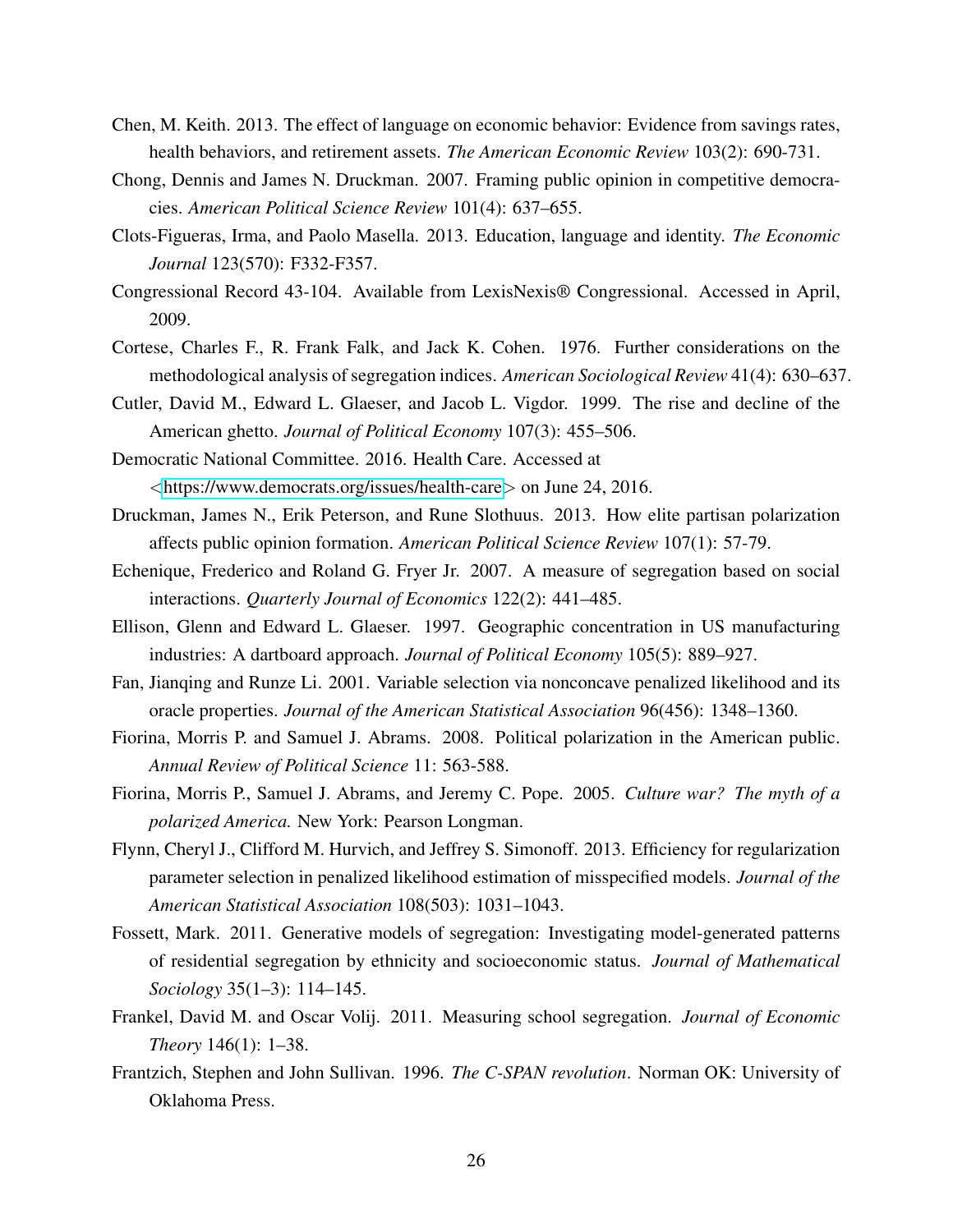- Fryer, Roland G., Jr. and Steven D. Levitt. 2004. The causes and consequences of distinctively black names. *Quarterly Journal of Economics* 119(3): 767–805.
- Gentzkow, Matthew and Jesse M. Shapiro. 2010. What drives media slant? Evidence from U.S. daily newspapers. *Econometrica* 78(1): 35–71.
- Gentzkow, Matthew and Jesse M. Shapiro. 2011. Ideological segregation online and offline. *Quarterly Journal of Economics* 126(4): 1799–1839.
- Gentzkow, Matthew, Jesse M. Shapiro, and Matt Taddy. 2015. Measuring polarization in highdimensional data: Method and application to Congressional speech. Stanford University mimeo. Accessed at

<http://web.stanford.edu/∼[gentzkow/research/politext.pdf](http://web.stanford.edu/~gentzkow/research/politext.pdf)> on July 6, 2016.

- Glaeser, Edward L. and Bryce A. Ward. 2006. Myths and realities of American political geography. *The Journal of Economic Perspectives* 20(2): 119-144.
- Graetz, Michael J. and Ian Shapiro. 2006. *Death by a thousand cuts: The fight over taxing inherited wealth*. Princeton, NJ: Princeton University Press.
- Greenstein, Shane and Feng Zhu. 2012. Is Wikipedia Biased? *American Economic Review: Papers and Proceedings.* 102(3): 343-348.
- Grimmer, Justin. 2010. A bayesian hierarchical topic model for political texts: Measuring expressed agendas in Senate press releases. *Political Analysis* 18(1): 1–35.
- Haberman, Shelby J. 1973. Log-linear models for frequency data: Sufficient statistics and likelihood equations. *Annals of Statistics* 1(4): 617–632.
- Harris, Douglas B. 2013. Let's play hardball: Congressional partisanship in the television era. In *Politics to the extreme: American political institutions in the twenty-first century*, ed. Scott A. Frisch and Sean Q. Kelly, 93-115. New York: Palgrave MacMillan.
- Hellerstein, Judith K. and David Neumark. 2008. Workplace segregation in the United States: Race, ethnicity, and skill. *Review of Economics and Statistics* 90(3): 459–477.
- Issenberg, Sasha. 2012. The death of the hunch. *Slate*, May 22, 2012. Accessed at <[http://www.slate.com/articles/news](http://www.slate.com/articles/news_and_politics/victory_lab/2012/05/obama_campaign_ads_how_the_analyst_institute_is_helping_him_hone_his_message_.html) and politics/victory lab/2012/05/obama campaign ads how the analyst institute is helping him hone his [message](http://www.slate.com/articles/news_and_politics/victory_lab/2012/05/obama_campaign_ads_how_the_analyst_institute_is_helping_him_hone_his_message_.html) .html on June 16, 2016.
- Iyengar, Shanto, Gaurav Sood, and Yphtach Lelkes. 2012. Affect, not ideology a social identity perspective of polarization. *Public Opinion Quarterly* 76(3): 405-431.
- Jacobson, Gary C. 1996. The 1994 House elections in perspective. *Political Science Quaterly* 111(2): 203–223.
- Jensen, Jacob, Suresh Naidu, Ethan Kaplan, and Laurence Wilse-Samson. 2012. Political polarization and the dynamics of political language: Evidence from 130 years of partisan speech. *Brookings Papers on Economic Activity*: 1–81.

Johnson, Dennis W. 2015. *Political consultants and American elections: Hired to fight, Hired to*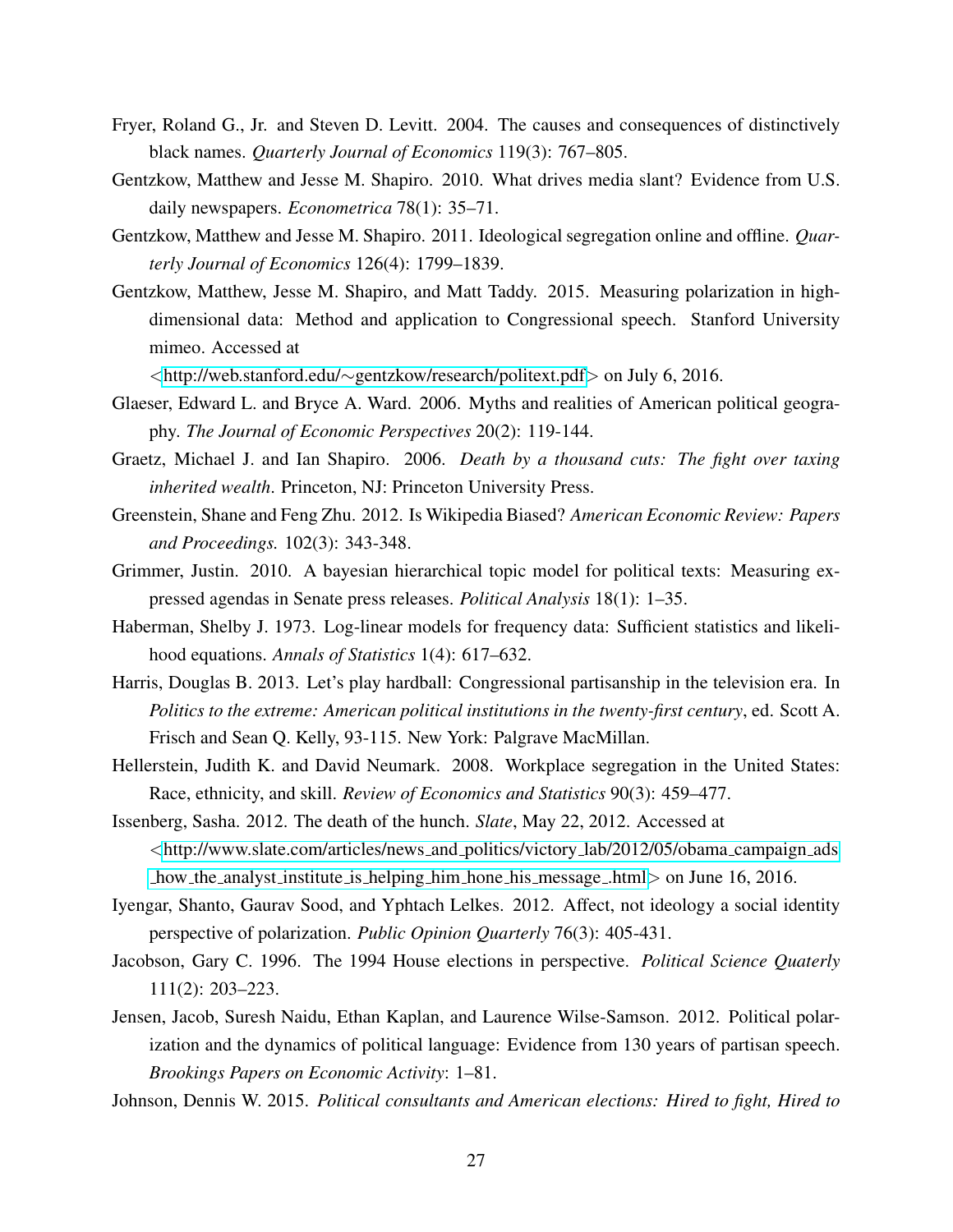*win.* Routledge.

- Kim, In Song, John Londregan, and Marc Ratkovic. 2015. Voting, speechmaking, and the dimensions of conflict in the US Senate. Princeton mimeo. Accessed at <[https://www.princeton.edu/](https://www.princeton.edu/~ratkovic/public/sfa.pdf)∼ratkovic/public/sfa.pdf> on June 16, 2016.
- Kinzler, Katherine D., Emmanuel Dupoux, and Elizabeth S. Spelke. 2007. The native language of social cognition. *Proceedings of the National Academy of Sciences* 104(30): 12577-12580.
- Lakoff, George. 2003. Framing the issues: UC Berkeley professor George Lakoff tells how conservatives use language to dominate politics. *UC Berkeley News*, Octoboer 27, 2003. Accessed at
	- <[http://www.berkeley.edu/news/media/releases/2003/10/27](http://www.berkeley.edu/news/media/releases/2003/10/27_lakoff.shtml) lakoff.shtml> on June 16, 2016.
- —. 2004. *Don't think of an elephant! Know your values and frame the debate the essential guide for progressives.* White River Junction, VT: Chelsea Green.
- —. 2014. *The all new don't think of an elephant!: Know your values and frame the debate.* White River Junction, VT: Chelsea Green.
- Lamy, Lynne C. 1988. Recent developments in construction industry bargaining: Doublebreasting and prehire agreements. *Missouri Law Review* 53(3): 465-495.
- Lathrop, Douglas A. 2003. *The campaign continues: How political consultants and campaign tactics affect public policy.* ABC-CLIO.
- Laver, Michael, Kenneth Benoit, and John Garry. 2003. Extracting policy positions from political texts using words as data. *American Political Science Review* 97(2): 311–331.
- Library of Congress. 2015. Congressional Globe. Accessed at

<<http://memory.loc.gov/ammem/amlaw/lwcg.html>> on June 11, 2015.

- Luntz, Frank I. 2004. Interview Frank Luntz. *Frontline*, November 9, 2004. Accessed at <<http://www.pbs.org/wgbh/pages/frontline/shows/persuaders/interviews/luntz.html>> on June 16, 2016.
- —. 2006. The new American lexicon. *Luntz Research Companies*. Accessed at <*https://drive.google.com/file/d/0B [2I29KBujFwNWY2MzZmZjctMjdmOS00ZGRhLWEyY2](https://drive.google.com/file/d/0B_2I29KBujFwNWY2MzZmZjctMjdmOS00ZGRhLWEyY2MtMGE1MDMyYzVjYWM2/view) [MtMGE1MDMyYzVjYWM2/view](https://drive.google.com/file/d/0B_2I29KBujFwNWY2MzZmZjctMjdmOS00ZGRhLWEyY2MtMGE1MDMyYzVjYWM2/view)*> on June 16, 2016.

—. 2009. The language of healthcare. Accessed at <[http://thinkprogress.org/wp-content/uploads/2009/05/frank-luntz-the-language-of](http://thinkprogress.org/wp-content/uploads/2009/05/frank-luntz-the-language-of-healthcare-20091.pdf)[healthcare-20091.pdf](http://thinkprogress.org/wp-content/uploads/2009/05/frank-luntz-the-language-of-healthcare-20091.pdf) > on June 24, 2016.

Martin, Gregory J. and Ali Yurukoglu. 2016. Bias in cable news: Persuasion and polarization. Stanford University mimeo. Accessed at

<*[http://web.stanford.edu/](http://web.stanford.edu/~ayurukog/cable_news.pdf)*∼*ayurukog/cable news.pdf*> on July 7, 2016.

Martis, Kenneth C. 1989. *The Historical Atlas of Political Parties in the United States Congress, 1789-1989.* New York: Macmillan Publishing Company.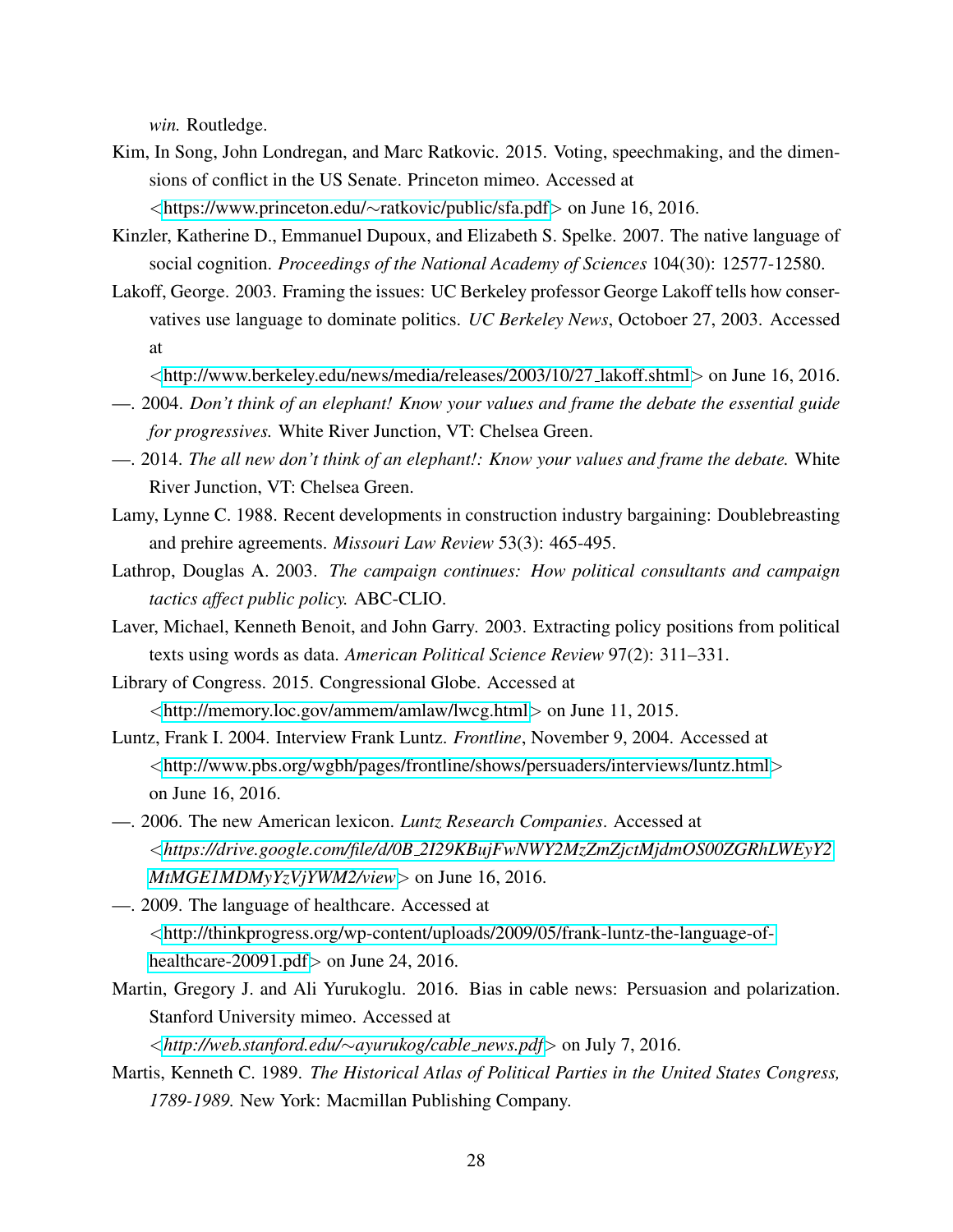McCardell, John M., Jr. 2004. Reflections on the Civil War. *Sewanee Review* 122(2): 295-303.

McCarty, Nolan, Keith Poole, and Jeff Lewis. 2009. NOMINATE and related data. *Voteview*. Accessed at

<<http://www.voteview.com/>> in April, 2009.

McCarty, Nolan, Keith Poole, and Howard Rosenthal. 2015. The polarization of congressional parties. *Voteview*, March 21, 2015. Accessed at

<[http://voteview.com/political](http://voteview.com/political_polarization_2014.html) polarization 2014.html> on June 16, 2016.

- Mele, Angelo. 2013. Poisson indices of segregation. *Regional Science and Urban Economics* 43(1): 65–85.
- —. 2015. A structural model of segregation in social networks. Johns Hopkins University mimeo.

Michel, Robert Henry. 2013. The theme team. Accessed at <[http://www.robertmichel.name/RHM](http://www.robertmichel.name/RHM_blueprint/blueprint_Theme%20Team.pdf) blueprint/blueprint Theme%20Team.pdf> on June 16, 2016.

- Mosteller, Frederick and David L. Wallace. 1963. Inference in an authorship problem. *Journal of the American Statistical Association* 58(302): 275–309.
- Murphy, Kevin P. 2012. *Machine Learning: A Probabilistic Perspective.* Cambridge, MA: MIT Press.
- Nelson, Thomas E., Rosalee A. Clawson, and Zoe M. Oxley. 1997. Media framing of a civil liberties conflict and its effect on tolerence. *American Political Science Review* 91(3): 567–583.
- Newman, David. 1985. The evolution of a political landscape: Geographical and territorial implications of Jewish colonization in the West Bank. *Middle Eastern Studies* 21(2): 192-205.
- Orwell, George. 1946. Politics and the English language. *Horizon* 13(76): 252–265.
- Palmgren, Juni. 1981. The Fisher information matrix for log linear models arguing conditionally on observed explanatory variable. *Biometrika* 68 (2): 563-566.
- Peace, Roger. 2010. Winning hearts and minds: The debate over U.S. intervention in Nicaragua in the 1980s. *Peace & Change* 35(1): 1-38.
- Peters, Gerhard and John T. Woolley. 2016. Political party platforms of parties receiving electoral votes. *American Presidency Project*. Accessed at

<<http://www.presidency.ucsb.edu/platforms.php>> on June 16, 2016.

- Politis, Dimitris N., Joseph P. Romano, and Michael Wolf. 1999. *Subsampling*. New York: Springer series in statistics.
- Poole, Keith T. and Howard Rosenthal. 1985. A spatial model for legislative roll call analysis. *American Journal of Political Science* 29(2): 357–384.
- Porter, Martin. 2009. Snowball. Accessed at

<<http://snowball.tartarus.org/>> on November 11, 2010.

ProQuest Congressional. 2016. Legislative and executive publications. Accessed at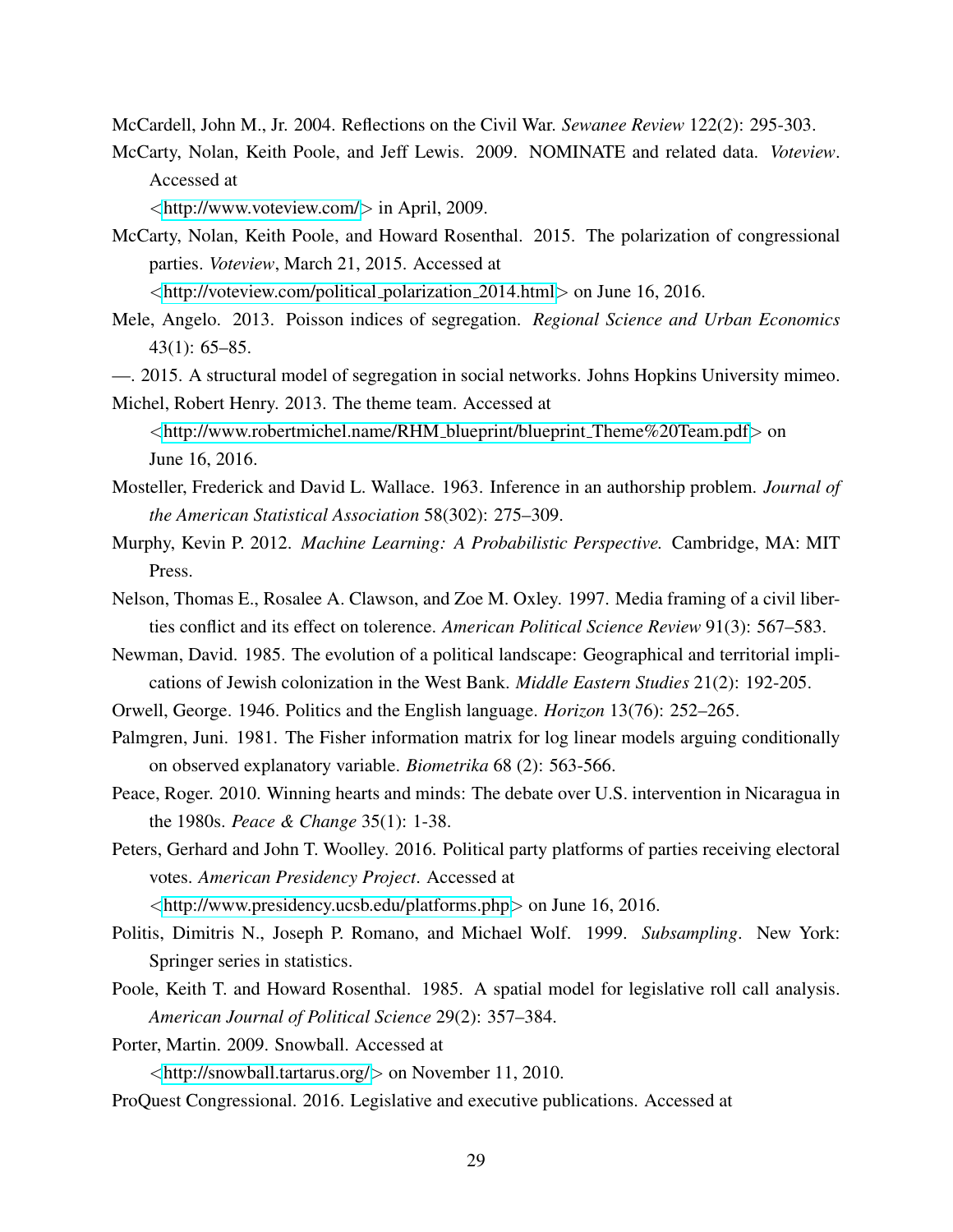<<http://congressional.proquest.com/congressional/search/basic/basicsearch>> on June 16, 2016.

- Rathelot, Roland. 2012. Measuring segregation when units are small: A parametric approach. *Journal of Business & Economic Statistics* 30(4): 546–533.
- Reardon, Sean F. and Glenn Firebaugh. 2002. Measures of multigroup segregation. *Sociological Methodology* 32(1): 33–67.
- Riddick, Floyd. 1992. Riddick's Senate procedure: Precedents and practices. Accessed at <<http://www.gpoaccess.gov/riddick/1441-1608.pdf>> on August 11, 2010.
- Robert, Henry M. 1876. *Robert's rules of order.* Chicago, IL: S. C. Griggs & Company.
- Ruggles, Steven, Katie Genadek, Ronald Goeken, Josiah Grover, and Matthew Sobek. 2008. *Integrated Public Use Microdata Series: Version 4* [Machine-readable database]. Minneapolis: University of Minnesota.
- Silva, J.M.C. Santos and Silvana Tenreyro. 2010. On the existence of the maximum likelihood estimates in Poisson regression. *Economics Letters* 107(2): 310–312.
- Swift, Elaine K., Robert G. Brookshire, David T. Canon, Evelyn C. Fink, John R. Hibbing, Brian D. Humes, Michael J. Malbin, and Kenneth C. Martis. 2009. Database of Congressional Historical Statistics, 1789–1989. *ICPSR Study No. 3371.* Accessed at <<http://www.icpsr.umich.edu/cocoon/ICPSR/STUDY/03371.xml>> in April, 2009.
- Taddy, Matt. 2013. Multinomial inverse regression for text analysis. *Journal of the American Statistical Association* 108(503): 755–770.
- —. 2015. Distributed multinomial regression. *The Annals of Applied Statistics* 9(3): 1394-1414.
- —. Forthcoming. One-step estimator paths for concave regularization. *Journal of Computational and Graphical Statistics.*
- Tetlock, Paul C. 2007. Giving content to investor sentiment: The role of media in the stock market. *Journal of Finance* 62(3): 1139–1168.
- Tibshirani, Robert. 1996. Regression shrinkage and selection via the lasso. *Journal of the Royal Statistical Society, Series B (Methodological)* 58(1): 267–288.
- United States Census Bureau. 1990. 1990 TIGER/GICS (Geography Identification Code Scheme) Census File. Washington, D.C. CD Rom.
- United States Government Publishing Office. 2011. Congressional Record. Accessed at <http://gpoaccess.gov/> in December 2011.
- United States Senate. 2013. Dates of the sessions of the Congress. Accessed at <<http://www.senate.gov/reference/Sessions/sessionDates.htm>> on September 13, 2011.
- Weber, Eugen. 1976. *Peasants into Frenchmen: The modernization of rural France 1870-1914*. Stanford, CA: Stanford University Press.
- White, Michael J. 1986. Segregation and diversity measures in population distribution. *Population*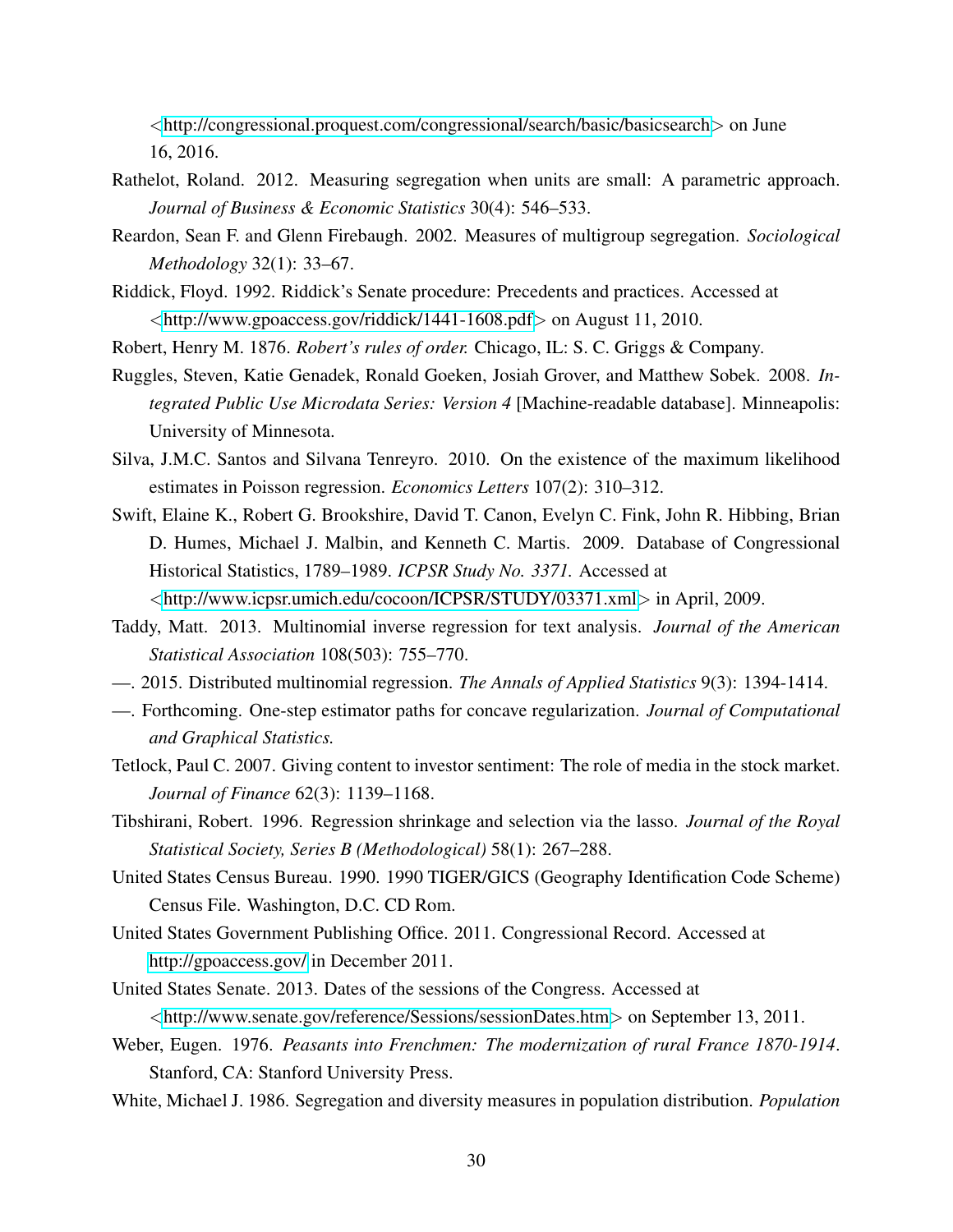*Index* 52(2): 198–221.

- Whitmarsh, Lorraine. 2009. What's in a name? Commonalities and differences in public understanding of "climate change" and "global warming". *Public understanding of science* 18(4): 401-420.
- Zou, Hui, Trevor Hastie, and Robert Tibshirani. 2007. On the "degrees of freedom" of the lasso. *Annals of Statistics* 35(5): 2173–2192.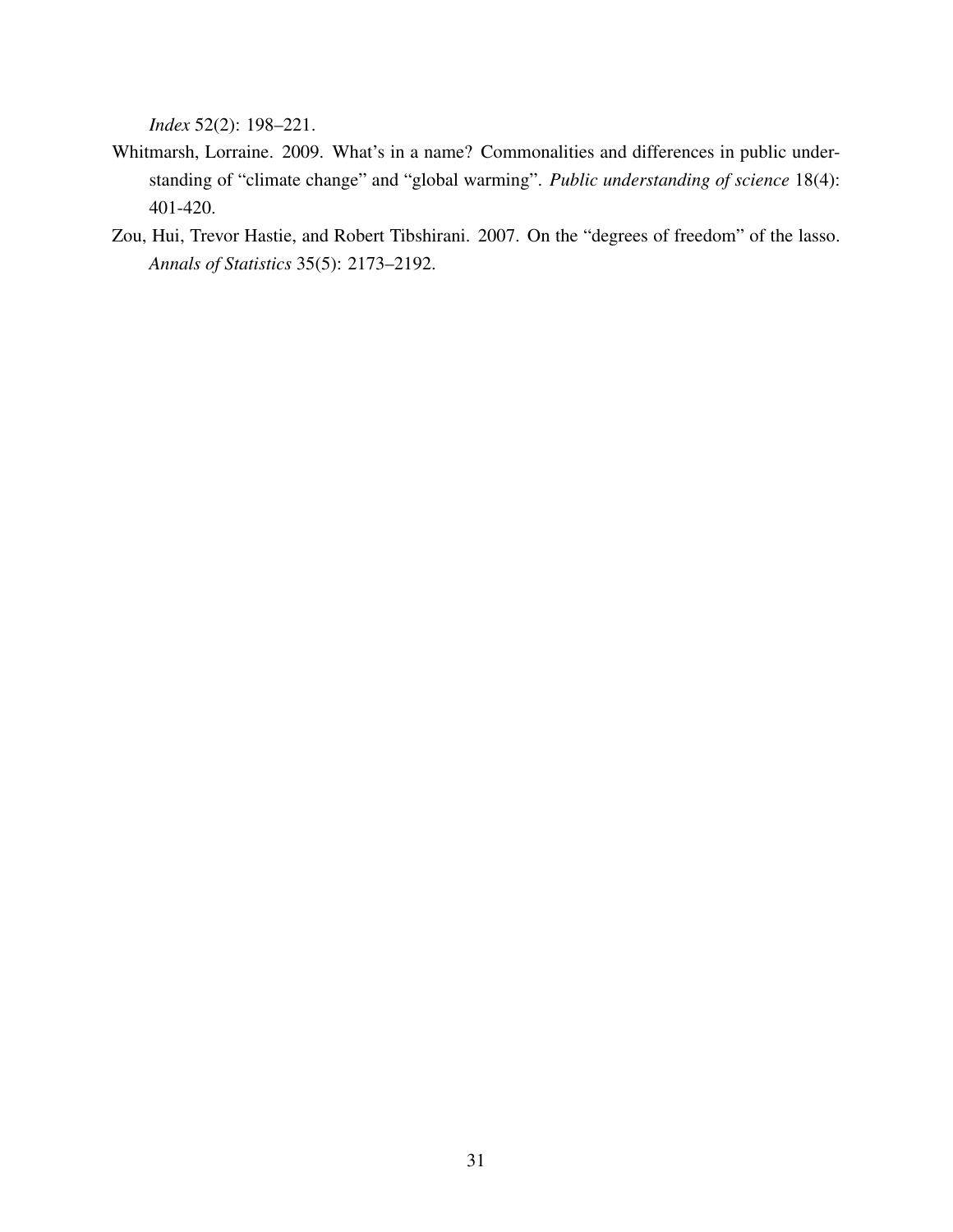# Appendices

# <span id="page-32-0"></span>A Filtering procedural phrases

We start by obtaining an electronic copy of "Robert's Rules of Order" (1876), a widely accepted manual that explains procedures of assemblies.<sup>39</sup> We also obtain an electronic copy of the appendix from "Riddick's Senate Procedure" for the 101st session (1989–1991), a parliamentary authority explaining the rules, ethics, and customs governing meetings and other operations of the United States Senate, arranged in a glossary style.<sup>40</sup> All the bigrams that we parse from the two documents are then considered procedural phrases. If a speech contains many procedural phrases, it is likely to be a procedural speech. We use this fact to filter out more procedural phrases using some occurrence rules. We define any speech in which 30 percent phrases are procedural according to Riddick's or Robert's manual as a highly procedural speech with respect to that manual. A procedural speech is one that is highly procedural with respect to at least one manual. We then count the number of times a phrase appears in a highly procedural speech, the number of times a phrase is used in total, and the percentage of procedural speeches in which a phrase occurs.<sup>41</sup> We have two separate rules to identify procedural phrases.

A phrase qualifies as procedural using our first rule if one of the following sets of conditions applies:

- It appears in at least 5 procedural speeches in more than 5 sessions and one of: 1) it appears in more than 5,200 highly Robert speeches, and at least 1.75 percent of speeches it appears in are highly Robert; or 2) it appears in more than 100 highly Robert speeches, and at least 7.5 percent of speeches it appears in are highly Robert; or 3) it appears in more than 50 highly Robert speeches, and more than 30 percent of speeches it appears in are highly Robert.
- It appears in at least 5 highly Robert speeches in more than 10 sessions and one of: 1) it appears in more than 2,000 highly Robert speeches, and at least 1 percent of speeches it appears in are highly Robert; or 2) it appears in more than 100 highly Robert speeches, and at least 5 percent of speeches it appears in are highly Robert; or 3) it appears in more than 50 highly Robert speeches, and at least 20 percent of speeches it appears in are highly Robert.
- It appears in at least 5 highly Riddick speeches in more than 10 sessions and one of: 1) it appears in at least 3,000 Riddick speeches, and at least 1.75 percent of speeches it appears

<sup>&</sup>lt;sup>39</sup>The text version is downloaded from Project Gutenberg [http://www.gutenberg.org/etext/9097.](http://www.gutenberg.org/etext/9097) The file was obtained in early August 2009 and is the original 1876 version of the document. There have since been ten additional editions.

<sup>&</sup>lt;sup>40</sup>The PDF version is downloaded from<http://www.gpoaccess.gov/riddick/1441-1608.pdf> on August 11, 2010 and converted into text using Optical Character Recognition with metadata cleaned out.

<sup>&</sup>lt;sup>41</sup>For computational purposes, we drop all phrases that appear at most once in each session.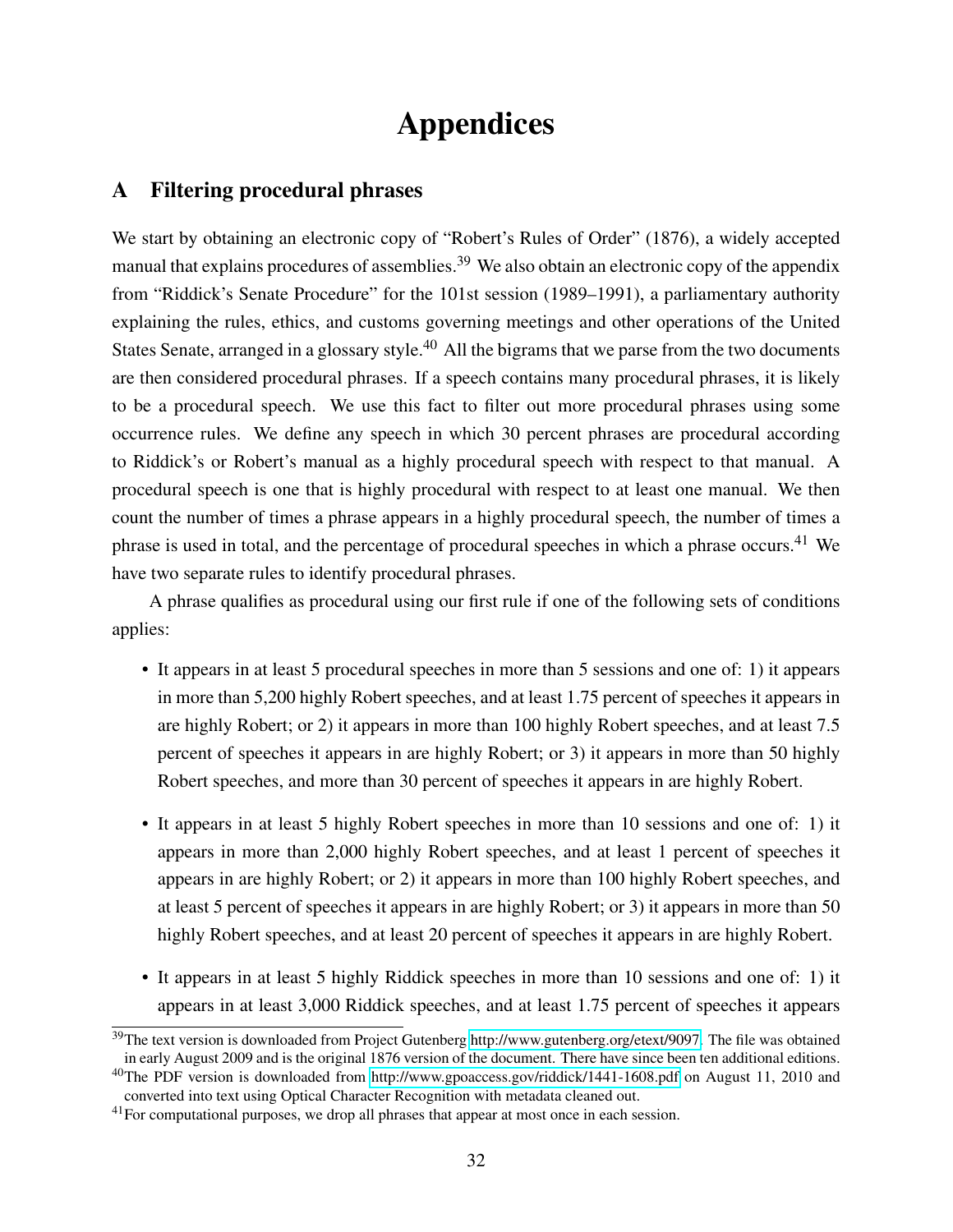in are highly Riddick; or 2) it appears in at least 100 Riddick speeches, and at least 7 percent of speeches it appears in are highly Riddick; or 3) it appears in at least 50 highly Riddick speeches, and at least 20 percent of speeches it appears in are highly Riddick.

We compute, for every phrase, the average percentage of Robert's procedural phrases/Riddick's procedural phrases in all speeches in which the phrase appears. Of the phrases that are not identified by our first rule, a phrase qualifies as procedural using our second rule if one of the following sets of conditions applies:

- 1) It is mentioned over 500 times; and 2) it appears in more than 5 sessions; and 3) speeches that it occurs in average over 5 percent Robert procedural phrases.
- 1) It is mentioned over 20,000 times; and 2) it appears in more than 10 sessions; and 3) speeches that it occurs in average over 7.5 percent Riddick procedural phrases.
- 1) It is mentioned over 500 times; and 2) it appears in more than 10 sessions; and 3) speeches that it occurs in average over 9.6 percent Riddick procedural phrases.

We choose the cut-off points such that phrases that just make the cut-offs are subjectively procedural, $42$  whereas phrases that do not make the cut-offs are subjectively not procedural. $43$ 

<sup>42</sup>Examples: phrases with bill numbers, committee names.

<sup>43</sup>Examples: veteran associ, war time, victim hurrican.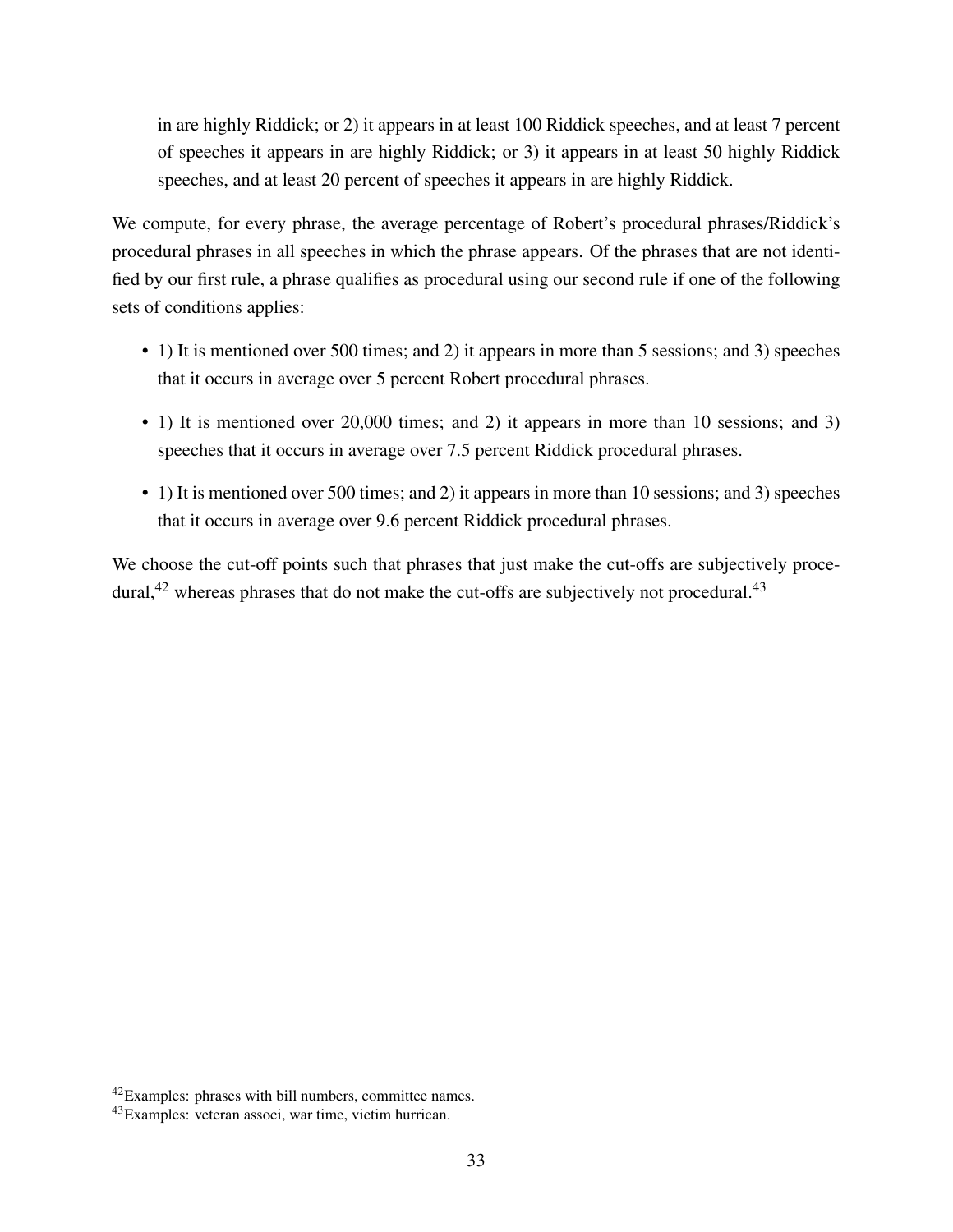<span id="page-34-0"></span>

|                              | Session 60 (1907-1908) |                         |                            |                       |                       |                                  |            |                  |              |                                            |                |            |                       |            |
|------------------------------|------------------------|-------------------------|----------------------------|-----------------------|-----------------------|----------------------------------|------------|------------------|--------------|--------------------------------------------|----------------|------------|-----------------------|------------|
| Republican                   | $m_{jt}^R$             | $m_{jt}^D$              | Democrat                   | $m_{it}^R$            | $m_{jt}^D$            | Republican                       | $m_{jt}^R$ | $m_{jt}^D$       |              | Democrat                                   | $m_{jt}^R$     | $m_{jt}^D$ |                       |            |
| st loui                      | 229                    | $\overline{225}$        | cutleri compani            | 29                    | 36                    | 71<br>infantri war               |            | 9                |              | section corner                             |                | 5          |                       |            |
| dispens follow               | 5                      | 3                       | public domain              | 248                   | 281                   | 106<br>indian war                |            | 19               |              | ship subsidi                               |                | 89         |                       |            |
| street along                 | 12                     | $\overline{\mathbf{4}}$ | increas duti               | 120                   | 207                   | 34<br>mount volunt               |            | $\boldsymbol{0}$ |              | republ panama                              |                | 34         |                       |            |
| intellig charact             | $\overline{7}$         | 3                       | high protect               | 32                    | 149                   | 29<br>feet thenc                 |            | $\boldsymbol{0}$ |              | 36<br>level canal                          |                | 51         |                       |            |
| sixth street                 | 65<br>17               | 9<br>3                  | tariff tax                 | 63<br>26              | 157<br>67             | 345<br>postal save<br>50         |            | 38               |              | powder trust<br>11<br>65                   |                | 31<br>89   |                       |            |
| open poll<br>eleventh street | 17                     | $\mathbf{1}$            | state vs<br>high tariff    | 43                    | 147                   | spain pay<br>57                  |            | 6<br>5           |              | print paper<br>7<br>lock canal             |                | 74         |                       |            |
| navig compani                | 103                    | 14                      | articl xviii               | 4                     | 49                    | war pay<br>191<br>first regiment |            | 21               |              | 19<br>bureau corpor                        |                | 55         |                       |            |
| fisheri treati               | 147                    | 52                      | bulwer treati              | 5                     | 41                    | soil survey                      | 134        | 95               |              | senatori term                              | 3              | 12         |                       |            |
| station servic               | 5                      | $\Omega$                | public defens              | 44                    | 68                    | nation forest                    | 315        | 56               |              | remov wreck                                | $\overline{2}$ | 6          |                       |            |
|                              |                        |                         |                            |                       |                       |                                  |            |                  |              |                                            |                |            |                       |            |
|                              | Session 80 (1947-1948) |                         |                            |                       |                       |                                  |            |                  |              |                                            |                |            |                       |            |
| Republican                   | $m_{jt}^R$             | $m_{jt}^D$              | Democrat                   | $\overline{m_{jt}^R}$ | $\overline{m_{jt}^D}$ | Republican                       |            | $m_{jt}^R$       | $m_{jt}^D$   | Democrat                                   |                | $m_{jt}^R$ | $\overline{m_{jt}^D}$ |            |
| pay period                   | 49                     | $\overline{4}$          | wish announc               | 68                    | 108                   | steam plant                      |            | 248              | 216          | 3<br>admir denfeld                         |                |            | $\overline{13}$       |            |
| rate advantag                | 9                      | $\mathbf{1}$            | radio commiss              | 61                    | 191                   | coast guard                      |            | 318              | 113          | 57<br>public busi                          |                |            | 371                   |            |
| nation guard                 | 289                    | 119                     | wave length                | 30                    | 168                   | stop communism                   |            | 239              | 49           | 374<br>labor standard                      |                |            | 395                   |            |
| construct servic             | 21                     | 2                       | necessarili detain         | 5                     | 73                    | depart agricultur                |            | 1014             | 381          | 16<br>intern labor                         |                |            | 125                   |            |
| organ reserv                 | 85                     | 22                      | coast guard                | 66                    | 173                   | lend leas                        |            | 298              | 109          | 25<br>tax refund                           |                |            | 124                   |            |
| governor veto                | 16                     | $\mathbf{0}$            | citi los                   | 53                    | 94                    | zone germani                     |            | 124              | 29           | 91<br>concili servic                       |                |            | 176                   |            |
| war regular                  | 13<br>226              | $\overline{4}$<br>65    | report valu<br>feder trade | 1<br>194              | 13<br>400             | british loan                     |            | 99<br>102        | 33<br>13     | 289<br>standard act<br>324<br>soil conserv |                |            | 303<br>421            |            |
| air corp<br>air mail         | 137                    | 27                      | feder govern               | 801                   | 1269                  | approv compact<br>unit kingdom   |            | 164              | 45           | school lunch                               |                | 140        | 222                   |            |
| fourth pay                   | 14                     | $\overline{4}$          | desir announc              | 137                   | 173                   | union shop                       |            | 271              | 106          | cent hour                                  |                | 31         | 112                   |            |
|                              |                        |                         |                            |                       |                       |                                  |            |                  |              |                                            |                |            |                       |            |
|                              | Session 90 (1967-1968) | Session 100 (1987-1988) |                            |                       |                       |                                  |            |                  |              |                                            |                |            |                       |            |
| Republican                   | $m_{jt}^R$             | $m_{jt}^D$              | Democrat                   | $m_{jt}^R$            | $m_{it}^D$            | Republican                       |            | $m_{jt}^R$       | $m_{jt}^D$   | Democrat                                   |                |            | $m_{jt}^R$            | $m_{jt}^D$ |
| delinqu employ               | $\overline{50}$        | $\Omega$                | food stamp                 | 353                   | 1093                  | freedom fighter                  |            | 1118             | 185          | star war                                   |                |            | 53                    | 446        |
| red china                    | 375                    | 322                     | support presid             | 114                   | 533                   | doubl breast                     |            | 170              | 84           | contra aid                                 |                |            | 354                   | 1021       |
| secretari wirtz              | 76                     | 47                      | stamp program              | 180                   | 661                   | abort industri                   |            | 9                | $rac{2}{5}$  | nuclear weapon                             |                |            | 776                   | 1664       |
| human invest                 | 221                    | 12                      | forc labor                 | 15                    | 357                   | demand second                    |            | 451              |              | contra war                                 |                |            | 9                     | 148        |
| invest act                   | 206                    | 42                      | polit right                | 25                    | 345                   | heifer tax                       |            | 62               | 37           | support contra                             |                |            | 152                   | 357        |
| aid highway                  | 232                    | 159                     | commend presid             | 17                    | 276                   | reserv object                    |            | 694              | 77           | nuclear wast                               |                |            | 554                   | 1259       |
| demonstr citi                | 182                    | 69                      | lunch program              | 118                   | 374                   | incom ballist                    |            | 17               | $\mathbf{0}$ | agent orang                                |                |            | 86                    | 514        |
| highway program              | 260                    | 193                     | wholesom meat              | 23                    | 198                   | communist govern                 |            | 376              | 34           | central american                           |                |            | 518                   | 999        |
| oblig author                 | 232                    | 179                     | school lunch               | 188                   | 522                   | withdraw reserv                  |            | 636              | 78           | nicaraguan govern                          |                |            | 123                   | 324        |
| nation home                  | 137                    | 28                      | farmer home                | 77                    | 302                   | abort demand                     |            | 58               | 6            | haitian peopl                              |                |            | 10                    | 124        |
|                              |                        |                         |                            |                       |                       |                                  |            |                  |              |                                            |                |            |                       |            |

Table 1: Most partisan phrases by session

*Session 110 (2007-2008)* Republican *m*  $m_{it}^R$  $\frac{R}{jt}$  *m*<sup>D</sup><sub>jt</sub> *Democrat*  $m_{\hat{i}}^R$  $\frac{R}{jt}$  *m*<sup>D</sup><sub>jt</sub> conclus god 169 0 baccalaur cours 7 70<br>tax increas 3636 677 afghanistan veteran 6 85<br>age oil 83 0 respons redeploy 3 165<br>merican energi 986 105 contract halliburton 1 24 tax increas  $3636$  677 afghanistan veteran  $6$  85 age oil<br>
american energi  $986$  105 contract haliburton  $1$  24<br>
illeg immigr  $1146$  344 engag unfortun  $1$  23<br>
ingher tax  $415$  73 bear sorrow  $8$  28<br>
island brooklyn  $13$  age oil 83 0 respons redeploy 3 169 american energi 986 105 contract halliburton 1 24 illeg immigr<br>
1146 344 engag unfortun<br>
11<sub>46</sub> 1346 engag unfortun<br>
13 0 cbc budget<br>
123 bear sorrow<br>
13 0 cbc budget<br>
12<br>
11eg alien 619 97 nomin lifetim 415 73 bear sorrow 8<br>
13 0 cbc budget 1<br>
619 97 nomin lifetim 2<br>
660 63 neutral reserv 31 island brooklyn<br>illeg alien for 619 97 nomin lifetim<br>660 63 neutral reserved increas american 660 63 neutral reserv 31 476<br>ms ginni 64 31 redeploy iraq 15 170 redeploy iraq

Notes: Calculations are based on our preferred specification in panel A of figure [3.](#page-37-0) The table shows the Republican and Democrat phrases with the greatest estimated partisanship  $\zeta_{jt}$ , where Republican phrases are those for which  $\tilde{\varphi}_{jt} > 0$  and  $m_{jt}^R > m_{jt}^D$ , and Democrat phrases are those for which  $\tilde{\varphi}_{jt} < 0$  and  $m_{jt}^D > m_{jt}^R$ . Let  $\pi_t^R(\mathbf{x}) = \mathbf{q}_t^R(\mathbf{x}) \cdot \boldsymbol{\rho}_t(\mathbf{x})$ and  $\pi_t^D(\mathbf{x}) = \mathbf{q}_t^D(\mathbf{x}) \cdot (1 - \boldsymbol{\rho}_t(\mathbf{x}))$ . Then the partisanship  $\zeta_{jt}$  of phrase *j* in session *t* is defined as the average across the speakers in session *t* of:

$$
\frac{1}{2}\left(\frac{q_{jt}^{R}\left(\mathbf{x}_{it}\right)}{1-q_{jt}^{R}\left(\mathbf{x}_{it}\right)}\right)\left(\rho_{jt}\left(\mathbf{x}_{it}\right)-\pi_{t}^{R}\left(\mathbf{x}_{it}\right)\right)+\frac{1}{2}\left(\frac{q_{jt}^{D}\left(\mathbf{x}_{it}\right)}{1-q_{jt}^{D}\left(\mathbf{x}_{it}\right)}\right)\left(\left(1-\rho_{jt}\left(\mathbf{x}_{it}\right)\right)-\pi_{t}^{D}\left(\mathbf{x}_{it}\right)\right).
$$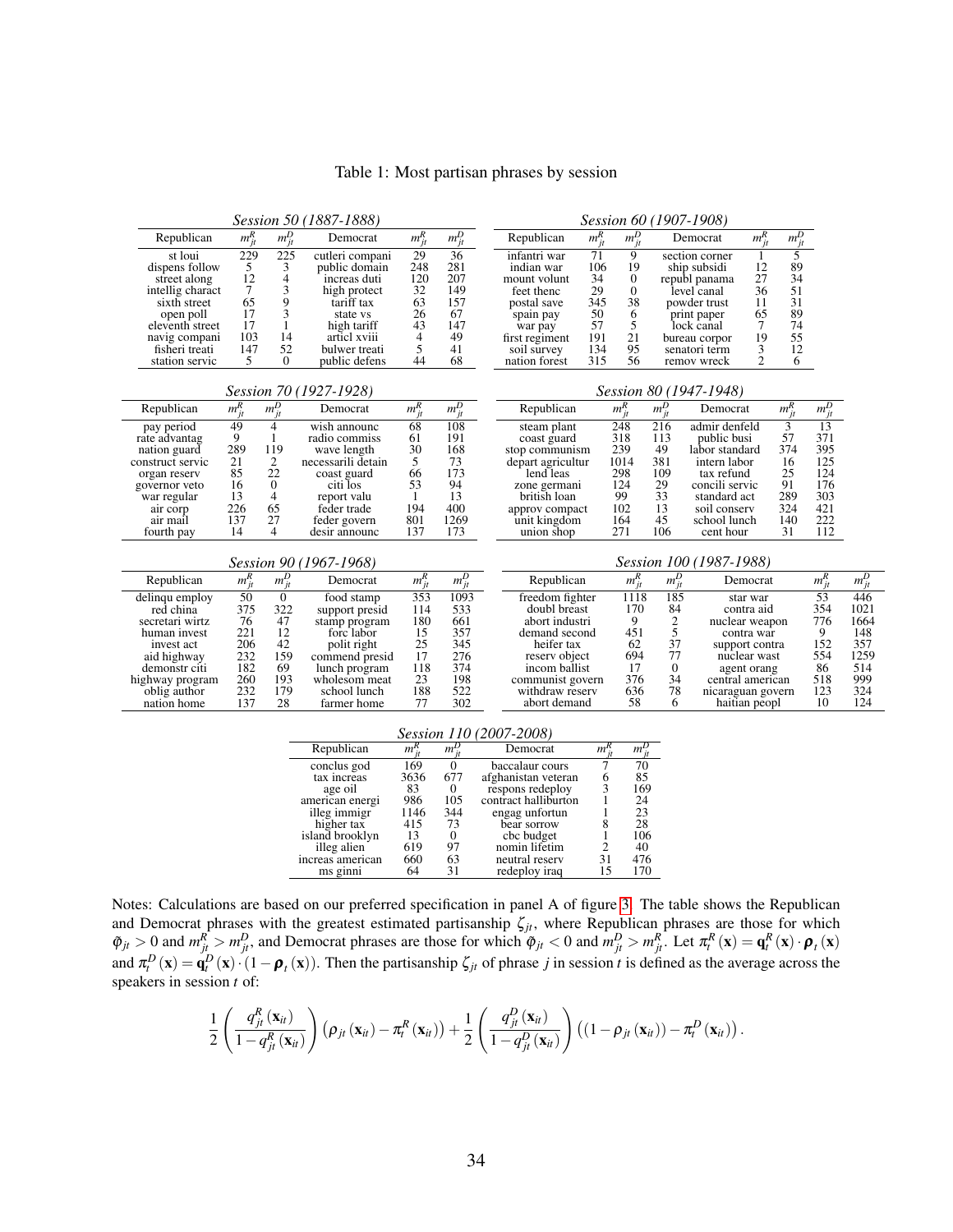<span id="page-35-0"></span>

Figure 1: Average partisanship and polarization of speech, plug-in estimates

in section [4.1.](#page-10-1) "Real" series is from actual data; "random" series is from hypothetical data in which each speaker's party is randomly assigned with the probability that the speaker is Republican equal to the average share of speakers who are Republican in the sessions in which the speaker is active. Panel B plots the standardized measure of polarization from Jensen et al. (2012). Polarization in session *t* is defined as ∑ *j*  $\left(m_{jt}|\rho_{jt}| \nearrow \sum_j m_{jt}\right)$  where  $\rho_{jt} = corr(c_{ijt}, \mathbf{1}_{i \in R_t})$ ; the series is standardized by subtracting its mean and dividing by its standard deviation. "Real" series reproduces the polarization series in figure 3B of Jensen et al. (2012) using the replication data for that paper; "random" series uses the same data but randomly assigns each speaker's party with the probability that the speaker is Republican equal to the average share of speakers who are Republican in the sessions in which the speaker is active.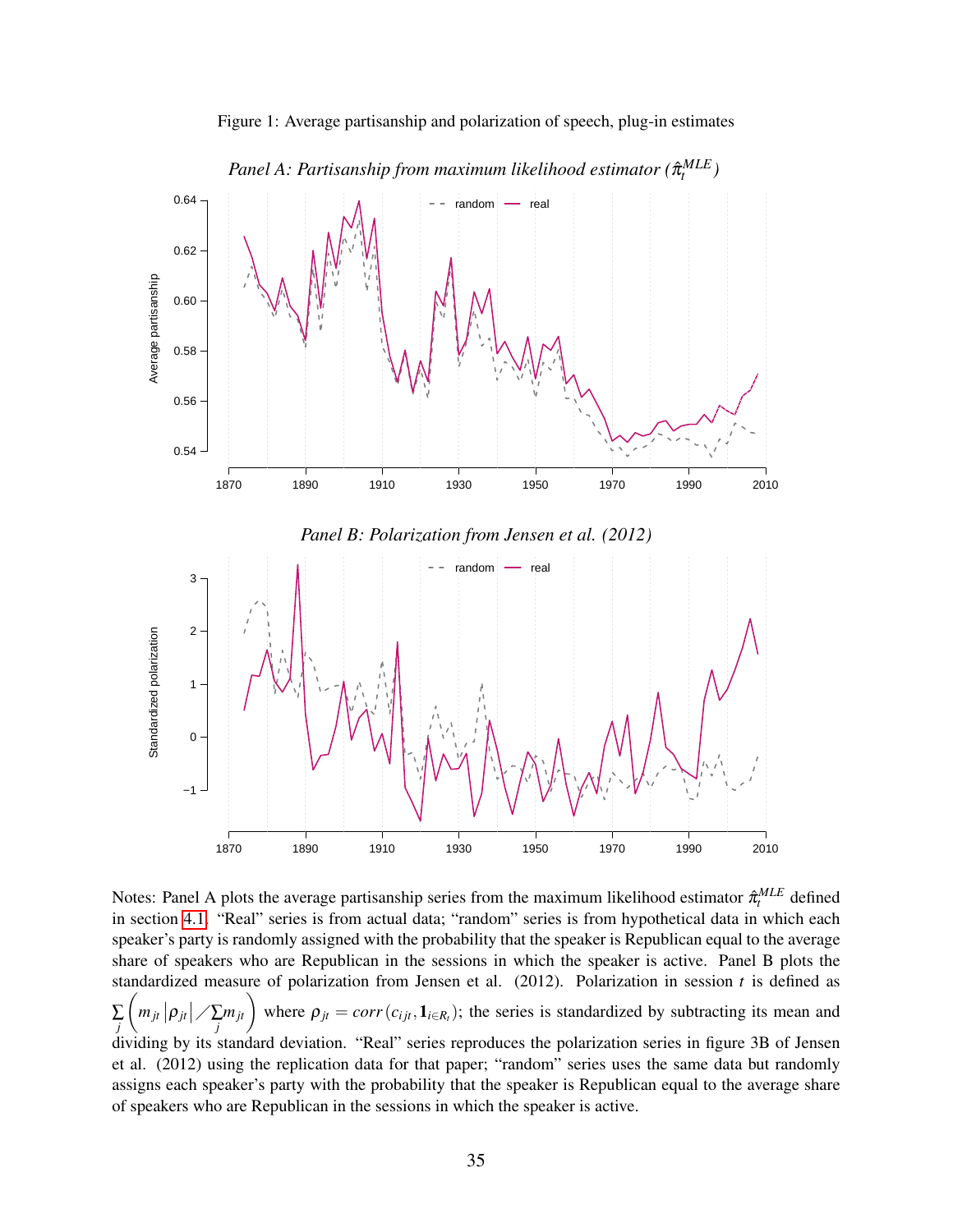<span id="page-36-0"></span>

Figure 2: Average partisanship of speech, leave-out estimate  $(\hat{\pi}_t^{LO})$ 

Notes: The figure plots the average partisanship series from the leave-out estimator  $\hat{\pi}^{LO}_t$  defined in section [4.1.](#page-10-1) "Real" series is from actual data; "random" series is from hypothetical data in which each speaker's party is randomly assigned with the probability that the speaker is Republican equal to the average share of speakers who are Republican in the sessions in which the speaker is active. The shaded region around each series represents a pointwise confidence interval obtained by subsampling (Politis et al. 1999). Specifically, we randomly partition the set of speakers into 10 equal-sized subsamples (up to integer restrictions) and, for by a ration in the set of speakers like to equal-sized subsamples<br>each subsample *k*, we compute the leave-out estimate  $\hat{\pi}_k^k$ . Define  $Q_k^k = \sqrt{2\pi}$  $\overline{\tau_k}$   $(\hat{\pi}_t^k - \frac{1}{10} \sum_{k=1}^{10} \hat{\pi}_t^k)$  where  $\tau_k$  is the number of speakers in the  $k^{th}$  subsample. Our confidence interval is  $(\hat{\pi}_t^{LO} - (Q_t^k)_{(9)}/\hat{\pi}_t^{LO})$ ∠ķ  $\overline{\tau}, \hat{\pi}^{LO}_{t} - (Q^{k}_{t})_{(2)}/\overline{\tau}$ √  $\overline{\tau})$ where  $\tau = |R_i \cup D_i|$  is the number of speakers in the full sample and  $(Q_t^k)_{(b)}$  is the *b*th order statistic of  $Q_t^k$ .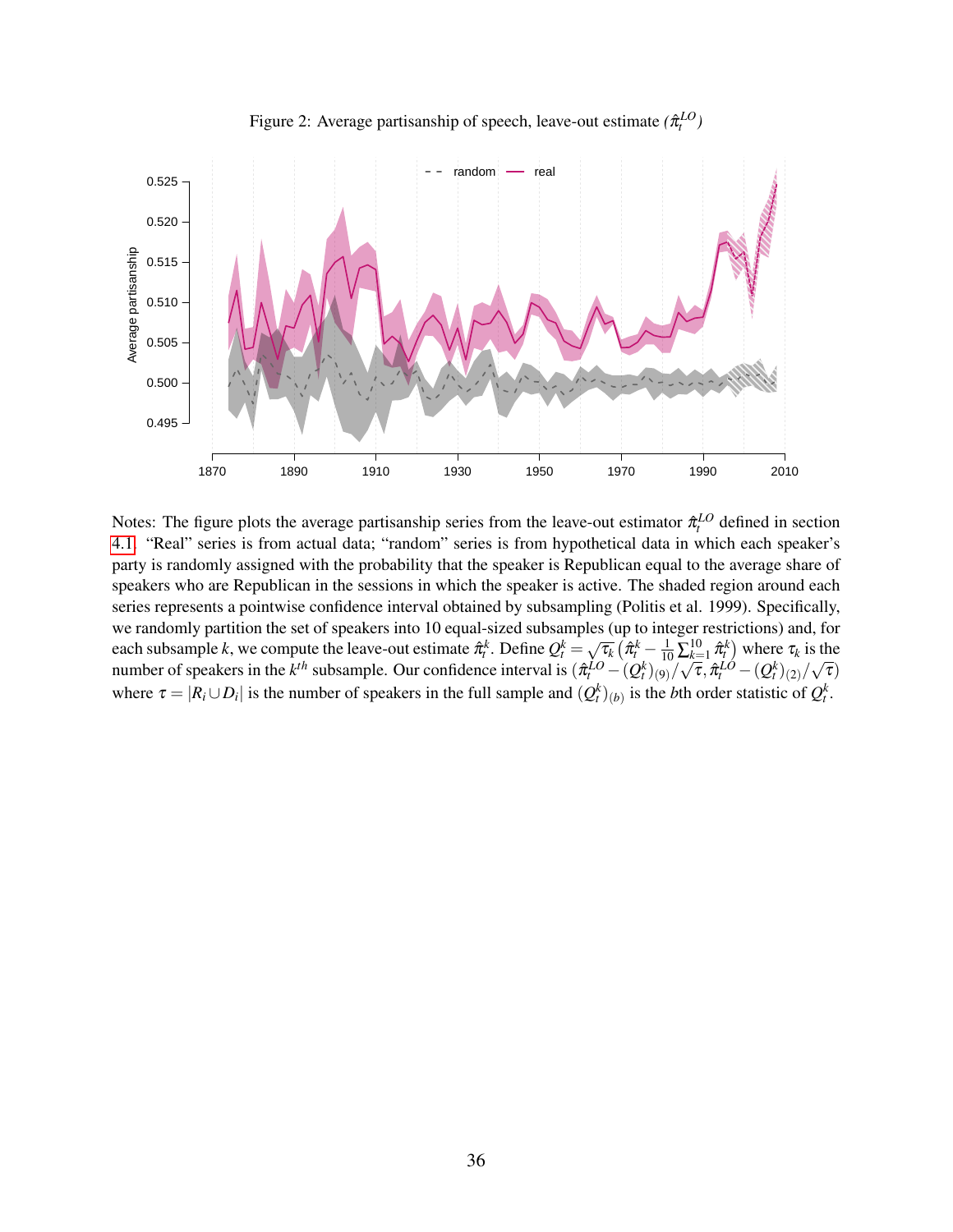

<span id="page-37-0"></span>

*Panel A: Preferred specification*

Notes: Panel A shows the results from our preferred penalized estimator defined in section [4.2.](#page-11-1) "Real" series is from actual data; "random" series is from hypothetical data in which each speaker's party is randomly assigned with the probability that the speaker is Republican equal to the average share of speakers who are Republican in the sessions in which the speaker is active. Panel B zooms in on average partisanship from the "real" series in panel A and includes party-coded shading for presidential terms and line markers for select events.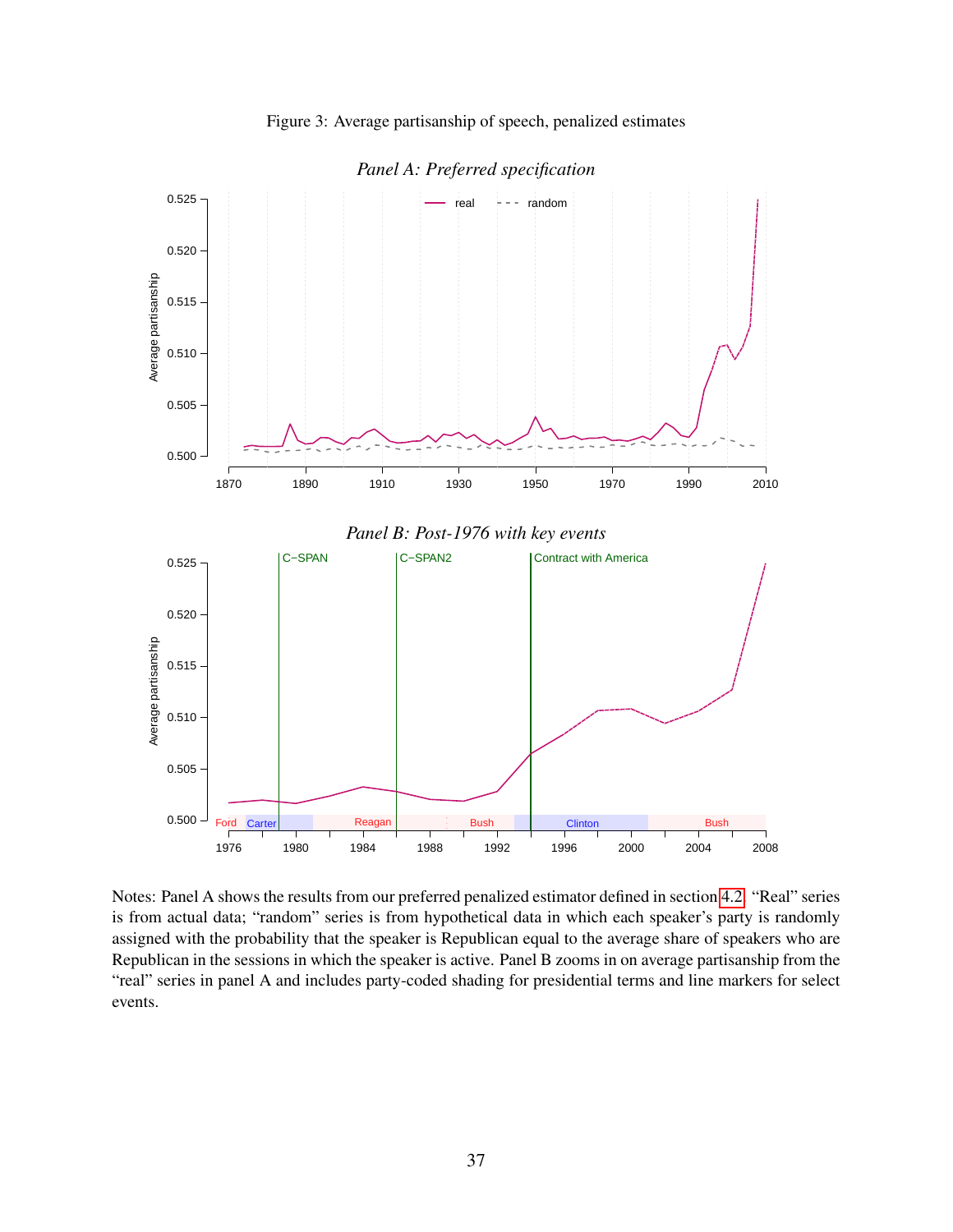

<span id="page-38-0"></span>

Notes: For each speaker  $i$  and session  $t$  we calculate, given characteristics  $x_{it}$ , the expected posterior that an observer with a neutral prior would place on a speaker's true party after hearing a given number of phrases drawn according to the estimates in our preferred specification in panel A of figure [3.](#page-37-0) We perform this calculation by Monte Carlo simulation and plot the average across speakers for each given session and length of speech. We calculate the average number of phrases in one minute of speech as one-fifth of the average number of phrases in a sample of five-minute speeches. Our sample of five-minute speeches collects the ten speeches following any "special order" or "morning house debate" title in the GPO Congressional Record files and excludes speeches with fewer than 500 or more than 1000 words.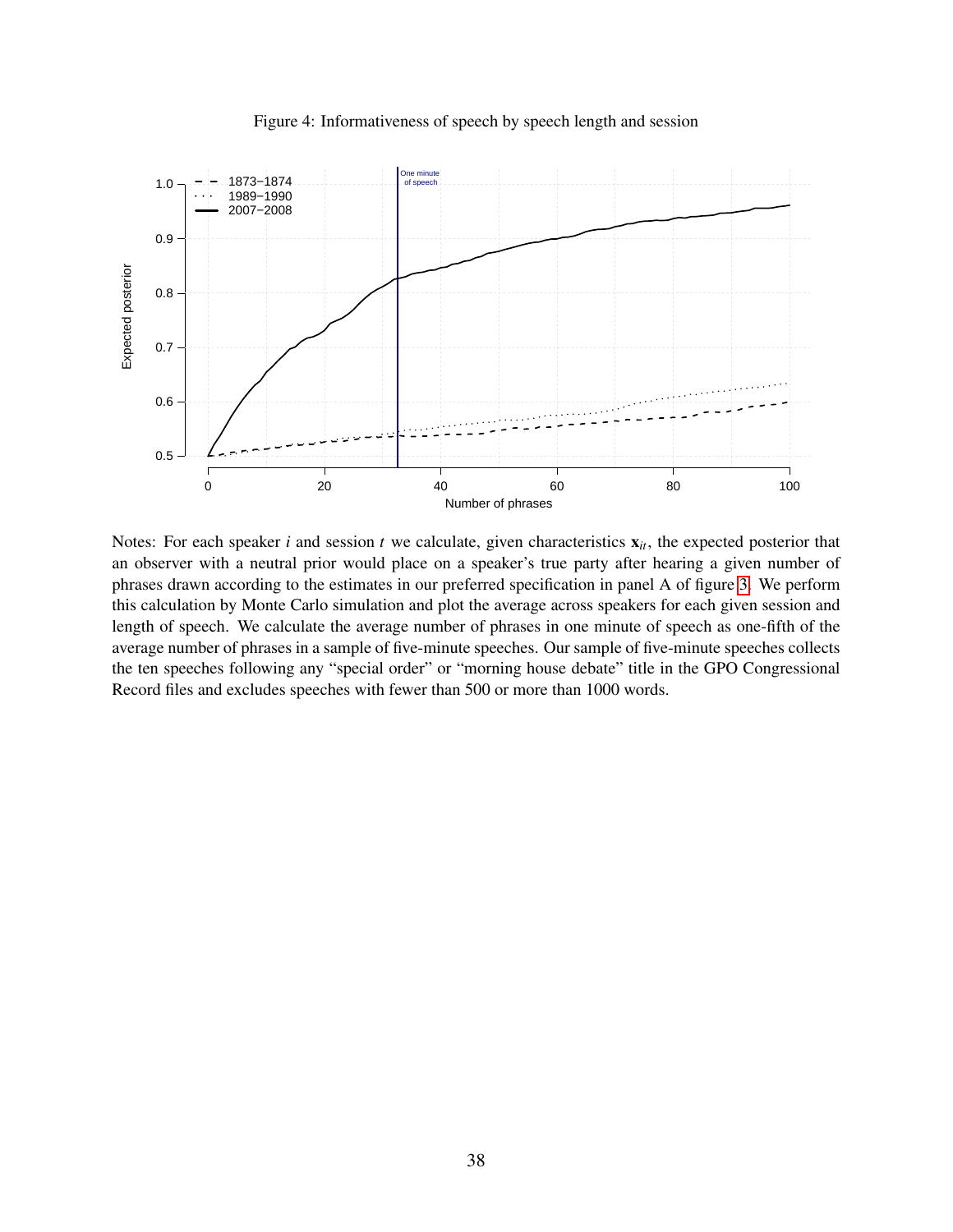

<span id="page-39-0"></span>

Notes: Panel A shows our preferred estimate of average partisanship from panel A of figure [3](#page-37-0) and the difference between Republicans and Democrats in the first dimension of the CommonSpace DW-NOMINATE score from McCarty et al. (2009). Panel B plots a speaker's posterior probability  $\hat{p}_i$  of being Republican based on speech against the first dimension of the CommonSpace DW-NOMINATE score (McCarty et al. 2009). To compute  $\hat{\rho}_i$ , we first define  $\hat{\rho}_{it} = \hat{\mathbf{q}}_{it} \cdot \hat{\boldsymbol{\rho}}_t^*(\mathbf{x}_{it})$ , where we recall that  $\hat{\mathbf{q}}_{it} = \mathbf{c}_{it}/m_{it}$  are the empirical phrase frequencies for speaker *i* in session *t* and where we define  $\hat{\boldsymbol{\rho}}_t^*(\mathbf{x}_i)$  as the estimated value of  $\boldsymbol{\rho}_t(\mathbf{x}_i)$  from our baseline penalized estimates. We then let  $\hat{\rho}_i = \frac{1}{|T_i|} \sum_{t \in T_i} \hat{\rho}_{it}$  where  $T_i$  is the set of all sessions in which speaker *i* appears. Four outliers with  $\hat{\rho}_i > .6$  and positive DW-NOMINATE are excluded from the plot. The solid black line denotes the linear best fit among the points plotted.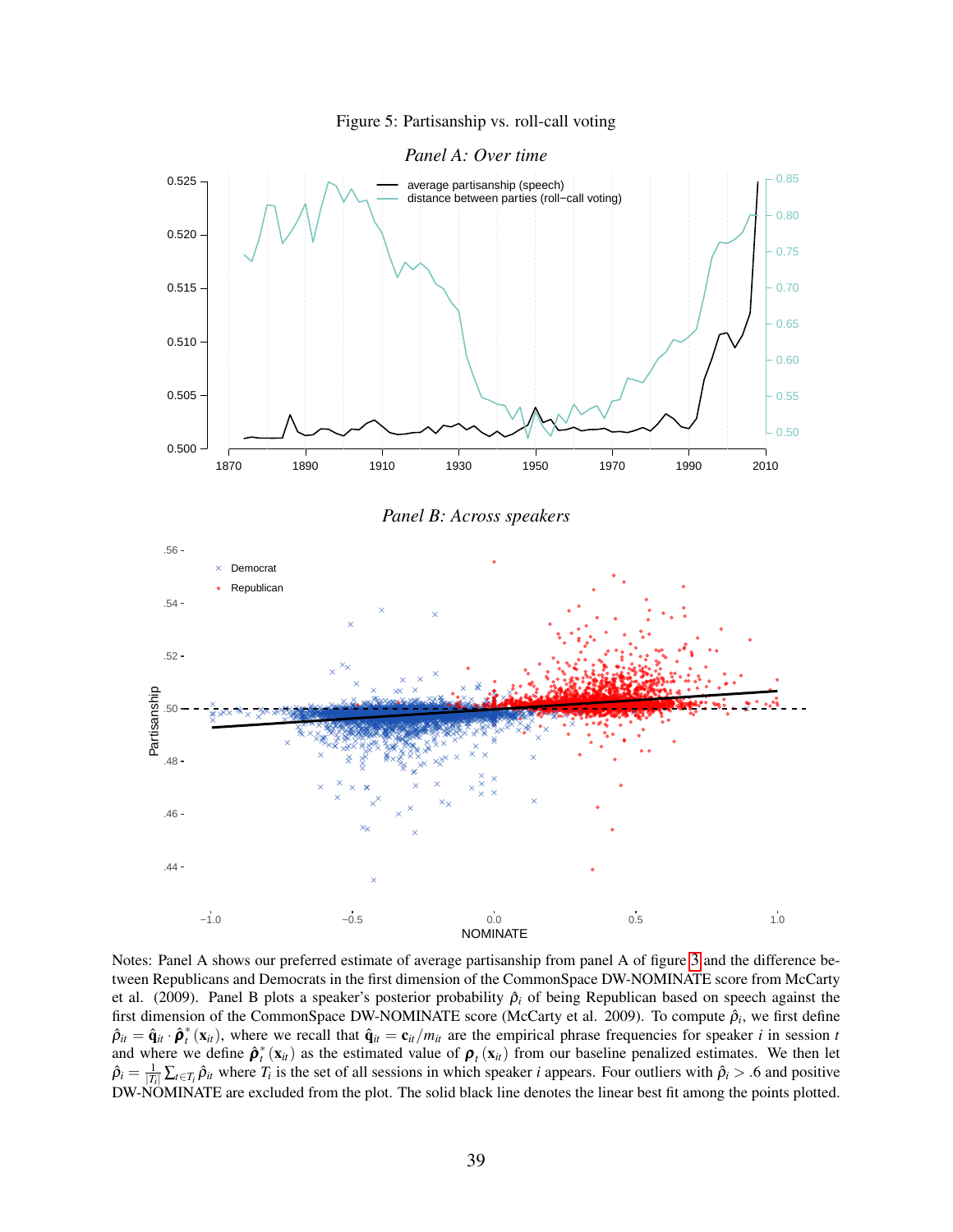<span id="page-40-0"></span>

Figure 6: Trends in the distribution of phrase informativeness

Notes: Calculations are based on our preferred estimates from panel A of figure [3.](#page-37-0) The solid lines denote the *Q*th quantile of the average estimated value of  $\rho_{jt}$  ( $\mathbf{x}_{it}$ ) weighted by the midpoint of the average estimated values of  $q_{jt}^R(\mathbf{x}_{it})$  and  $q_{jt}^D(\mathbf{x}_{it})$ . Averages are taken with respect to the set of speakers active in session *t*. We truncate values to lie on [0,1] in cases where the LN/GPO data series reconciliation leads to values outside this range. We perform the same truncation to enforce that each quantile is bounded by the higher and lower quantiles.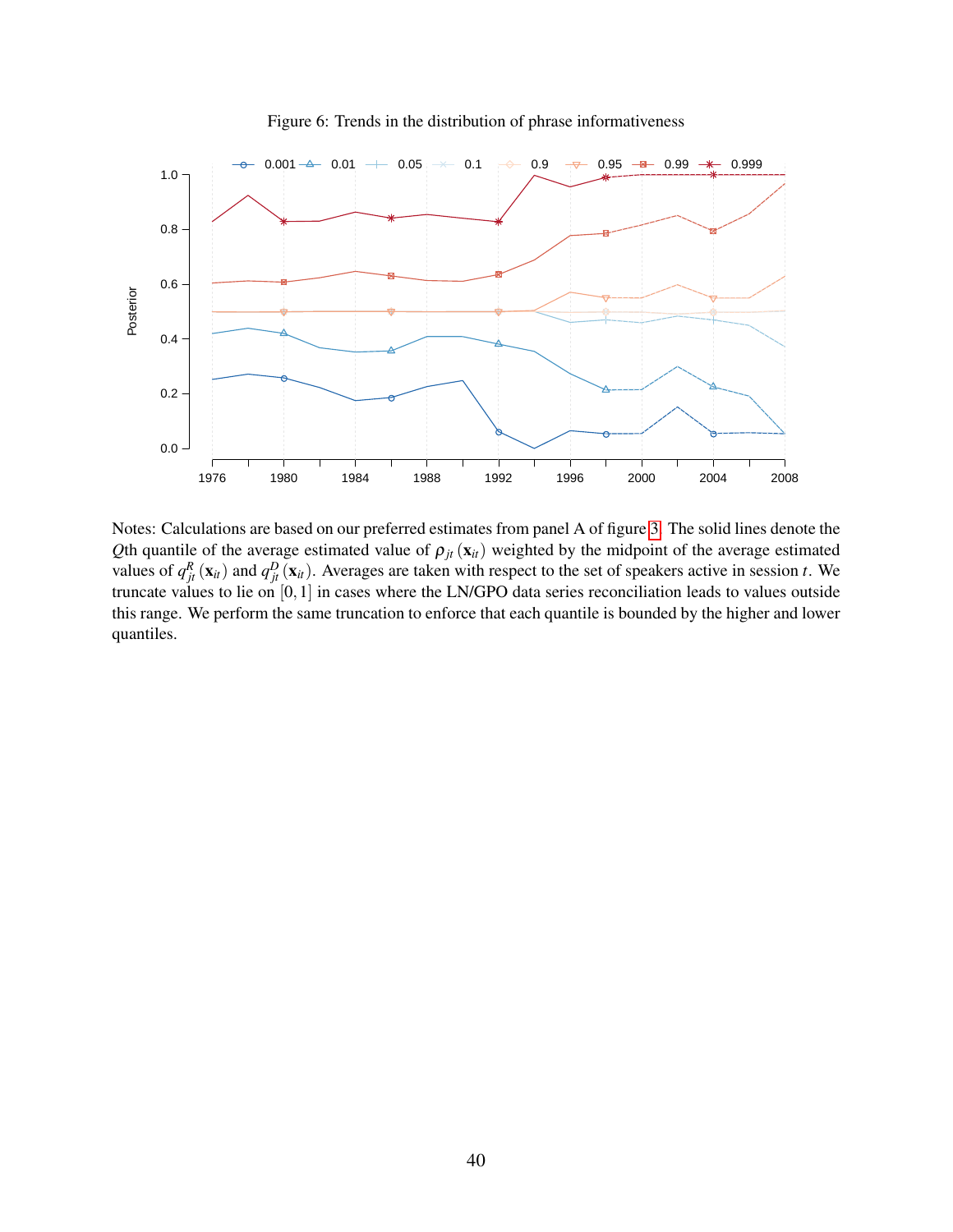

<span id="page-41-0"></span>

Notes: The "baseline" series is our preferred estimate of average partisanship from panel A of figure [3.](#page-37-0) The other two series are based on the same parameter estimates. The "pre-1980 vocabulary" series recomputes average partisanship exclusively on phrases spoken at least once during or prior to 1980, while the "post-1980 vocabulary" does so for phrases only spoken after 1980.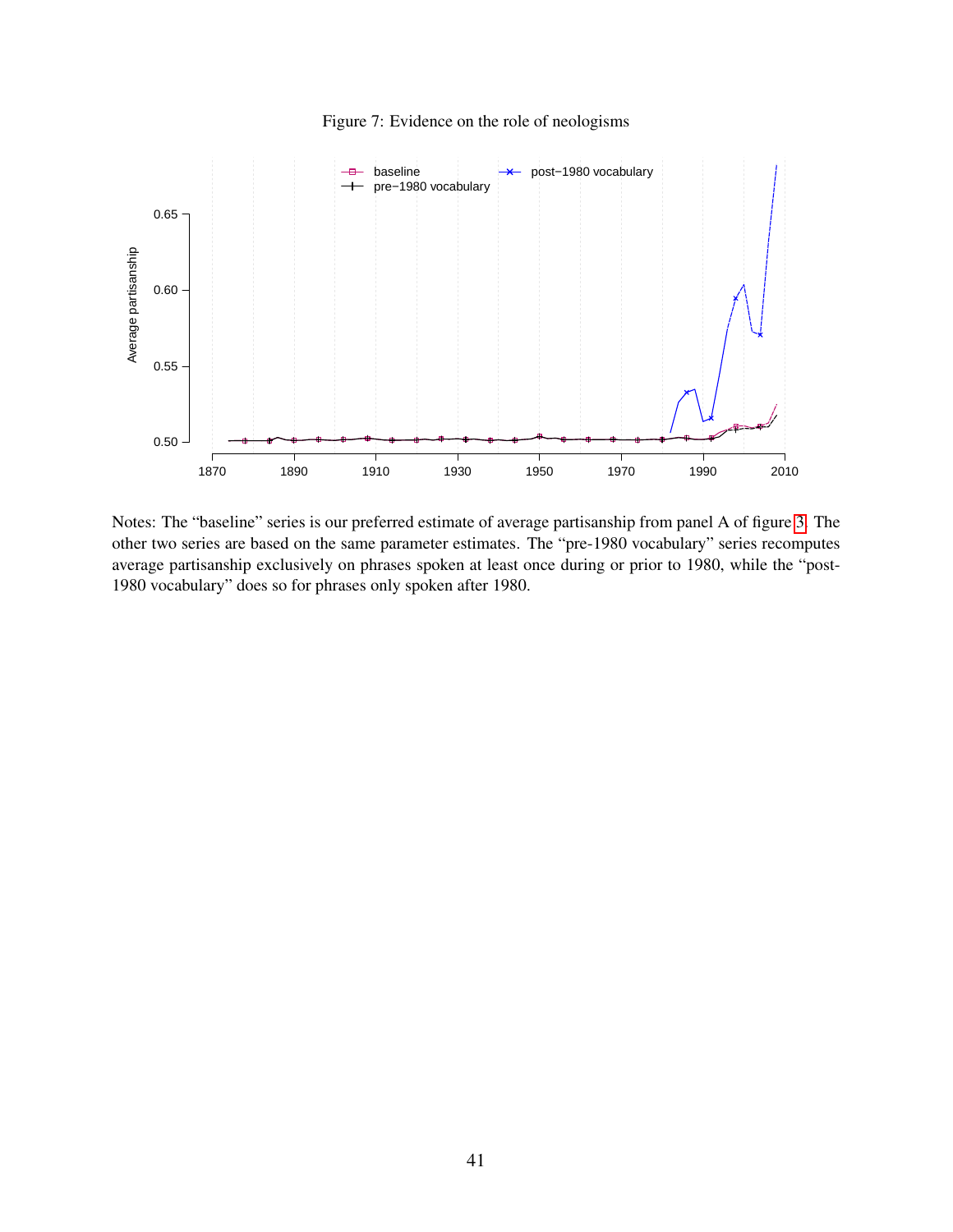

<span id="page-42-0"></span>

Notes: "Overall" average partisanship is our preferred estimate from panel A of figure [3.](#page-37-0) The other two series are based on the same parameter estimates. Between-topic average partisanship is defined as the expected posterior that an observer with a neutral prior would assign to a speaker's true party after learning which of our manually-defined topics a speaker's chosen phrase belongs to. Average partisanship within a topic is defined as average partisanship if a speaker is required to use phrases in that topic. Within-topic average partisanship is then the mean of average partisanship across topics, weighting each topic by its total frequency of occurrence across all sessions. Phrases that are not part of one of our manually defined topics are excluded from these calculations.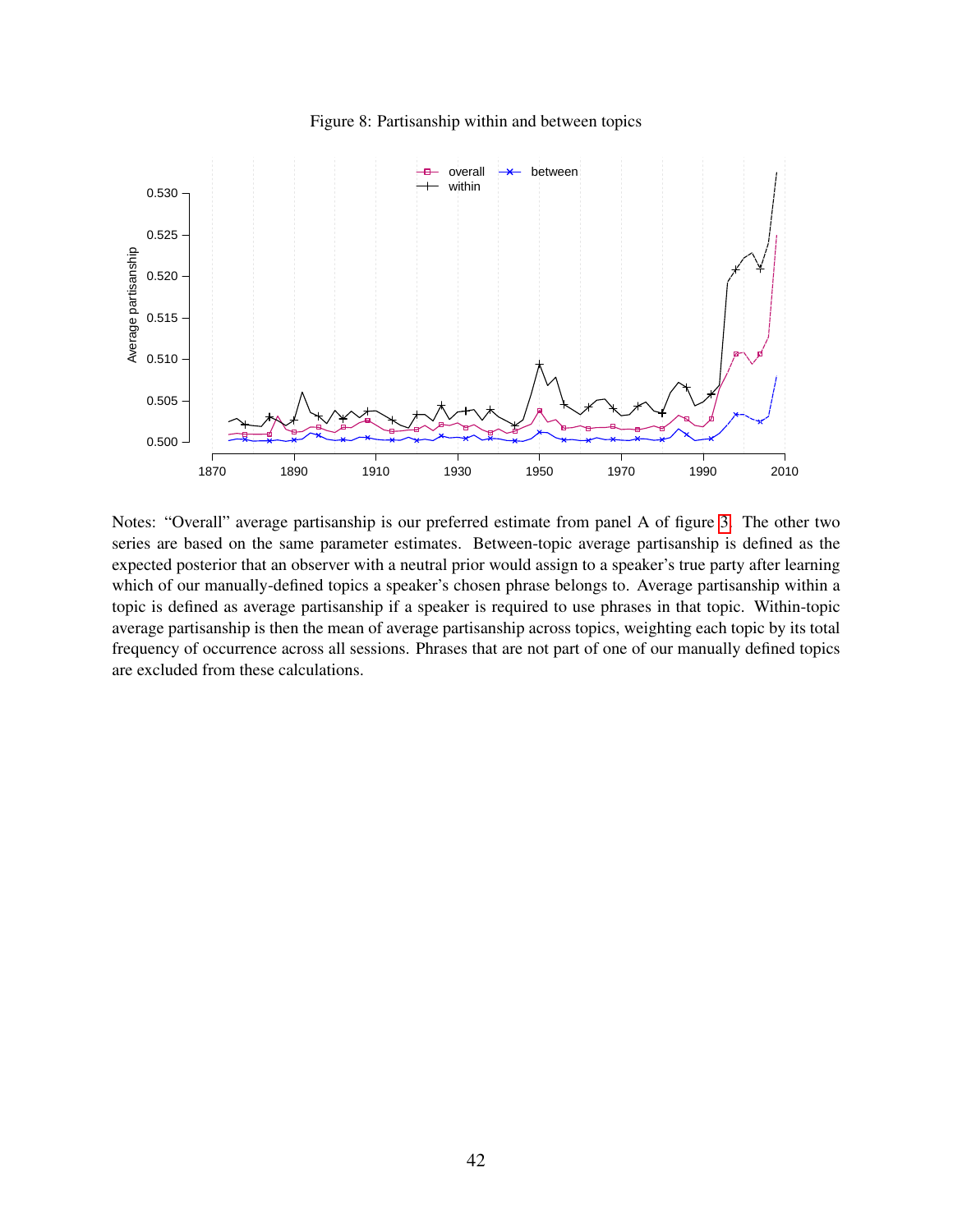

<span id="page-43-0"></span>

Notes: Calculations are based on our preferred estimates from panel A of figure [3.](#page-37-0) In each panel, the top (line) plot shows estimated average partisanship for a given topic, and the bottom (bar) plot shows the share of all phrase utterances that are accounted for by members of that topic in a given session. Average partisanship within a topic is defined as average partisanship if a speaker is required to use phrases in that topic. "All topics" includes all phrases classified into any of our substantive topics; "other" includes all phrases not classified into any of our substantive topics.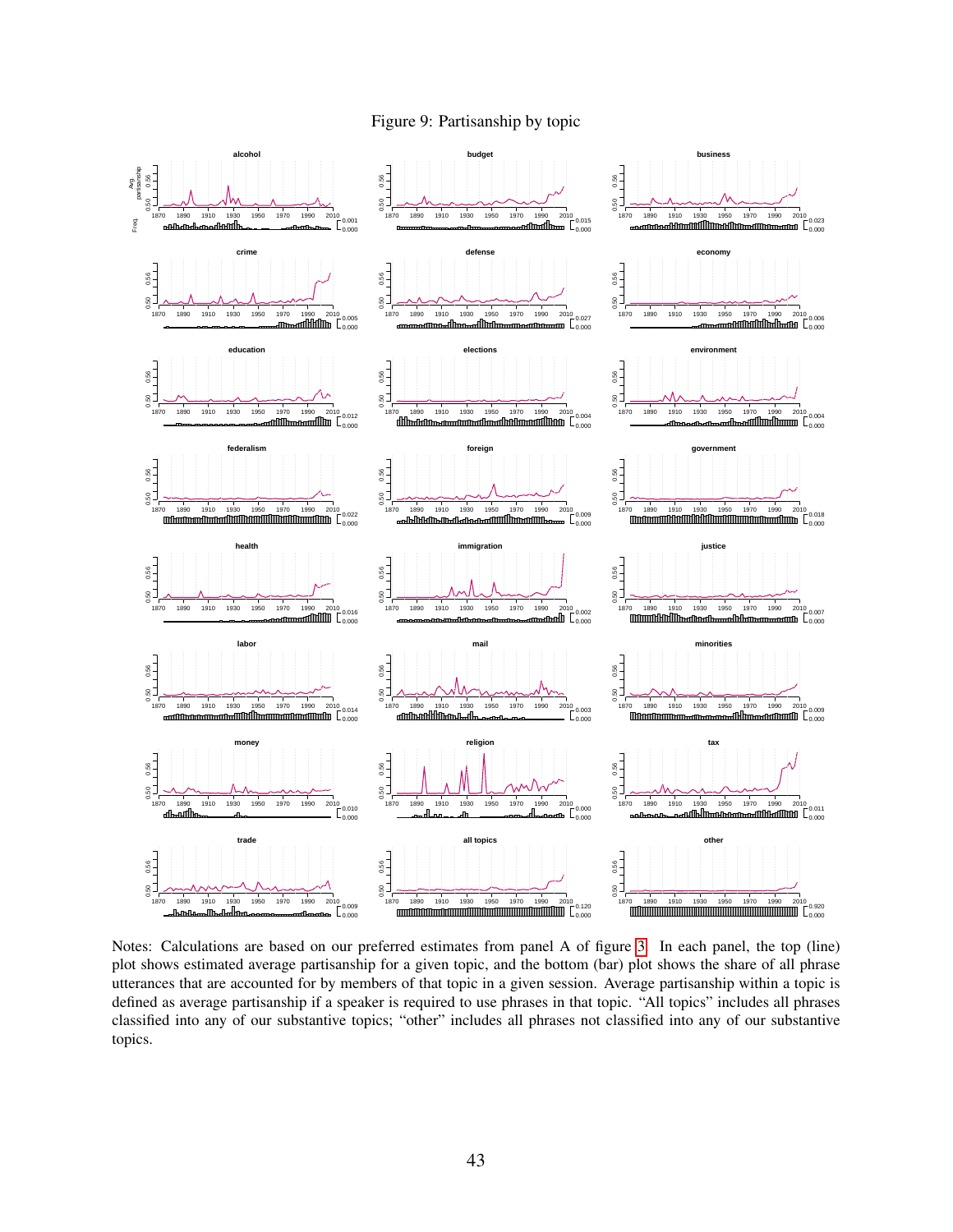<span id="page-44-0"></span>

Figure 10: Partisanship over time for tax-related phrases



Notes: Calculations are based on our preferred estimates from panel A of figure [3.](#page-37-0) Panel A shows the mean estimated value of  $\rho_{it}(x)$  for selected phrases *j* related to 'tax.' When the LN and GPO data series reconciliation leads the estimated  $\rho_{it}(x)$  to be greater than 1 or less than 0, we truncate the estimated  $\rho_{it}(x)$ to 1 or 0, respectively. Panel B aggregates the values in panel A by taking the mean across groups of phrases, where the phrases are manually grouped based on the sign of the estimated  $\rho_{it}(\mathbf{x})$ .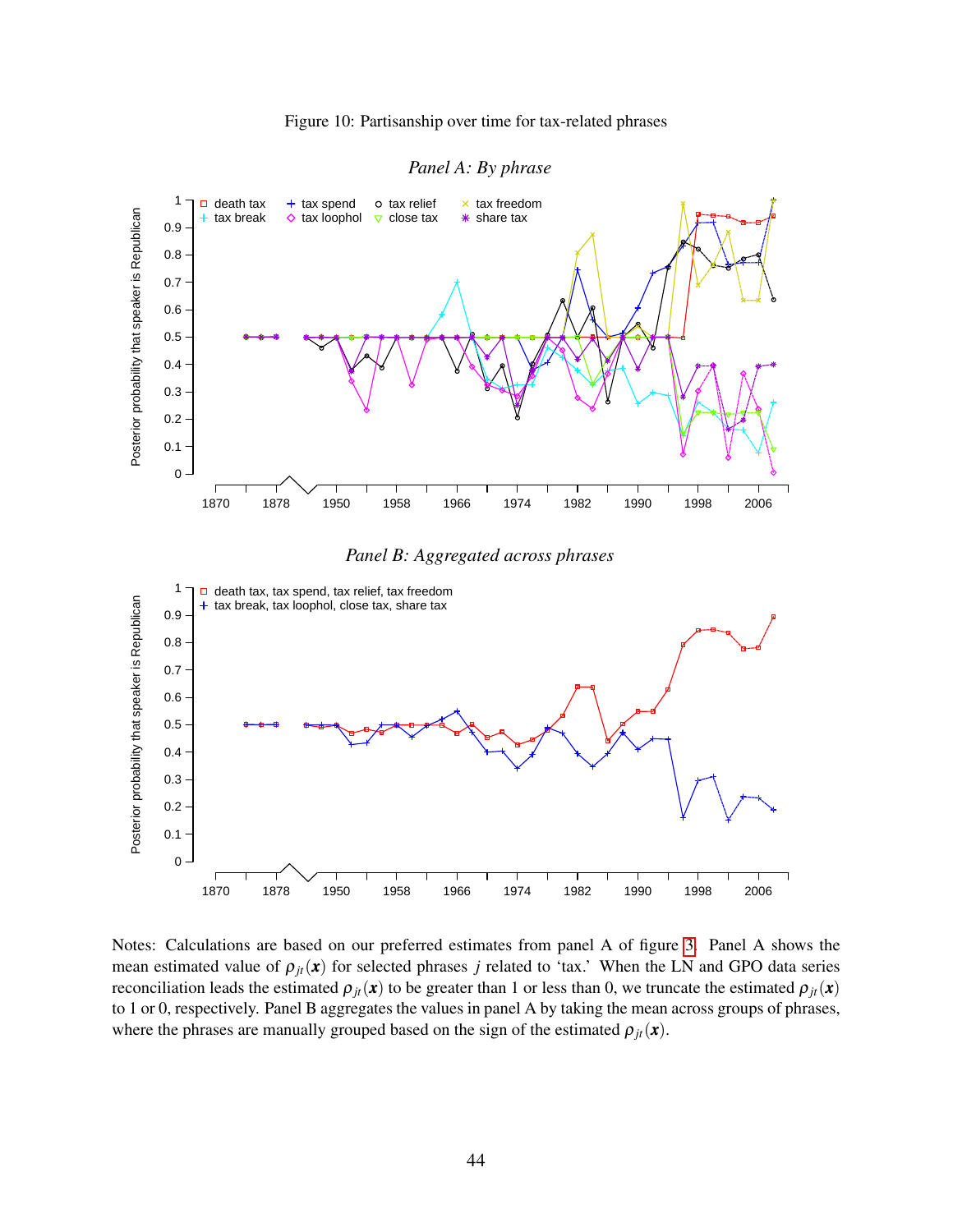

<span id="page-45-0"></span>

Notes: Calculations are based on our preferred estimates from panel A of figure [3.](#page-37-0) The top (line) plot shows estimated average partisanship if a speaker is required to use phrases contained in the *Contract with America* (1994). The bottom (bar) plot shows the share of all phrase utterances that are accounted for by phrases in the *Contract* in a given session.